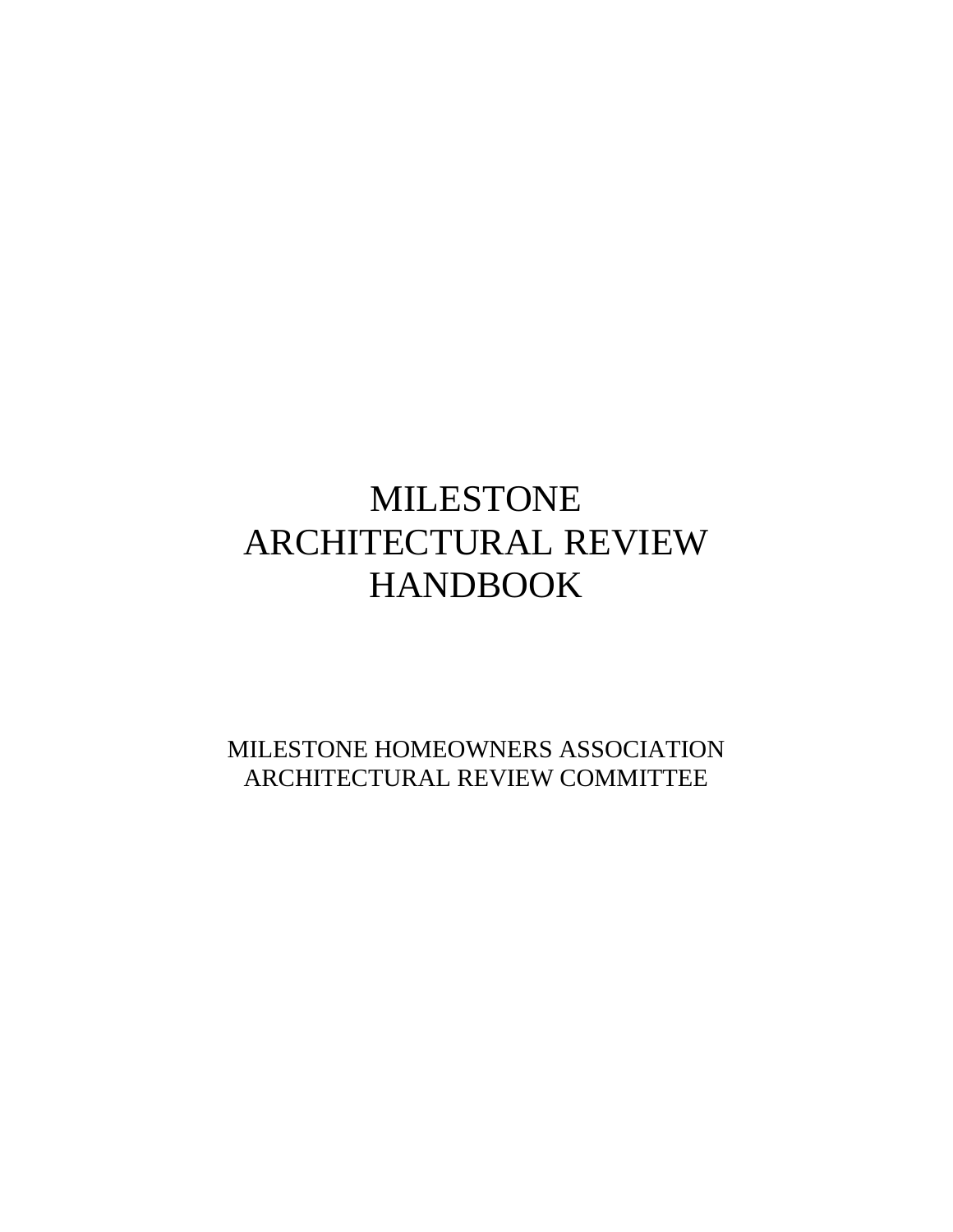# *The Architectural Review Committee Statement of Intent*

It is the purpose of the Architectural Review Committee (ARC) to maintain the original architectural design and integrity of the Milestone community. This design intent is the underlying guideline for decisions made by the ARC. Therefore, all requests for exterior modifications, house additions, or accessory structures are reviewed by the ARC with this guideline as a standard However, applications are reviewed on an individual basis. The Milestone ARC acknowledges that building materials and technologies are constantly changing, and, therefore, will implement improved systems when they can be appropriately integrated with the original architectural intent of the community.

# *Acknowledgment*

This handbook has used the Montgomery Village Residential Design Manual, published by the Montgomery Village Foundation, as a model document. The Milestone Architectural Review Committee gratefully acknowledges the helpful assistance of the members of the Montgomery Village Architectural Control staff and Architectural Review Board in the preparation of this handbook.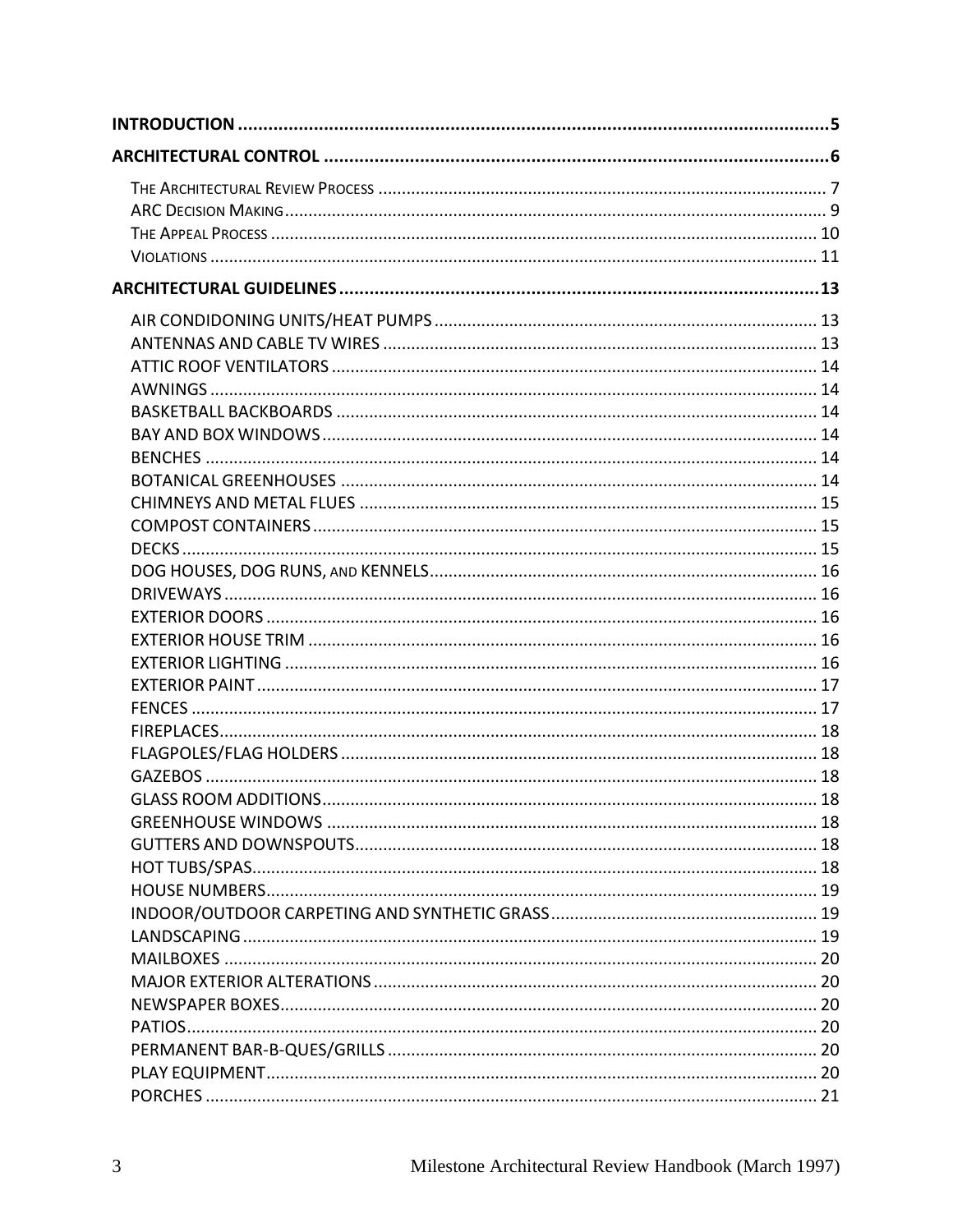| APPENDIX D: ARCHITECTURAL REVIEW COMMITTEE POLICIES AND PROCEDURES 40          |  |
|--------------------------------------------------------------------------------|--|
| APPENDIX E: A STEP-BY-STEP GUIDE TO THE APPLICATION SUBMITTAL, ARC REVIEW, AND |  |
| APPENDIX F: ARCHITECTURAL CONTROL VIOLATION POLICIES AND PROCEDURES 43         |  |
|                                                                                |  |
|                                                                                |  |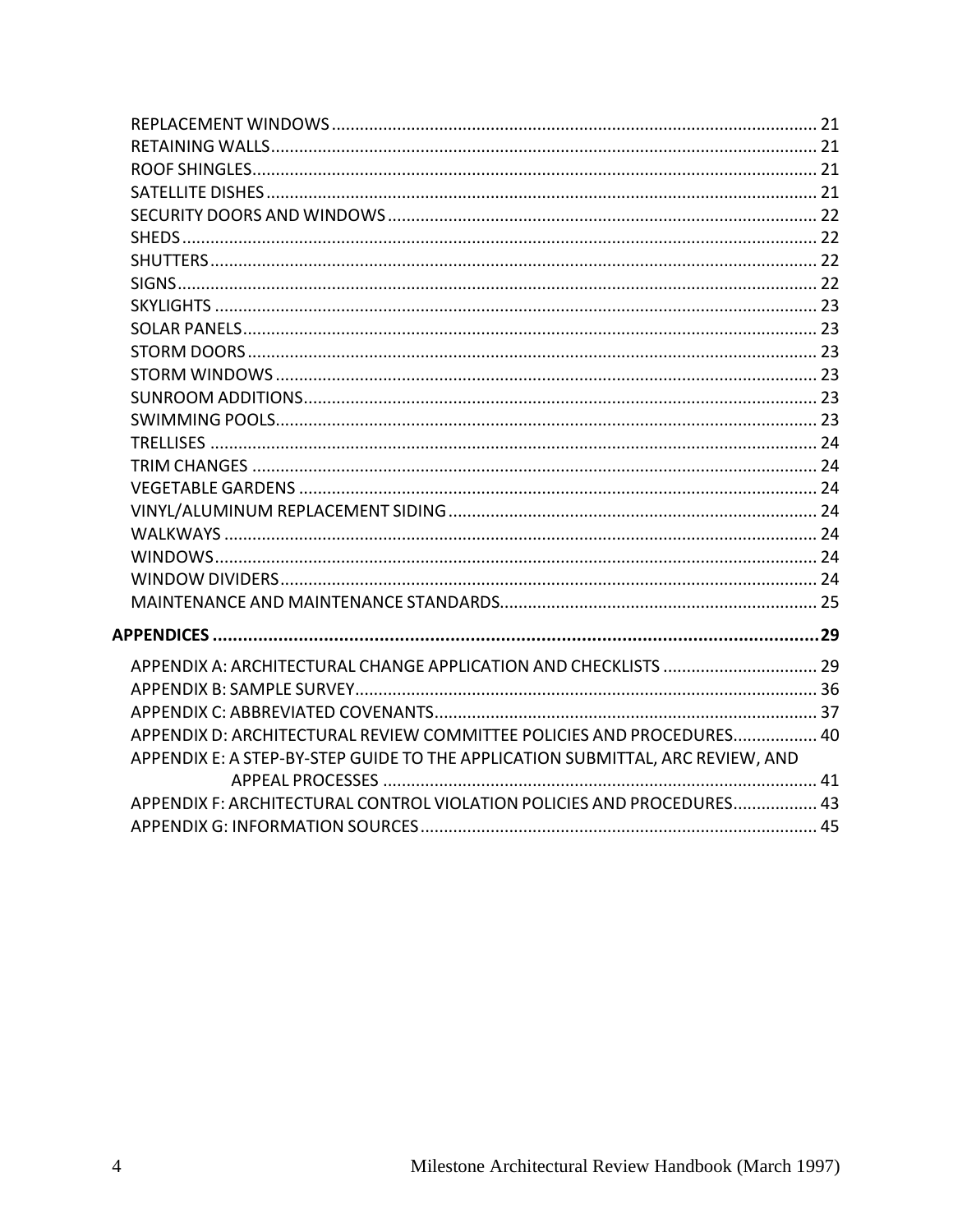# <span id="page-4-0"></span>**INTRODUCTION**

This handbook has been prepared by the Milestone Architectural Review Committee (ARC). It is a compilation of the general guidelines and policies which maintain the architectural standards of Milestone, as provided in section 6.4 of the Declaration of Covenants. This handbook is a revision and extension of the Design Guidelines adopted August 21, 1995.

The purpose of this handbook is to increase your understanding of the architectural criteria and covenants which protect and sustain the value of your property. It also provides guidelines should you be considering improvements to your property and offers assistance with the Architectural Change Request application process.

This manual also provides uniform guidelines to direct the Architectural Review Committee and Property Manager. These guidelines are used when the ARC reviews improvement requests and enforces architectural criteria. These guidelines will serve as a valuable reference source and will familiarize homeowners at Milestone with the objectives, scope and application of architectural guidelines and standards which are intended and will be employed to maintain the aesthetic appearance and environmental quality of the Milestone Community. The guidelines also provide continuity between successive Architectural Review Committees.

The guidelines presented in this handbook are subject to periodic review and update by the Architectural Review Committee and the Milestone Homeowners Association Board of Directors. Amendments to the guidelines may be made to reflect changes in conditions, building materials, or building technology.

All homeowners are encouraged to familiarize themselves with the contents of this handbook and to keep it as a ready reference guide. It should answer many of the questions you may have about Architectural Control. However, additional information or guidance may be obtained by calling the Property Manager (see Appendix F for contact information).

As approved by the Milestone Homeowners Association Board of Directors on June 17, 1996, the name of the committee charged with handling architectural issues was changed from the Covenants Committee (indicated in the Covenant documents) to the Architectural Review Committee (ARC). The terms Property Manager and Management Agent may be used interchangeably in this and other Milestone Homeowner Association documents.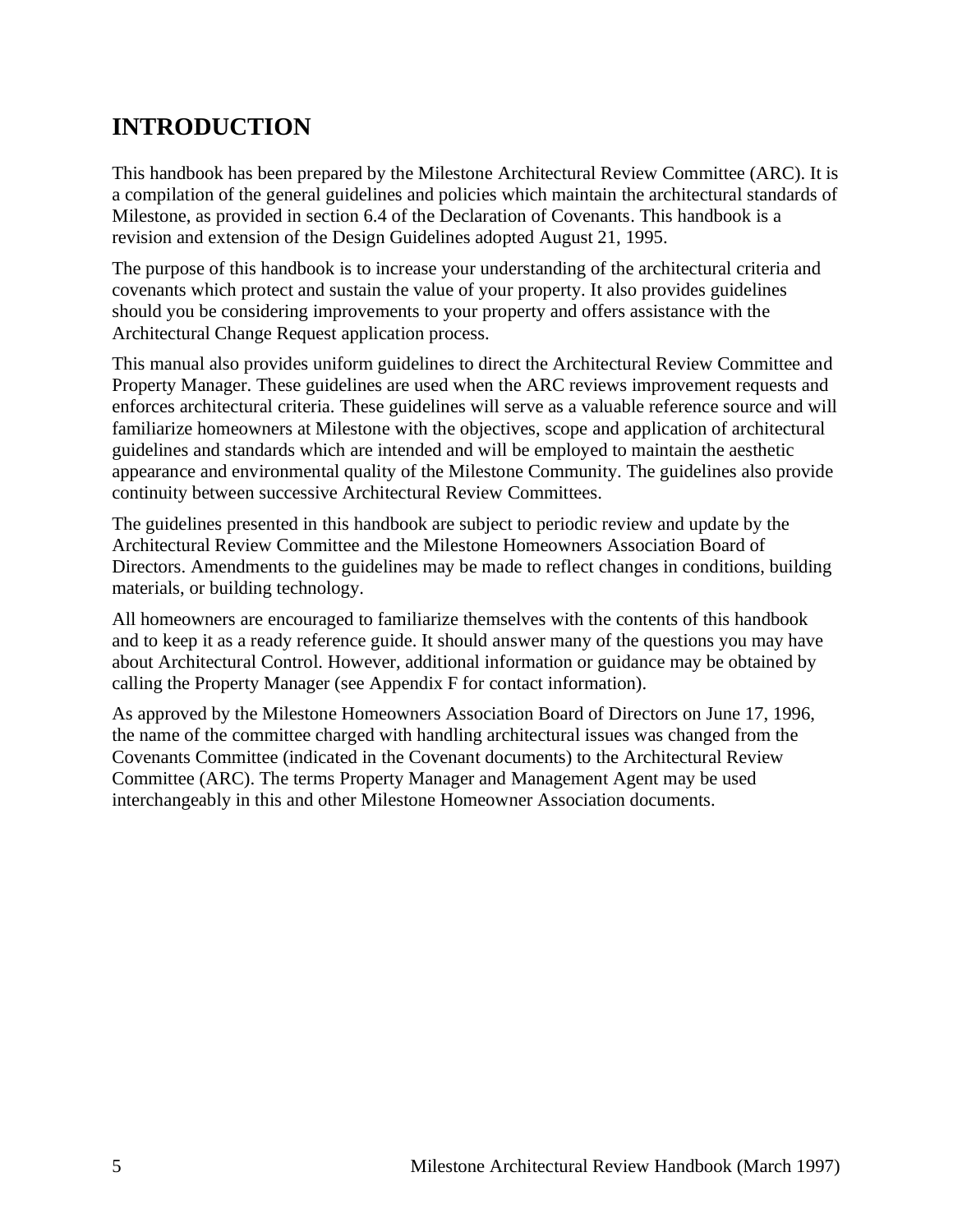# <span id="page-5-0"></span>**ARCHITECTURAL CONTROL**

### WHAT IS ARCHITECTURAL CONTROL?

The developers of Milestone have implemented a system of "Architectural Control" to assure that the original plan for the design and use of land and homes within Milestone would not be altered or changed. Architectural Control has been established by adding protective covenants to the deeds of all residential property in Milestone.

Architectural Control works to the benefit of all residents of Milestone. Architectural Control protects you from actions by your neighbors which could diminish the appearance of your community. Architectural Control helps protect the value of your property and your investment in Milestone.

### WHAT ARE THE COVENANTS?

The legal documents for Milestone contain covenants - rules and regulations for community living - including those pertaining to architectural controls. Legally, these covenants are a part of the deed for each home and are binding upon all initial homeowners and their successors in owners, irrespective of whether or not these owners are familiar with such covenants.

Homeowners should be generally familiar with the requirements of the covenants and should always refer to them when contemplating any additions or modifications to their dwelling or lot.

The primary purpose of design covenants is to maintain environmental and architectural design standards for the entire community. The promulgation and enforcement of design standards is intended to achieve the following objectives:

- Maintain consistency with the overall design concept for the community;
- Promote harmonious architectural and environmental design qualities and features; and
- Promote and enhance the visual and aesthetic appearance of the community.

The promulgation and enforcement of design standards not only enhances the physical appearance of a community, but protects and preserves property values. Homeowners who reside in association communities which enforce design covenants are protected from actions of neighbors which can detract from physical appearance of the community and, in some cases, diminish property values. In fact, surveys of homeowners living in association communities consistently reveal that this was an important consideration in their decision to purchase a home.

A copy of the covenants is provided to all homebuyers at settlement as required by the Maryland Homeowners Association Act. It is important that you read these documents and understand the policies which affect your community.

Please note that this handbook addresses only architectural issues; the covenants also establish use restrictions (for example, on the use of lawn ornaments - see Article 7 Use Restrictions). Complaints regarding violations of these provisions of the covenants should be brought to the attention of the Property Manager.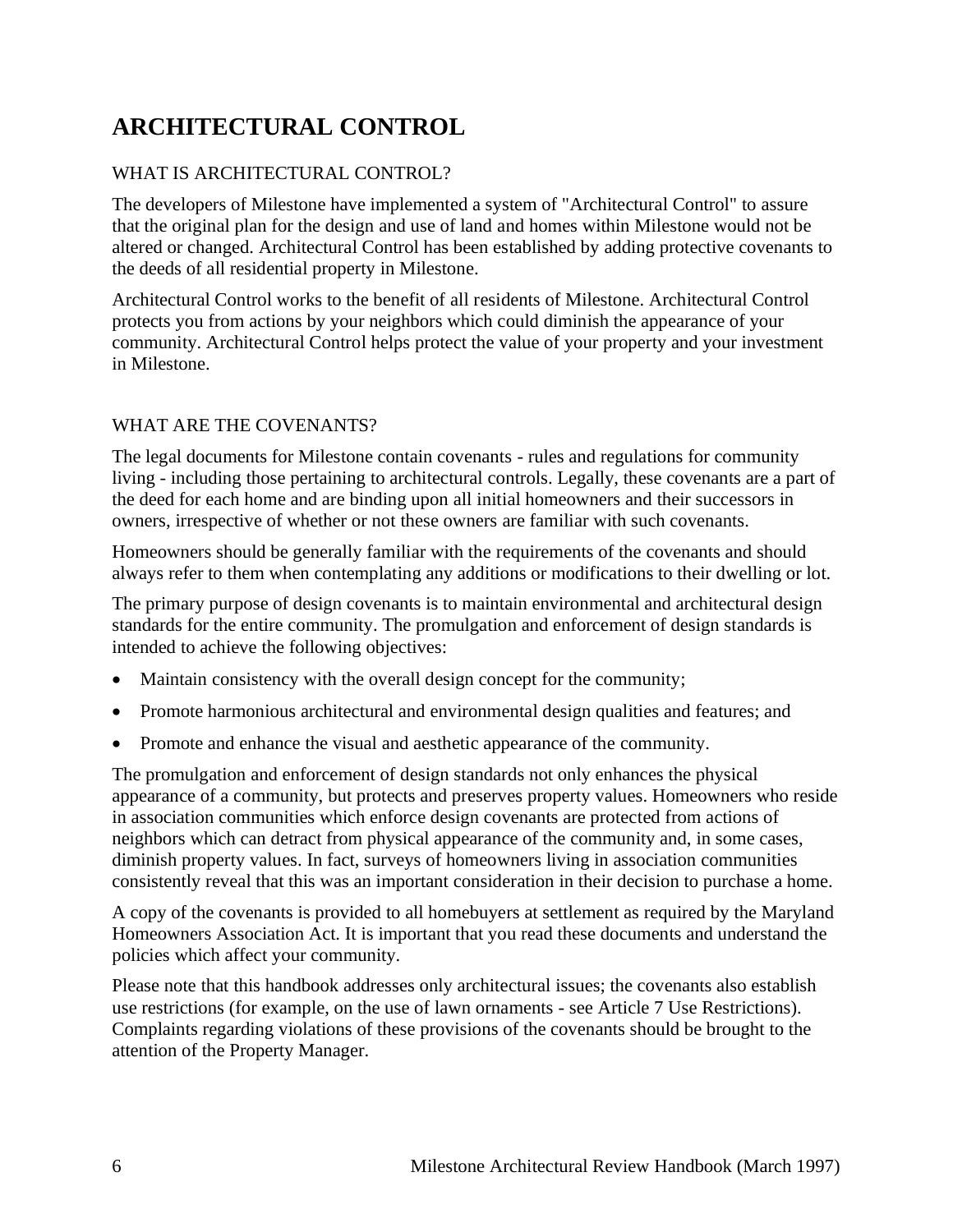#### WHAT ARE THE ARCHITECTURAL CRITERIA?

The architectural criteria are guidelines and standards which help to ensure the appearance or design style of the neighborhood. The Milestone Homeowners Association, its Architectural Review Committee, and the property management company strive to uphold these standards thereby maintaining the original design intent of a community.

#### WHO ENFORCES ARCHITECTURAL CONTROL?

The Milestone Homeowners Association Board of Directors, with the assistance of the Property Manager, has the legal authority to enforce the architectural standards of Milestone.

### <span id="page-6-0"></span>**The Architectural Review Process**

#### IS IT TRUE THAT I NEED APPROVAL FROM THE ARC BEFORE MAKING ANY CHANGES OR IMPROVEMENTS TO MY HOME?

Yes. In most cases, you must seek approval from the Architectural Review Committee **prior** to making any changes to the exterior of your home. Included are both temporary and permanent changes as well as removal of existing or original items.

The covenants state that "No building, fence, wall, mailbox, or other structure shall be commenced, erected, or maintained ... or shall any exterior addition to or change or alteration therein be made ... until the plans and specifications showing the nature, kind, shape, height, materials, and location of the same shall have been submitted to and approved in writing as to the harmony of external design and location in relation to surrounding structures and topography by the Board of Directors of the Association, or by a covenant committee composed of three (3) or more representatives appointed by the Board of Directors of the Association..." On June 17, 1996 the Board of Directors of the Milestone Homeowners Association approved a motion to give the Covenant Committee a new name, the Architectural Review Committee (ARC), to reflect the primary function of the committee - reviewing Architectural Change Applications.

Notice: Starting a project prior to receiving written approval may result in a fine of \$150.

#### ARE THERE ANY EXCEPTIONS?

Yes, there are several exceptions. They include:

- 1. Repainting using the **original color**.
- 2. Minor landscaping, such as the planting of small shrubs around foundation (see section on landscaping guidelines).
- 3. Repairs or replacements which use the original type, size, and color of materials.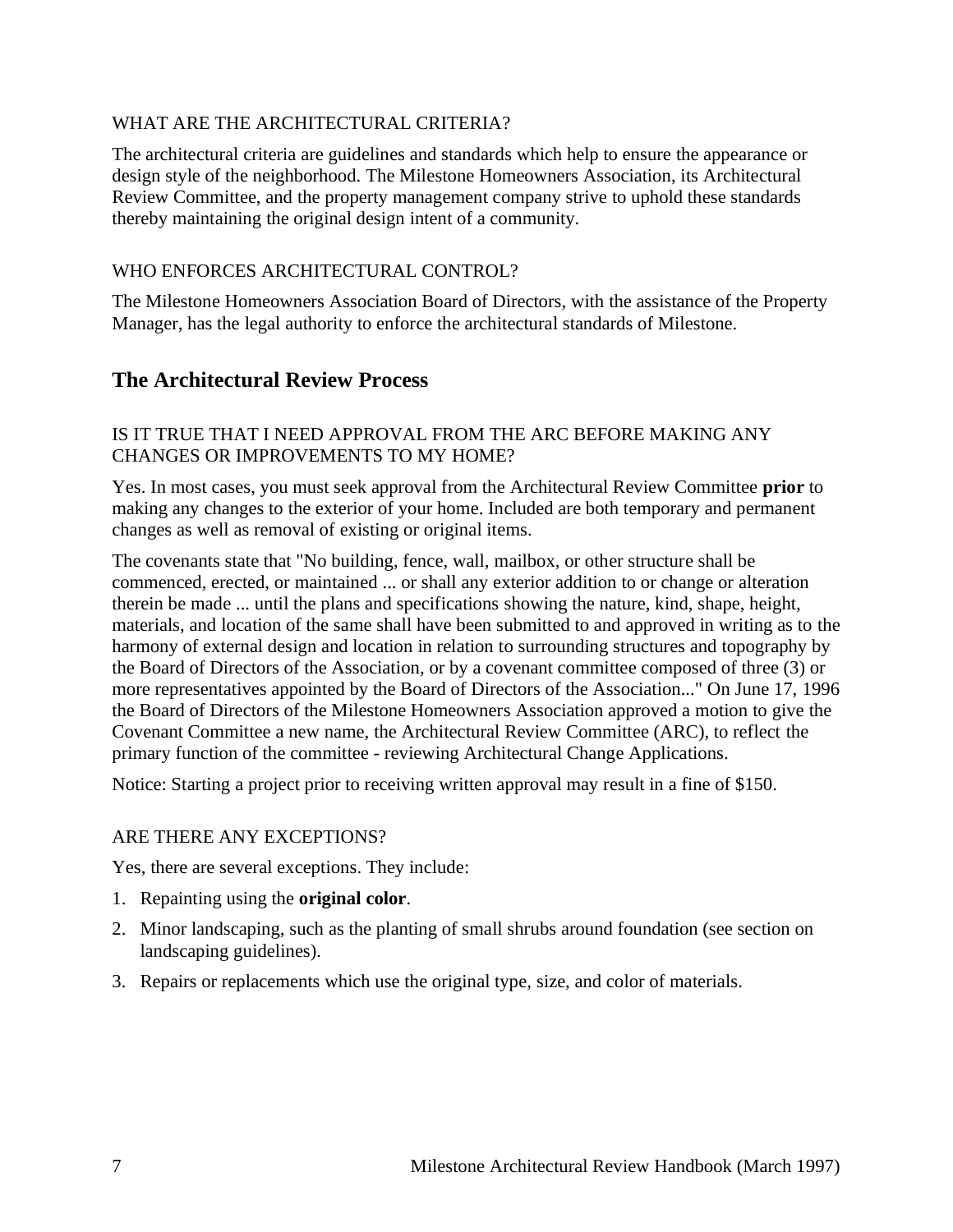#### HOW DO I APPLY TO THE ARC?

You will need to submit an "Architectural Change Application" (ACA) to the Property Manager. Applications are available by calling the Property Manager, or by visiting one of the builders' model homes. (See APPENDIX, B-2 for Property Manager contact information)

When completing the application, it is important that you provide sufficient information about your proposed improvement. This manual, as well as instructions provided with the ACA, describe the information that is needed for each type of request. In addition, there are submission checklists available for several types of modifications. These checklists were designed to assist homeowners by clearly stating what information is necessary for the ARC to adequately review the request. If your application contains insufficient or inaccurate information, it may be returned and you will be asked to resubmit. For major modifications, it may be necessary to have a professional architect or designer draw a set of plans. The Property Manager is available to answer questions about the architectural change application process.

### HOW LONG DOES THE APPLICATION PROCESS TAKE?

Currently, the ARC meets on the second Tuesday of each month at the Upcounty Government Center. All completed applications received by the Property Manager by the end of the previous month will be considered. The Property Manager makes copies of the applications and distributes them to the ARC members by the 5th of the month. This allows time for the ARC members to visit the properties before the meeting. When applications are received, the Property Manager may also forward a copy to the Developer so that his comments, if any, may be considered at the ARC meeting.

The ARC makes a decision at the meeting, and the ARC chairperson completes a review form indicating the outcome of each application. These review forms are returned, along with the original applications, to the Property Manager (usually by the Friday after the meeting). The Property Manager then prepares and mails response letters (usually by the second Friday after the meeting). The response letter is mailed to your home unless you make arrangements to have it faxed to you.

The covenants specify that the ARC must review each application within 60 days of submission. If not reviewed within 60 days, the request is considered approved.

#### IS THERE A CHARGE FOR FILING AN ARCHITECTURAL CHANGE APPLICATION?

The Board or the ARC has the authority to charge a reasonable fee for reviewing each application in an amount not to exceed the costs actually incurred by the Board or the ARC. This fee is generally waived if the application is submitted prior to start of construction.

#### CAN I ATTEND THE MEETING WHEN THE ARC REVIEWS MY APPLICATION?

Yes. If you plan to attend the meeting on the day your application is reviewed, please call the ARC chairperson in advance so that your name can be put on the agenda.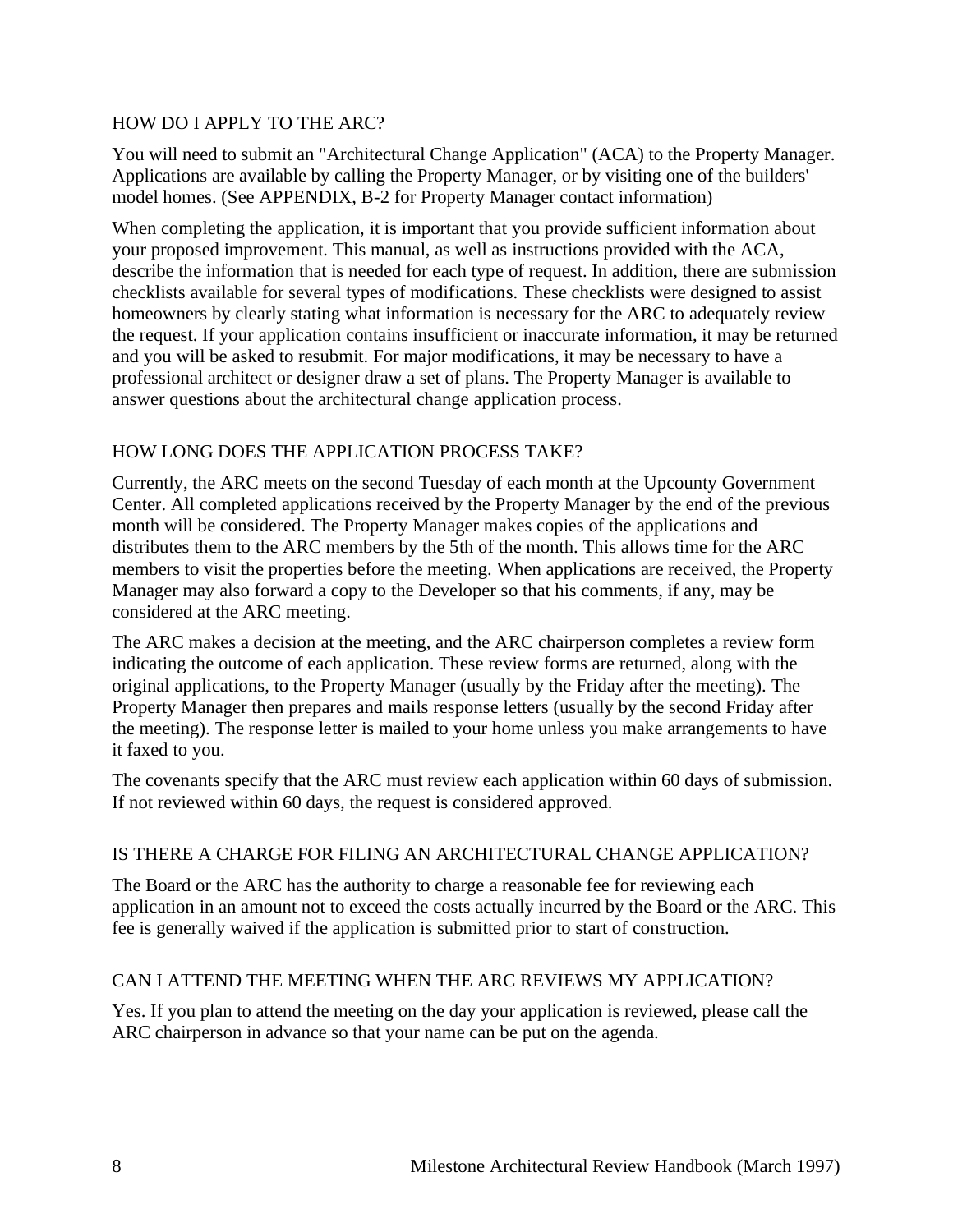# <span id="page-8-0"></span>**ARC Decision Making**

The Architectural Review Committee members are your neighbors who have volunteered to serve the community and have an interest in helping to maintain and enhance the appearance of the Milestone development.

The ARC reviews all Architectural Change Applications. Each request is evaluated on its own merits. What may be approved for one location may be denied at another. To assist in decision making, the ARC may visit your property or view your property on video tape to determine how the proposed improvement will impact your property and the surrounding neighborhood.

A decision to approve, approve with conditions or modifications, or deny the application will be made by a quorum vote of the ARC (see Appendix E).

It is the responsibility of the homeowner to determine if the proposed modification requires a County Building Permit, and to secure such permits as necessary.

#### HOW DOES THE ARCHITECTURAL REVIEW COMMITTEE EVALUATE AN APPLICATION?

The review committee appreciates a homeowner's efforts to improve the appearance of the home or property, and wants to work with that homeowner when a request is received for an exterior modification.

The committee strives to make objective decisions, considering the following factors in reviewing each application:

- 1. Conformity does the proposed change or addition comply with established, approved criteria as outlined in this manual and to the overall design intent of the community?
- 2. Compatibility is the proposed change or addition compatible with the architectural characteristics of the applicant's house, adjoining houses, and surrounding neighborhood? Compatibility is defined as similarity in architectural style, quality of workmanship, use of color, materials, and construction detail.
- 3. Location does the change or addition relate favorably to the existing structure, landscape, and neighborhood? Consideration is given to access, view, and impact on neighboring properties, and the community in general.
- 4. Size is the change or addition in proportion with adjacent structures and surroundings?
- 5. Color and materials do the proposed colors match the color palette of the community? Do the colors and materials blend harmoniously with the existing structure and surrounding neighborhood?

#### HOW ARE THESE GUIDELINES UPDATED AND AMENDED?

The committee periodically reviews the architectural criteria and guidelines. As changes in conditions, building materials, and building technology occur, the committee may recommend modifications to the existing guidelines.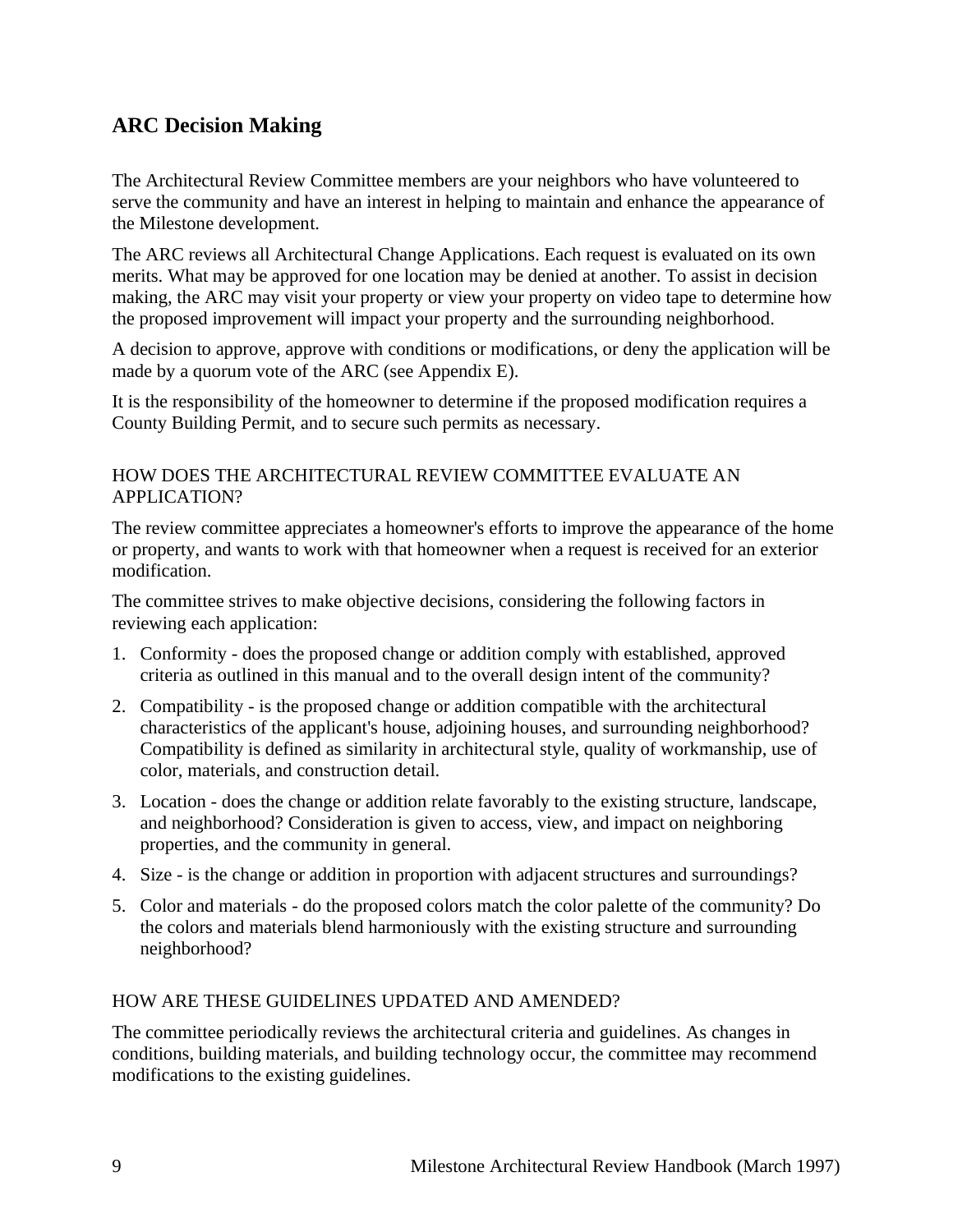In addition, hearings may be held from time to time (but not more than once per year) to receive comments from homeowners regarding suggested changes to this document. Following such a hearing, the committee and/or any member of the Board of Directors may draft within a reasonable time proposed changes to this document, which will then be voted upon by the Board of Directors.

### MYAPPLICATIONWAS APPROVED. NOW WHAT?

Upon receiving notification of approval, you may proceed with the proposed improvement. The project must be started within six months of approval and completed within twelve months of approval.

PLEASE NOTE: ARC approval is granted upon the aesthetic and design merits of the proposed improvement. For certain improvements, it may also be necessary to secure a county **building permit**. ARC approval does not guarantee that the proposed improvement will meet county code standards.

### MY APPLICATION WAS APPROVED WITH CONDITIONS. WHAT DOES THAT MEAN?

Applications may be approved by the Architectural Review Committee only if certain conditions are followed. The returned application will specify those conditions or modifications. It is your responsibility to complete your project in accordance with those conditions.

If you do not agree with the committee's modifications, you may resubmit an application or **appeal** to the Board of Directors.

#### MY APPLICATION WAS DENIED. NOW WHAT?

If you do not submit sufficient information for the ARC to make a decision, your application will be denied. You will be asked to resubmit with the necessary information. The Property Manager is available to assist you.

Your application will also be denied if your proposed improvement does not conform to established criteria, or if it does not blend into the style of the existing house or community.

If you do not agree with the Architectural Review Committee's decision, you may appeal the decision to the Board of Directors of the Association, and again, the Property Manager is available to assist you in this process.

Should you proceed with the denied improvements, you could risk considerable inconvenience and expense. The Board has the legal authority to halt construction or require that an unapproved improvement be returned to the original condition, at the homeowner's expense.

# <span id="page-9-0"></span>**The Appeal Process**

While the Board of Directors and its Architectural Review Committee try to be fair, reasonable, and flexible, you may not agree with our reasons for denial of your proposed modification.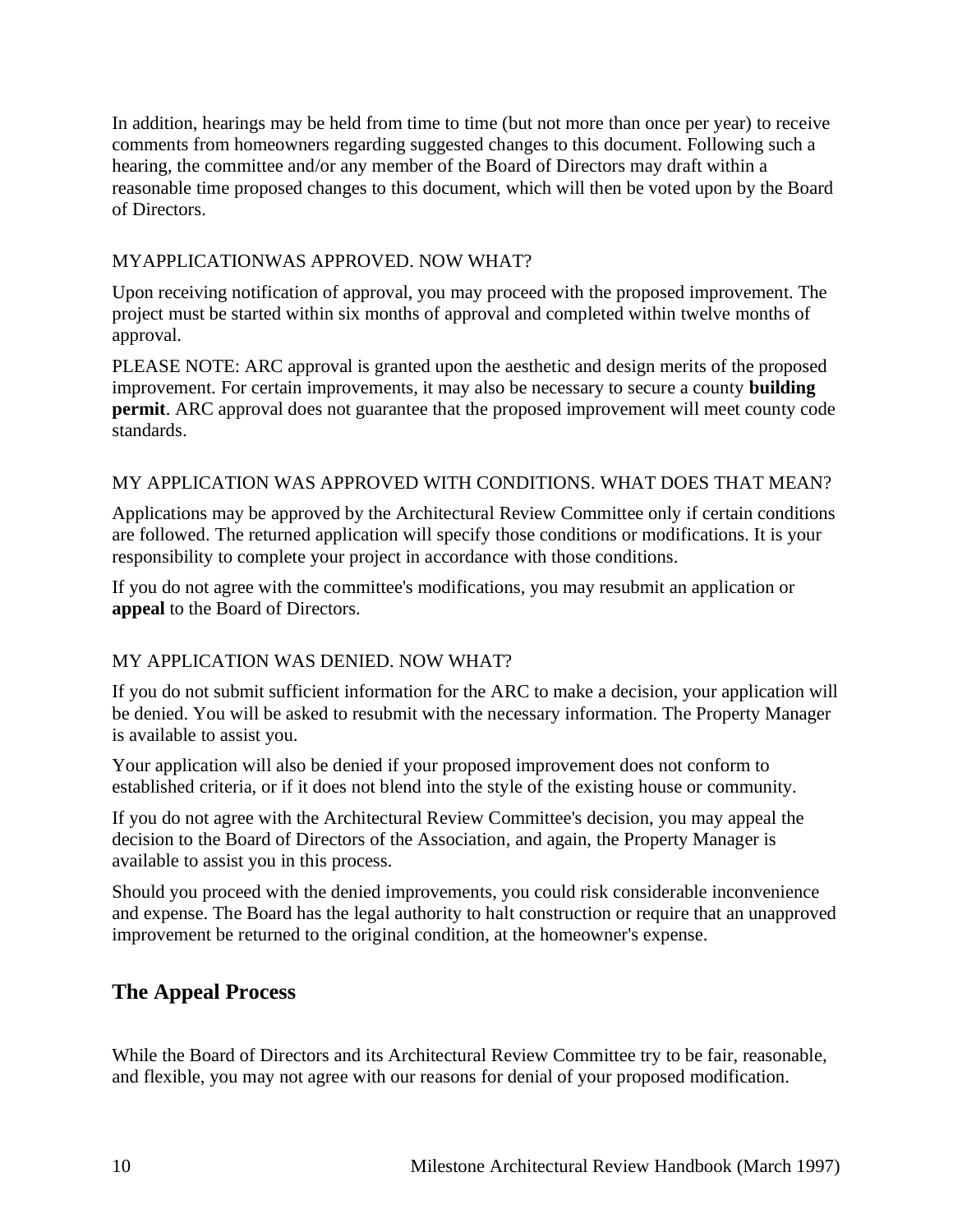Therefore, a procedure has been established to allow residents to appeal the decision of the Architectural Review Committee. All appeals are made to the Board of Directors of the Association.

### HOW DO I APPEAL AN ARC DECISION?

An appeal to the Board of Directors can be made by contacting the Property Manager. The Property Manager will schedule a hearing with the Board, usually during its regularly scheduled monthly meeting. You are welcome to attend the meeting, however, attendance at the hearing is not mandatory. The Board will make a decision based on majority vote.

#### WHAT IF I DONT AGREE WITH THE DECISION OF THE MILESTONE HOMEOWNERS ASSOCIATION BOARD OF DIRECTORS?

Montgomery County mediates/arbitrates disputes between homeowners and associations. The Property Manager can direct you to the appropriate county office.

### <span id="page-10-0"></span>**Violations**

The Board of Directors of the Milestone Homeowners Association has the legal authority to uphold the architectural standards and covenants of Milestone. In fact, the Board and its Architectural Review Committee can be held legally responsible if it fails to uphold the covenants. Because of this, we take all violations seriously.

#### HOW ARE VIOLATIONS REPORTED?

Violations are reported to the Board in a number of ways. The Property Manager often finds violations during the course of normal business. The Architectural Review Committee may discover violations while conducting inspections.

Community inspection teams may be established to survey the neighborhood on a periodic basis. This group of volunteers would inspect the appearance and maintenance of Milestone properties to assure that the standards of the community are being upheld. Suspected violations would then be reported to the Property Manager and Board.

The Property Manager and Board also welcome reports from concerned neighbors and residents. It is the responsibility of the entire community to keep Milestone attractive and well-maintained. Any concerned resident may call or direct a letter to the Property Manager to report a suspected architectural violation.

#### WHAT HAPPENS WHEN A VIOLATION IS REPORTED?

The Property Manager will investigate all reported violations. If there is an approved Architectural Change Application on file and no violation exists, the case will be closed.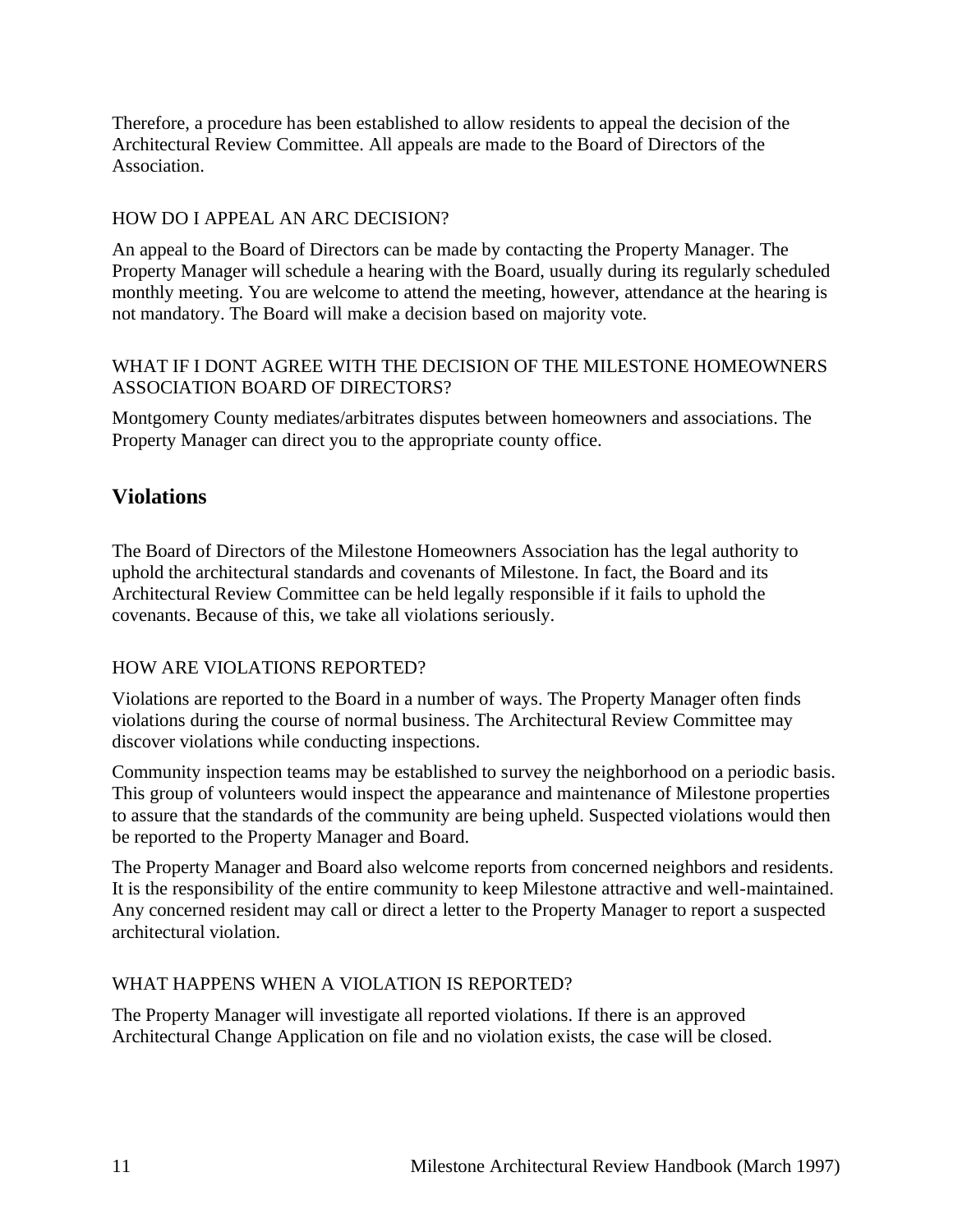If an improvement was made without prior ARC approval, the homeowner will be notified and will be asked to submit an ACA within two weeks. The ARC will review the ACA and make a decision. If approved by the ARC, no further action is taken. If the improvement is denied, the homeowner will be asked to take corrective action by a specific date.

If an improvement was made after the ARC denial or in disregard to modifications or conditions imposed by the ARC, the homeowner will be notified of the violation and will be asked to take corrective action by a specific date.

### WHAT CORRECTIVE ACTIONS CAN THE BOARD OF DIRECTORS REQUIRE?

The Board has the legal authority to require that an improvement be modified, removed, or returned to the original condition. This requirement could lead to significant inconvenience and expense to the homeowner. Therefore, it is extremely important to receive prior approval of the ARC before beginning any exterior improvement projects.

### CAN I APPEAL A VIOLATION DECISION?

Violation decisions can be appealed through the process described in Appendix E. For further details, contact the Property Manager.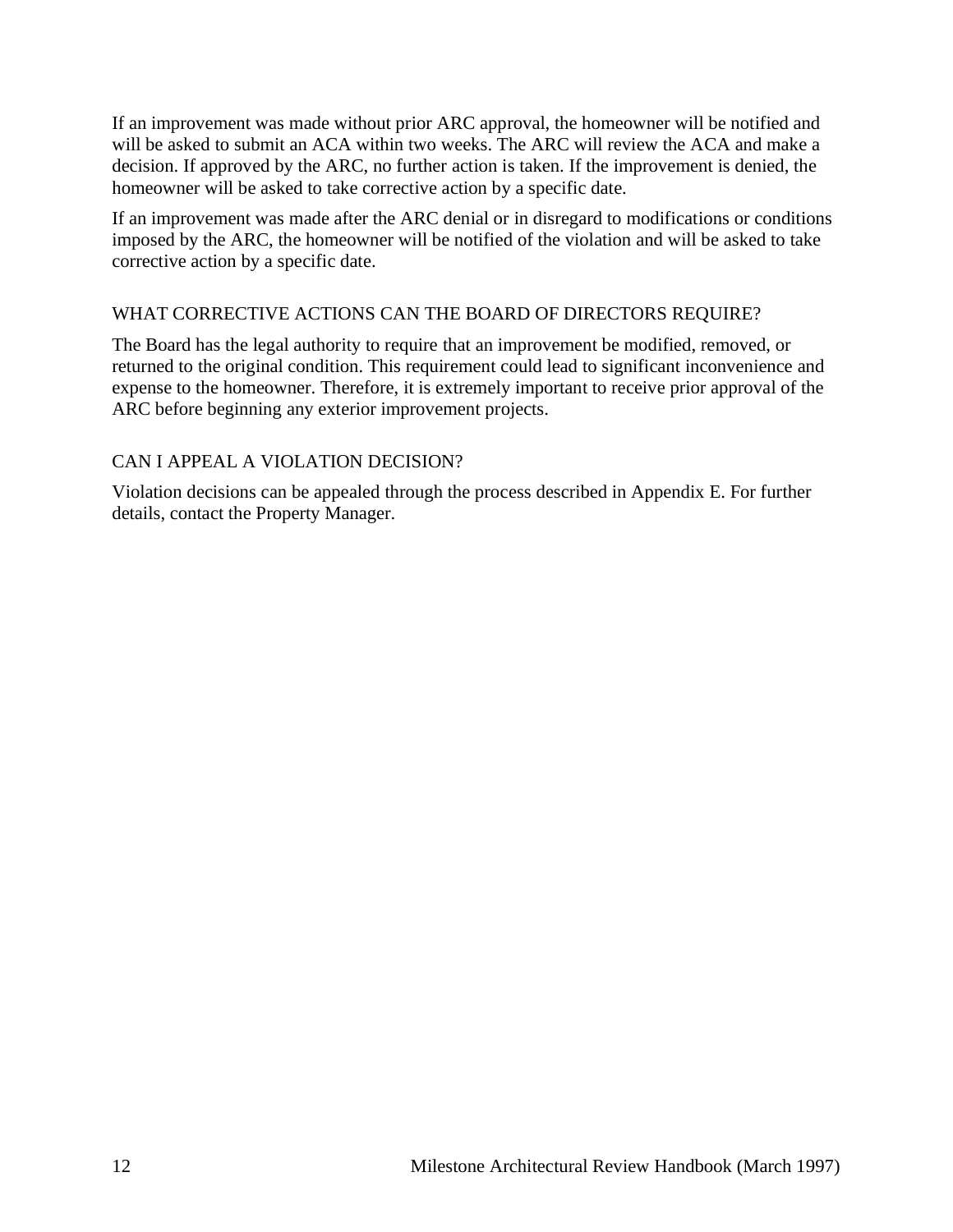# <span id="page-12-0"></span>**ARCHITECTURAL GUIDELINES**

The following pages contain information on guidelines used by the Architectural Review Committee in its review of residential architectural modification requests. These guidelines represent the standards which the ARC adheres to when considering applications for exterior modifications. The ARC is mandated to uphold the predominant character of the community, and design intent of the developer. While over the years approved modifications will add new features and structures to many homes, the overall look or design will not be altered. Exceptions to these guidelines may be granted in special cases where there is a conflict with other regulations (such as the Americans with Disabilities Act).

### **Unless specifically indicated otherwise, all of the architectural changes listed below require prior application and approval.**

# <span id="page-12-1"></span>**AIR CONDIDONING UNITS/HEAT PUMPS**

The Committee will not approve applications for installation of window or wall air conditioning units. Relocating exterior central air conditioning units and heat pumps will be considered. When installing or relocating a heat pump or air conditioning unit, please take into account adjoining properties. Application and approval are not required to replace a heat pump or air conditioning unit in the original location.

# <span id="page-12-2"></span>**ANTENNAS AND CABLE TV WIRES**

In accordance with the Telecommunications Act of 1996 and the implementing regulations, an exterior antenna is permitted to be located on the homeowners property. Any such installation must be done in a professional manner and all cables must be concealed. The antenna must create the least visual intrusion possible (while still providing an acceptable quality signal) and screening may be required. The installation must conform to the manufacturer's guidelines and any Montgomery County safety, zoning, and other applicable requirements.

The following guidelines are to be followed for antenna installations:

- 1. Rear yard or rear roof installation is preferred where possible. The antenna must be mounted at the lowest height that provides an acceptable signal.
- 2. The antenna should not be visible above the peak of the roof.
- 3. Please submit the following information for antenna installations:
	- a. Specific mounting location and details including height above grade.
	- b. Cut sheet, manufacturer's brochure, or picture of antenna, along with a description of the type of antenna.
	- c. Location shown on house survey plat.

Antenna, cable TV, or other types of wires should be concealed next to downspouts, house trim boards, or in the recessed areas of the house to the extent possible.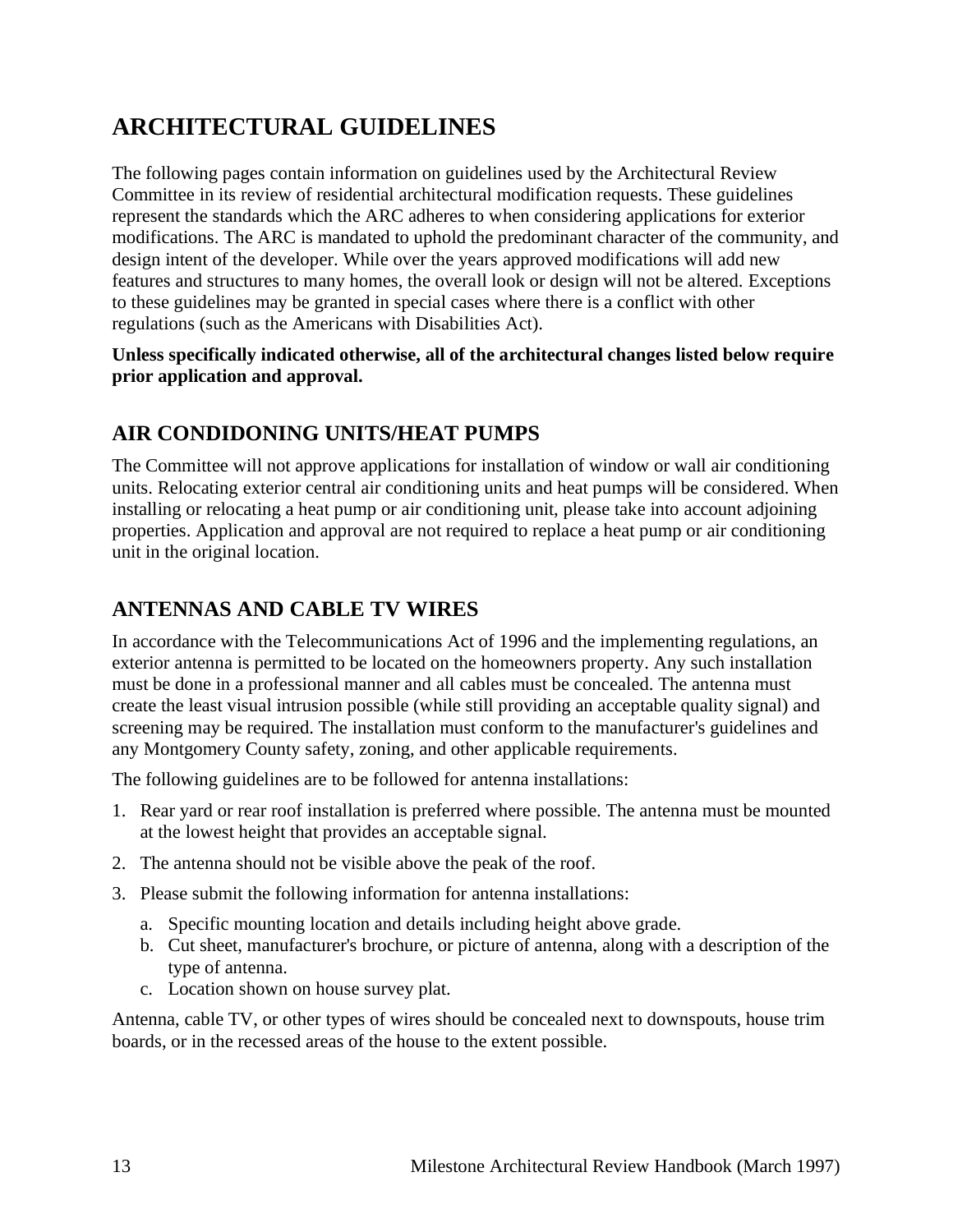# <span id="page-13-0"></span>**ATTIC ROOF VENTILATORS**

Attic roof ventilators should not be required with most homes in Milestone, as the homes are constructed with a ridge vent system. Additional ventilators are permitted with approval if painted the color of the house roof. They must be mounted to minimize their visibility from the street. Turbine ventilators will not be approved.

# <span id="page-13-1"></span>**AWNINGS**

Applications for fixed door or window awnings will not be reviewed or approved by the ARC. However, applications for retractable awnings will be considered for rear locations to shade a deck or patio.

## <span id="page-13-2"></span>**BASKETBALL BACKBOARDS**

Basketball backboards are generally to be placed on poles located along driveways. Poles must be black in color. Backboards should be plain, either transparent or white. Each request for a backboard will be reviewed on an individual basis taking into consideration location, lot configuration, and impact on adjoining neighbors. Applications for backboards attached to the house will generally not be approved unless the design clearly indicates that such application can be accomplished in an aesthetically pleasing manner. Waterbase ("portable") backboards require ARC review and approval to be left out overnight. Otherwise, they must be taken down when not in use. Bags of mulch, sand, and the like are not to-be used to ballast the base of portable backboards.

# <span id="page-13-3"></span>**BAY AND BOX WINDOWS**

All bay and box windows must match the architectural style of the house. Bay and box windows should be the same size and style as those originally available from the builder in the same location on the same model, and they must have divided lights. The roof of the window must be standing seam copper, or it must use shingles which match the house roof (depending on window style). The trim of the window must match the existing house trim color. Each application will be reviewed based on the compatibility of the location requested with architectural design of the house.

# <span id="page-13-4"></span>**BENCHES**

Benches are permitted on decks, screened porches, and patios. Permanent, built-in benches require approval.

# <span id="page-13-5"></span>**BOTANICAL GREENHOUSES**

Greenhouses are not permitted. Greenhouse windows require ARC approval (see GREENHOUSE WINDOWS).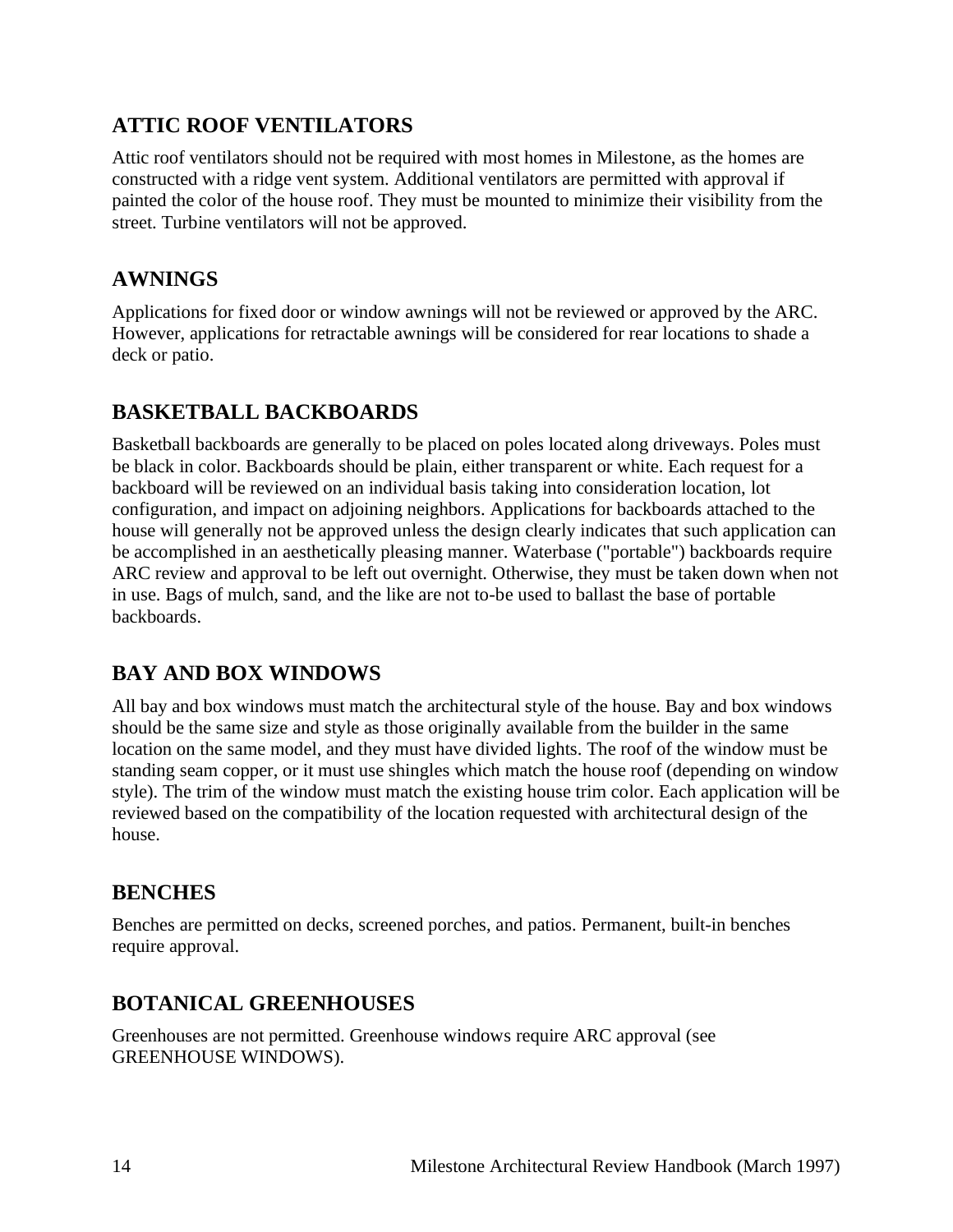# <span id="page-14-0"></span>**CHIMNEYS AND METAL FLUES**

Chimneys for fireplaces installed on the exterior of homes must match both the design and materials of original chimneys on similar houses in the community. With the exception of the short side-exiting exhaust flues used for gas fireplaces (which do not extend past the roofline), all chimneys must be brick, and the brick must match the house brick (if any). No exposed metal flues (chimney stacks) will be allowed on the exterior walls of any homes. Flues will be considered on the upper 2/3 of rear roofs.

# <span id="page-14-1"></span>**COMPOST CONTAINERS**

Only leaves and grass may be composted and the compost bin (one per lot) must be no larger than 3 feet square in width and 3 feet in height. The bin must be placed in the rear yard only and in the location that is least offensive to neighbors. The bin should be a natural color, and should not be visible from the street.

# <span id="page-14-2"></span>**DECKS**

Elevated and ground level decks are an extension of the house which can impact its exterior appearance and may affect the privacy of adjoining homes. Drawings submitted with the application do not need to be professionally done, but they must be to scale and show dimensions. Refer to the checklist for other information to be submitted with an application for a deck.

Any adverse drainage requirements which might result from the construction of a deck, patio, or screened porch should be considered and remedied. Approval will be denied if the Board of Directors or the Architectural Review Committee believes that adjoining properties are adversely effected by changes in drainage. The use of a partially porous surface or the installation of mulch beds adjacent to a deck, patio, or porch are ways to offset drainage concerns. The following factors will be considered in the review of applications:

- 1. Location: Decks, patios, and screened porches should generally be located in rear yards. Side yard locations will generally not be approved, but may be evaluated on their individual merit. The privacy of adjacent homes will be considered in evaluating the location.
- 2. Scale and Style: Decks, patios, and screened porches, particularly elevated decks, should be of a scale and style which are compatible with the home to which attached, adjacent homes and the environmental surroundings. To the greatest extent feasible, finishes should be of a color, type and style to coordinate with the attached home.
- 3. Materials: Wood decks and screened porches should be constructed of pressure-treated pine, cedar, redwood, or other similar weather resistant variety which remains stable in exterior applications. For all elevated decks, 6"x 6" vertical posts should be used.
- 4. Color: Wood decks and screened porches may be left their natural color. Deck railings which are painted should match the trim color of the applicant's house.
- 5. Underdeck Screening and Ground Covering: Elevated decks have an underdeck area which can have a negative visual impact on adjoining neighbors, particularly when used as an informal storage space for items such as lawn equipment, firewood, children's toys and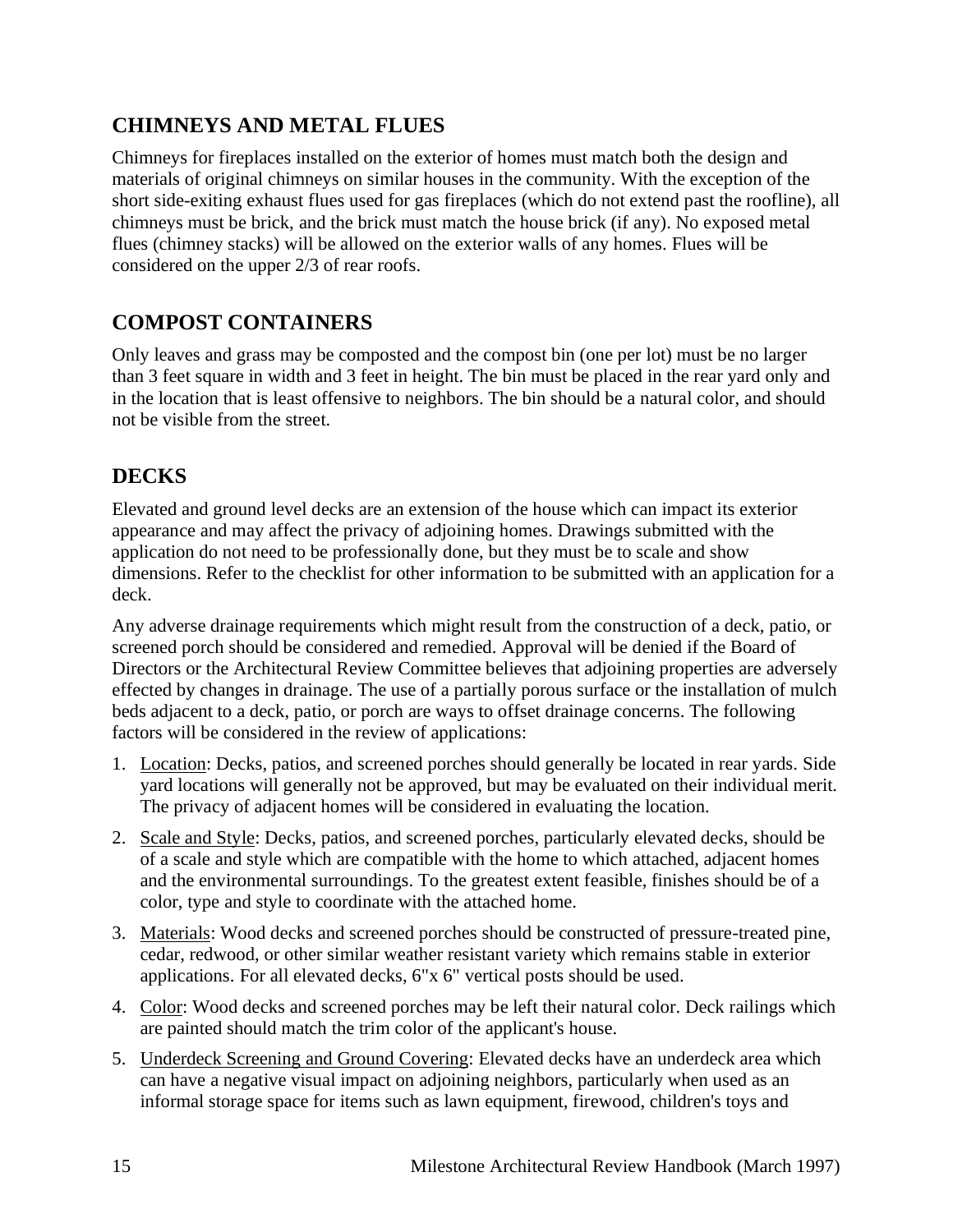similar items. The use of lattice screening or landscaping the perimeter of this area is required if the underdeck area is to be used for such storage. Lattice or vertical screening to be installed under an elevated deck will be reviewed on an individual basis. It is suggested that the area under an elevated deck where ground cover cannot be maintained should be covered with pea gravel or similar landscaping material (describe in application), or a patio should be installed (see PATIOS).

6. Landscaping: Landscaping around decks, patios, and screened porches is strongly encouraged to soften comers and views from adjacent lots.

# <span id="page-15-0"></span>**DOG HOUSES, DOG RUNS, and KENNELS**

Dog houses, dog runs, and kennels are not permitted.

# <span id="page-15-1"></span>**DRIVEWAYS**

Widening of driveways will be reviewed on an individual basis. If a driveway is widened, the overall width must be no wider than the garage, asphalt must be used and all areas resurfaced. Street lining trees installed by the developer must not be removed when a driveway is widened. In some cases, the widening of driveways may be disapproved because of topography, lot configuration, and proximity to adjoining property. The addition of a walkway adjacent to a driveway may also be approved; the preferred material is that of any existing walkway(s).

# <span id="page-15-2"></span>**EXTERIOR DOORS**

Approval is not required to replace a front, side, back, or garage door with one of the same size, design, and color as the original door. Changes of door style require approval; door style must be consistent with the architectural character of the house. Door color must remain the same (see EXTERIOR PAINT if a color change is desired). Natural wood finishes will not be approved.

# <span id="page-15-3"></span>**EXTERIOR HOUSE TRIM**

Additions and modifications of exterior house trim, such as adding decorative moldings, will be considered on an individual basis. Trim additions must be compatible with the house style and must be painted to match existing trim.

# <span id="page-15-4"></span>**EXTERIOR LIGHTING**

Any change to the original light fixtures or any additional light fixtures must be reviewed by the Architectural Review Committee. Lights should be compatible in style and scale with the house, and those characterized by intense brightness or unnatural colors will not be approved.

Additional lighting such as spotlights, patio/walkway lights, or lamp posts will be reviewed on an individual basis taking into consideration style and type, location, wattage, and any impact to adjoining neighbors. No exterior lighting, emanating from a lot, shall be directed outside the boundaries of the lot (see Article 7.2(w) of Covenants).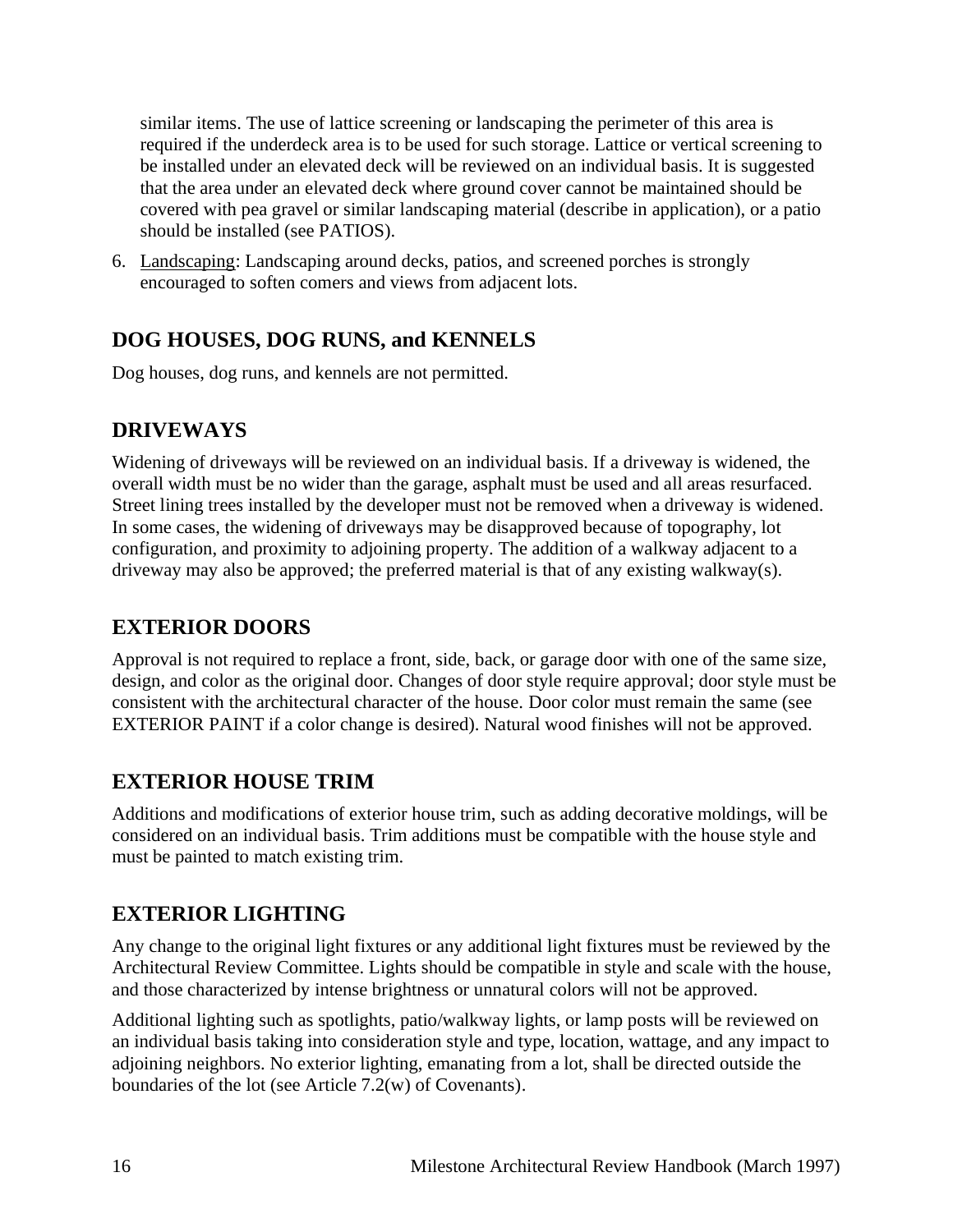# <span id="page-16-0"></span>**EXTERIOR PAINT**

All exterior colors to Milestone homes are pre-planned to provide community harmony and attractive individual design. Any changes in colors must be reviewed by the Architectural Review Committee. Repainting, using identical colors on the same areas, may be done without approval. If changing brands of paint, colors need to be blended to match the same color as the original.

Application and review will be necessary if changes of color to the exterior of homes is desired. Any requested change should be consistent with the original community color scheme. Homeowners are encouraged to maintain their own paint records for reference. Review is also required to paint stoops and foundations a different color than the original.

## <span id="page-16-1"></span>**FENCES**

The Architectural Review Committee will review all fence requests received on a case-by-case basis. These guidelines have been formulated to indicate to the homeowner the types of fences which will be generally acceptable to accomplish the stated needs when applicable, and to offer a low maintenance, long lasting quality appearance.

- 1. Material and Type: Perimeter fencing shall be either of a wooden split rail, wooden picket, or board-on-board design. Fences should generally be symmetrical on both sides of the house, and should be uniform in design and materials to the extent possible. The fence material shall be either pressure-treated to provide resistance to decay, or natural cedar or redwood or other similar weather resistant variety which remains stable in exterior applications. Chain link or other metal fencing is specifically prohibited, except that green vinyl coated wire mesh fencing may be used in conjunction with a split rail fence if approved by the Board of Directors or Architectural Review Committee. Posts for picket and solid board fences must be located on the inside of the fence (the good side of the fence must face out).
- 2. Height: The Board of Directors and the Architectural Review Committee have established a height of 6 ft as the maximum height generally allowable for residential fencing in the community. Fencing required by law in connection with the use and operation of an inground swimming pool must also be approved by the Architectural Review Committee. Owners must also comply with any applicable laws regarding required public safety protection surrounding a swimming pool.
- 3. Location: Fences shall generally not extend beyond the rear building line of the dwelling (the rear corners of the house) on the lot upon which any such fence is erected or the rear building line of the dwellings on all immediately adjacent lots. Under special circumstances, fences which meet the house between the middle of the side and the rear of the house may be approved if, in the judgment of the Architectural Review Committee, doing so produces a more aesthetically pleasing result (such as screening HVAC equipment from public view). Fences must be located as close to property lines as is feasible to avoid having an unmaintainable space between fences on neighboring lots. Double fences (two different fences running parallel on neighboring lots) are generally discouraged.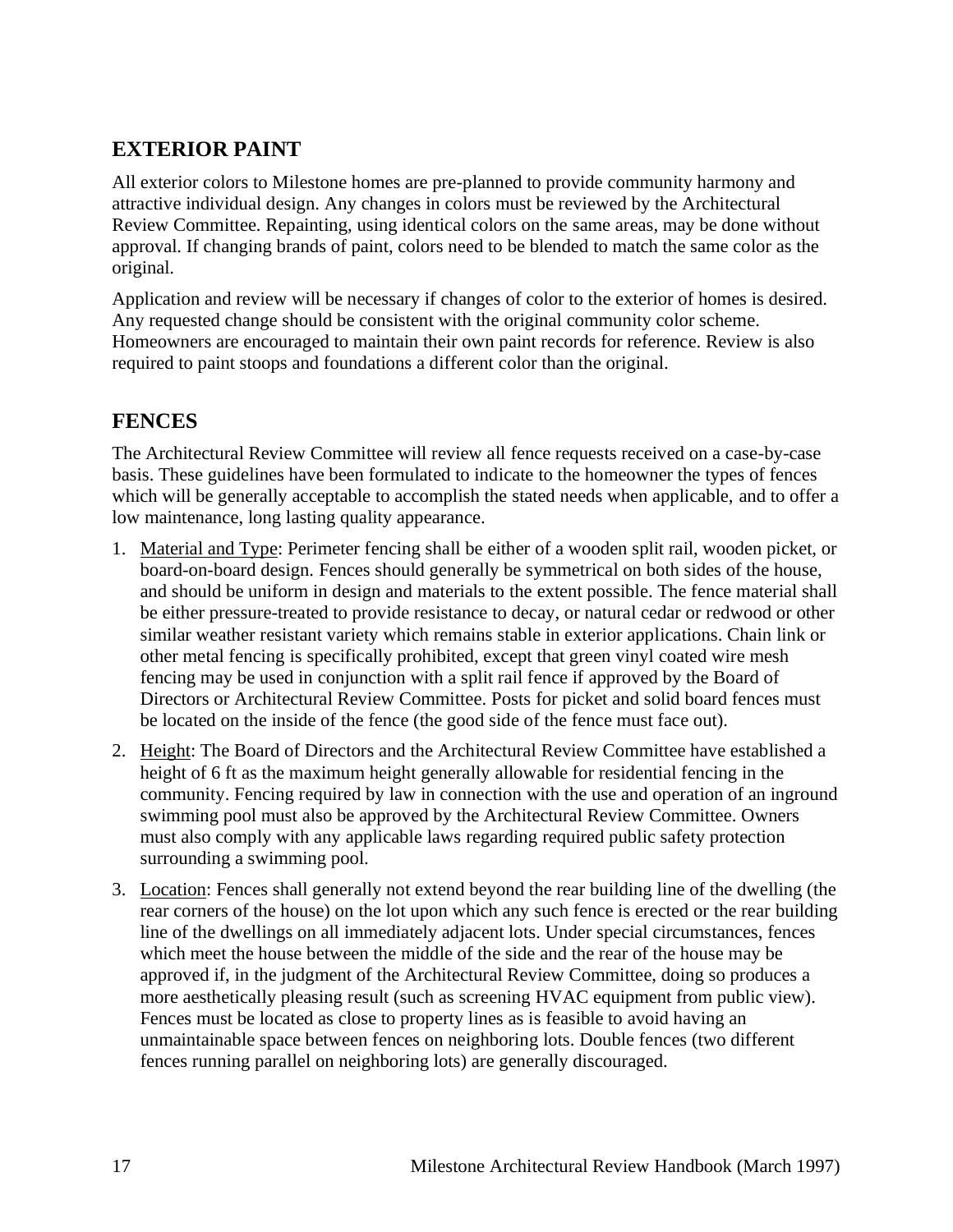### <span id="page-17-0"></span>**FIREPLACES**

See CHIMNEYS AND METAL FLUES.

# <span id="page-17-1"></span>**FLAGPOLES/FLAG HOLDERS**

Freestanding flagpoles will not be approved. Application and review is not necessary for a single small flag holder (or a symmetrical pair of flagholders) attached to the house in a conventional location (e.g., above or next to the front door).

### <span id="page-17-2"></span>**GAZEBOS**

Gazebos should be natural in color and the roof should be cedar shingles or composition shingles that match the house roof. Each request will be reviewed on the basis of size and location of the structure.

# <span id="page-17-3"></span>**GLASS ROOM ADDITIONS**

See SUNROOM ADDITIONS.

### <span id="page-17-4"></span>**GREENHOUSE WINDOWS**

Greenhouse windows will only be considered for the rear of homes. The framework must match the existing house window color, and all glass must be clear (colorless). The size of the greenhouse window should not exceed the original window height and width.

### <span id="page-17-5"></span>**GUTTERS AND DOWNSPOUTS**

All gutters and downspouts including replacements must conform in color and design to those installed originally. Any addition of new gutters or downspouts, or a change in location of an original gutter or downspout, requires approval. Gutters and downspouts must not be located in such a manner as to adversely affect drainage onto neighboring properties. Black tubing used for additional drainage purposes must be buried underground and directed away from adjacent properties. Splash blocks must be black or green plastic, or unpainted concrete.

### <span id="page-17-6"></span>**HOT TUBS/SPAS**

Exterior hot tubs or spas must be approved and located in the rear yard. The tub or spa must be screened appropriately with either evergreens or privacy fencing or both depending on location. Soft muted colors that blend with the natural surroundings will be approved. Tubs or spas recessed into decks are preferred over free-standing hot tubs. If free-standing, the tub/spa must be enclosed on all sides with natural wood. Visibility and location will be considered along with the impact on adjacent properties for all approvals.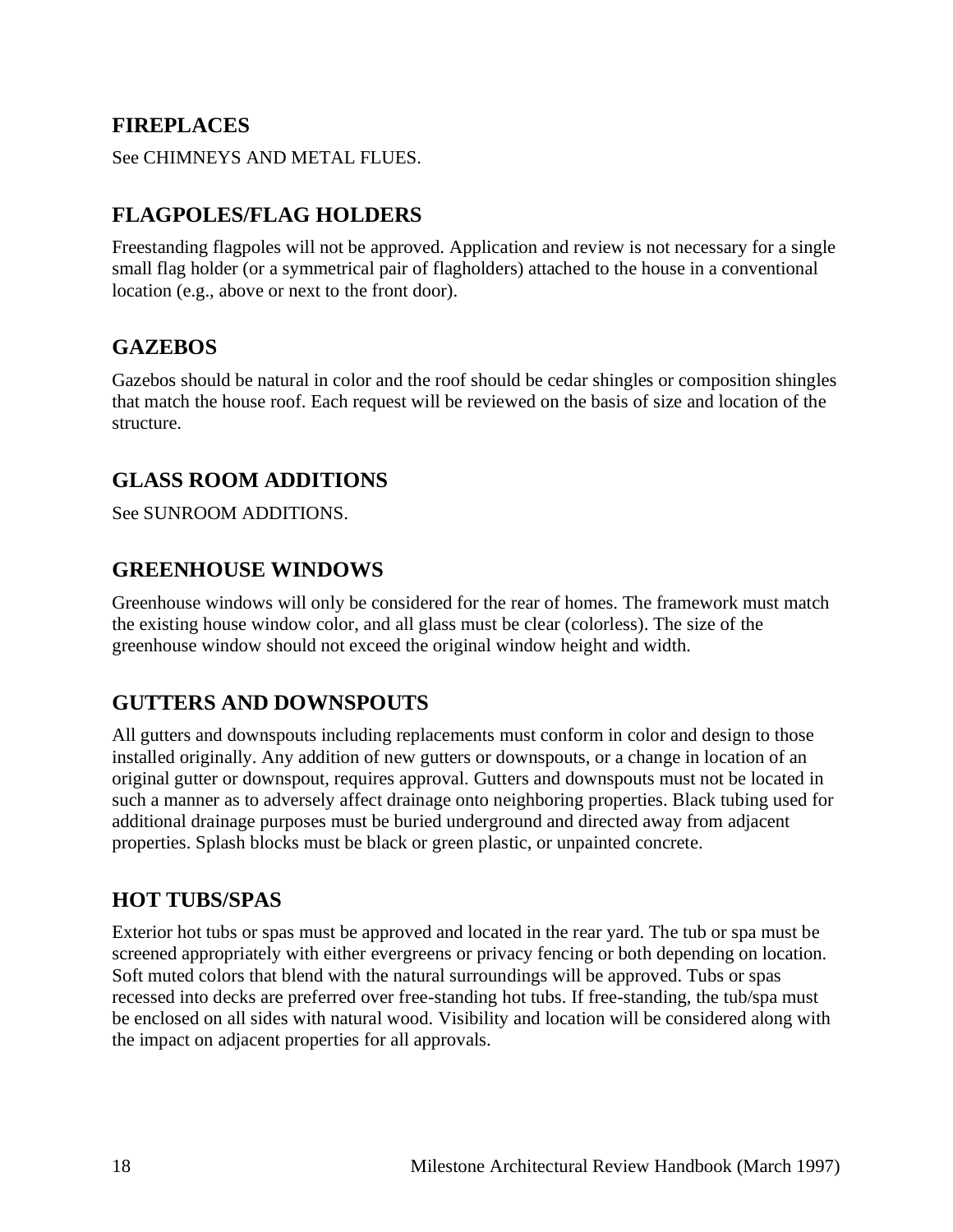## <span id="page-18-0"></span>**HOUSE NUMBERS**

House numbers must be five inch high black or brass Arabic numbers. Installation of numbers of this size and these colors in conventional locations does not require application and approval.

# <span id="page-18-1"></span>**INDOOR/OUTDOOR CARPETING AND SYNTHETIC GRASS**

The use of indoor/outdoor carpeting and synthetic grass on any exterior surfaces (for example, front stoops, decks, patios, etc.) will not be approved.

# <span id="page-18-2"></span>**LANDSCAPING**

Application and review is *not* required for the following modifications:

- 1. Planting of annuals or perennials in existing beds.
- 2. Installation of new beds less than 4 ft. wide around the perimeter of the house foundation (and deck, patio, or fence if present) and perimeter of the rear of the lot, provided that plants installed have a mature height of less than 8 ft.
- 3. Installation of new beds less than 3 ft. wide adjacent to walks from the driveway to the front stoop provided that plants have a mature height of less than 3 ft.
- 4. Installation of new beds less than 2 ft. wide around the mailbox post, and around transformer/utility boxes provided that plants have a mature height of less than 3 ft.
- 5. Installation of black plastic edging or green metal edging around existing or approved beds, provided that it is installed to be below the height of the top of the grass.
- 6. Installation of vegetable and flower gardens, provided that they are located in the rear yard, are not more than one-sixth of the rear yard in size, and do not create an annoyance to neighboring properties in terms of adverse drainage conditions, overgrowth of plantings or unsightliness. No offending odors should be created as a result of any garden. Fruit and vegetables should not be left to decay upon the ground. During winter, soil should be turned over.

Any other landscaping modifications, including the following, require application and review by the ARC.

- 1. Removal of original grass and replacement with some other type of ground cover (this will be considered for limited areas; on steep slopes, for example).
- 2. Planting of trees and shrubs in the yard. Plants should be selected carefully so that when fully grown they will be appropriate in height and breadth for their location in the yard.
- 3. Use of landscape timbers. Timbers should not define the individual front yards or walkways, and cannot be used on property lines. Timbers may be used in rear yards to line flower beds, or to aid in preventing soil erosion. Any use of landscape timbers above one timber in height must receive prior approval by the ARC. These timbers must be natural in color, not stained.
- 4. Retaining walls see section on RETAINING WALLS.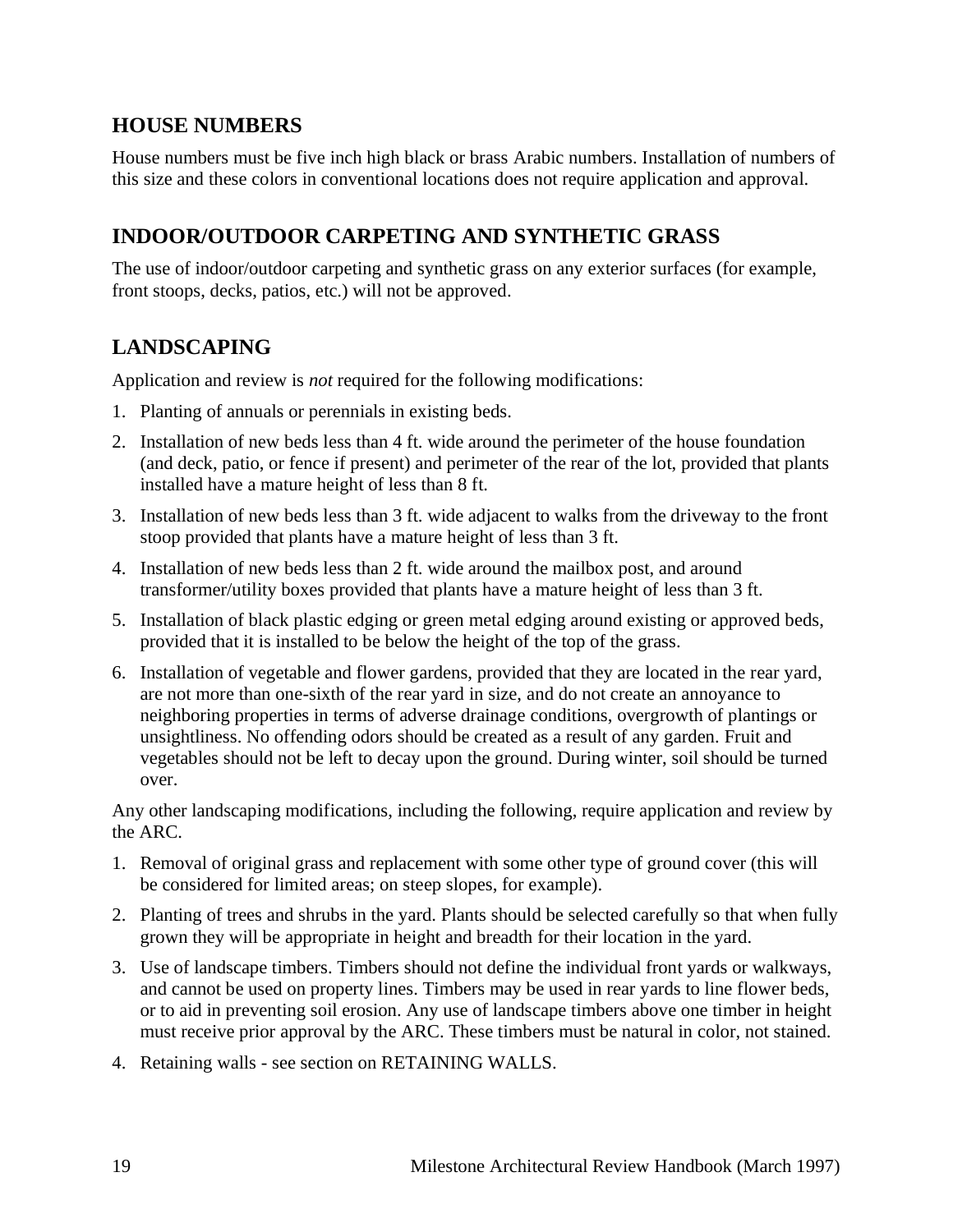5. Any modification that requires construction (including garden structures such as trellises, gazebos, etc.) or results in a grade change.

The planting of bamboo stalks or kudzu will not be approved-these particular plants have fastgrowing roots which can spread onto adjoining properties, and are very difficult to remove once the roots are established.

Requests for planting of trees and shrubs **on Common areas** should be submitted to the Property Manager on a *separate* application - these will be reviewed by the Landscaping Committee.

# <span id="page-19-0"></span>**MAILBOXES**

Mailboxes should maintain a simplicity of design. Where replacement becomes necessary, mailboxes and posts shall meet the original design standard, which is a plain black rural mailbox on a pressure treated wood post. Application and approval is not required for such replacement. The post may be left the natural color or painted white.

# <span id="page-19-1"></span>**MAJOR EXTERIOR ALTERATIONS**

Major exterior alterations include house additions, sunrooms, screened porches, garages, or anything which substantially alters the original house design. To ensure the design integrity of the house, all original house details must be maintained including overhang details, window and door details, corner boards, colors, and materials. Among other considerations, roof shingle material and color must match the existing roof materials on the house.

# <span id="page-19-2"></span>**NEWSPAPER BOXES**

Newspaper boxes should be mounted on the mailbox post at approximately the same height as the mailbox, rather than on a separate metal post. Application is not required.

# <span id="page-19-3"></span>**PATIOS**

Brick, flag or fieldstone, paving blocks, and concrete are the accepted materials for a patio. Rear yard locations, adjacent to the back of the house, are required for patios. Also see considerations listed under DECKS.

# <span id="page-19-4"></span>**PERMANENT BAR-B-QUES/GRILLS**

Brick or stone masonry grills attached to or on a ground-level patio or deck will be considered.

# <span id="page-19-5"></span>**PLAY EQUIPMENT**

Play equipment, including swingsets, playhouses and treehouses must receive prior approval. Each request will be reviewed on the basis of size, location, lot configuration, color, and impact on the adjoining neighbor. Play equipment should be located in rear yards only.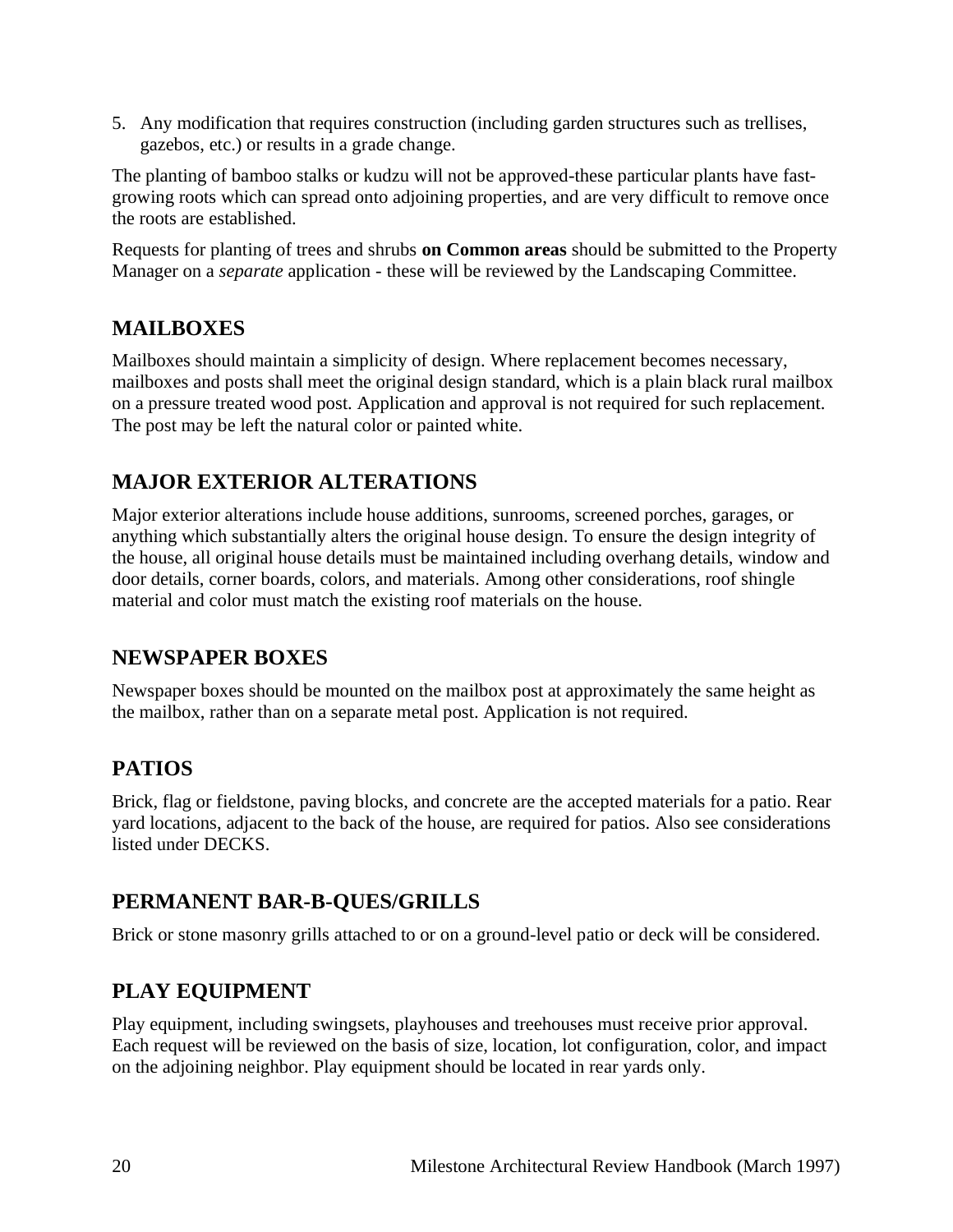Swing sets and other play equipment must be approved if they are permanently secured in the yard. They should be natural in color to blend with the surroundings, and must be maintained to prevent rusting. Also see BASKETBALL BACKBOARDS.

# <span id="page-20-0"></span>**PORCHES**

See considerations listed under DECKS. Also see MAJOR EXTERIOR ALTERATIONS.

# <span id="page-20-1"></span>**REPLACEMENT WINDOWS**

Replacement windows must be the same architectural style as the existing (original) house windows. The size of the window trim and frame must match the original as closely as possible. All trim details must be maintained. The color of the window frame and trim will be reviewed on an individual basis.

See also WINDOWS and WINDOW DIVIDERS.

# <span id="page-20-2"></span>**RETAINING WALLS**

Retaining walls must be constructed of one of the following materials: 6"x 6" landscape timbers, brick, stone, or broken aggregate concrete blocks. Each request will be reviewed on the basis of size, location, lot configuration, necessity, and the impact on adjoining properties.

# <span id="page-20-3"></span>**ROOF SHINGLES**

When roof replacement is necessary, the original roof color and style is to be matched as closely as possible. Roof repair or replacement using the original color and type of shingles does not require application and review. If the original shingle is no longer available or has been discontinued, a sample of the new selection must be submitted for approval by the Architectural Review Committee.

# <span id="page-20-4"></span>**SATELLITE DISHES**

In accordance with the Telecommunications Act of 1996 and the implementing regulations, a satellite dish one meter (39") or less is permitted to be located on the homeowners property. Any such installation must be done in a professional manner and all cables must be concealed. The dish must create the least visual intrusion possible (while still providing an acceptable quality signal) and painting or screening may be required. The installation must conform to the manufacturer's guidelines and any Montgomery County safety, zoning, and other applicable requirements.

The following guidelines are to be followed for satellite dishes:

1. The only satellite dishes that will be considered for review are dishes that are a maximum of 1 m in diameter.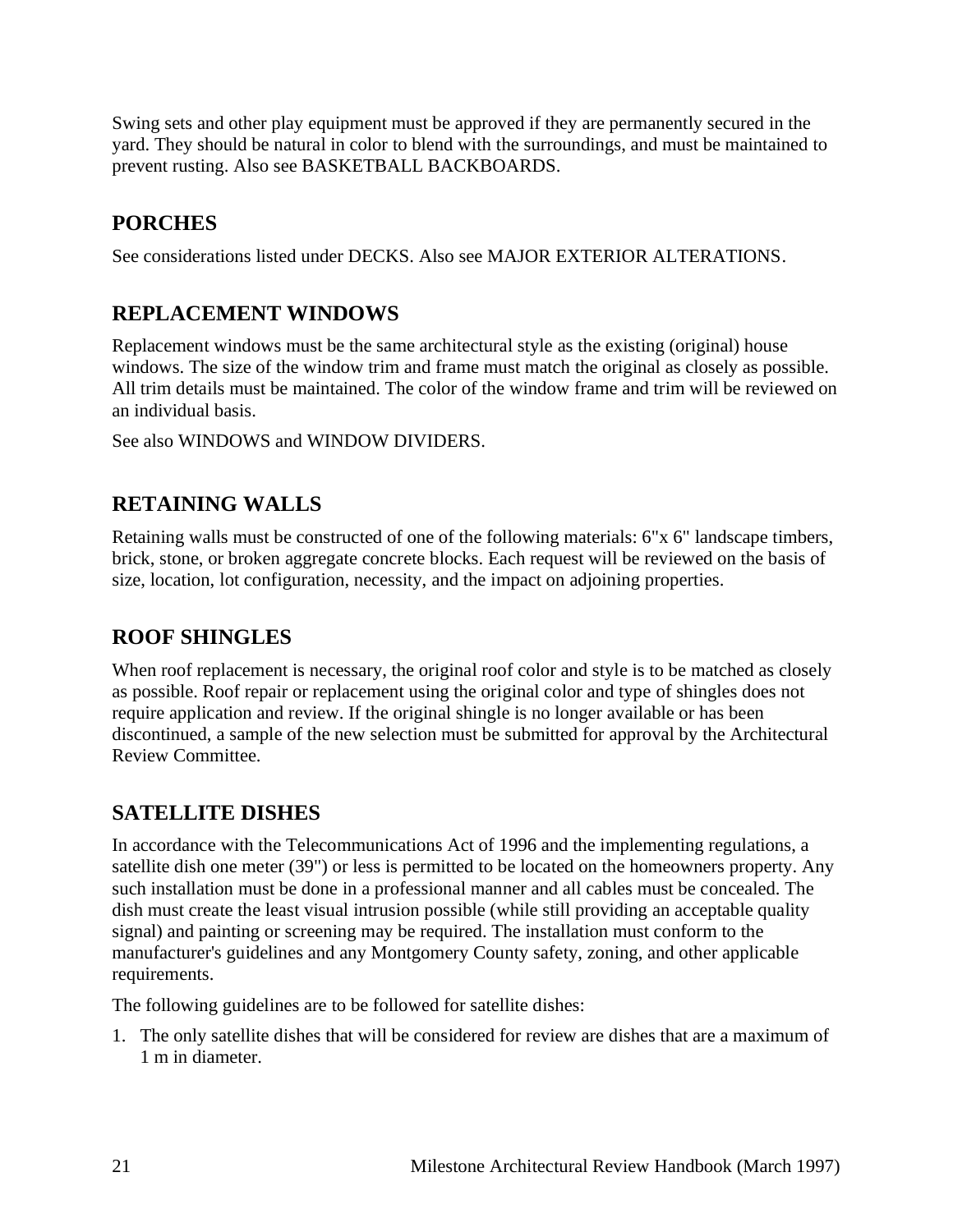- 2. Rear yard (ground level) or rear roof installation of 18" satellite dishes is preferred where possible. For 19" - 39" dishes, the required location is the rear yard, if an acceptable quality signal can be received there.
- 3. Ground level dishes must be screened from adjacent properties and the street.
- 4. Dishes installed on the roof must match the roof color to the extent possible, must be mounted as close to the roof surface as possible, and must not be visible above the peak of the roof.
- 5. Please submit the following information for satellite dish installations:
	- a) Specific mounting location and details including height above grade.
	- b) Cut sheet, manufacturer's brochure, or picture of satellite dish.
	- c) Location shown on house survey plat.
	- d) Color.

## <span id="page-21-0"></span>**SECURITY DOORS AND WINDOWS**

Security doors (storm or entry) and/or windows will not be approved.

### <span id="page-21-1"></span>**SHEDS**

In general, sheds must be of a size, including height, which is appropriate for the size of the home and lot, as well as surrounding dwellings, and should be compatible with the architectural qualities of the house and adjacent house.

Generally, only sheds which are located adjacent to the rear of the home will be considered for approval. The architectural design of the shed should be compatible with the design of the house. The color scheme must be the same as for the house. The roof slope and the type and color of roofing material should match the house. The Architectural Review Committee will review sheds on an individual basis, taking into consideration lot size, location, impact on neighboring houses, and lot visibility.

### <span id="page-21-2"></span>**SHUTTERS**

Replacement shutters should match the original house shutters in style, length, and width as closely as possible. The style must remain compatible with the house design. It is recommended that shutters be raised panel or full louvered with no decorative arches. Application and approval are also required for new shutters to be added to a home. Any additional shutters must match the original style, length, and width. All shutters on the home must be the same color.

### <span id="page-21-3"></span>**SIGNS**

Refer to Section 7.2(i) of the Declaration of Covenants for rules regarding temporary signs. A security system sign is the only permanent sign permitted, provided it is less than 12" in height and placed in a landscaping bed.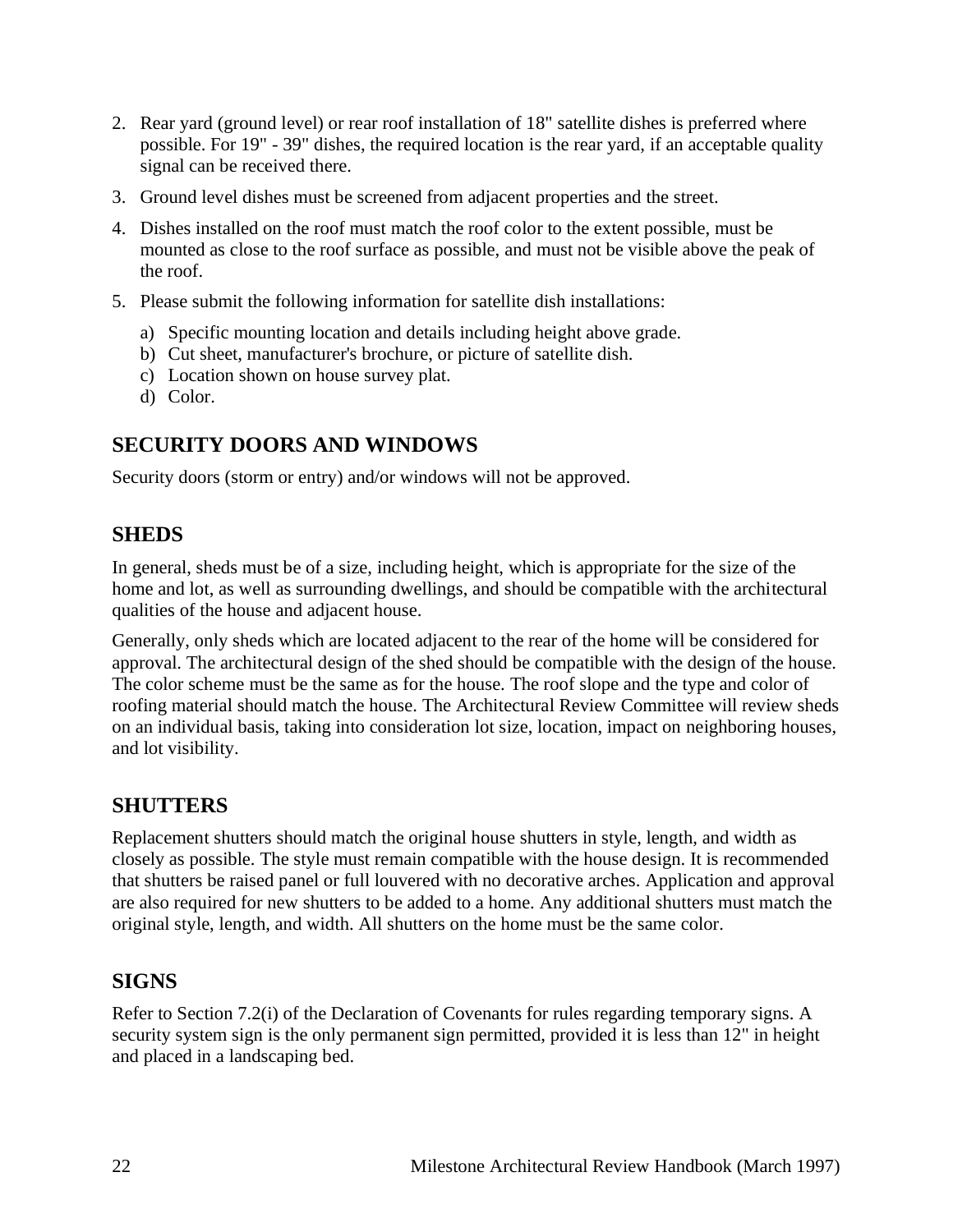## <span id="page-22-0"></span>**SKYLIGHTS**

New skylights should be similar in style, size, and placement/location to those installed by the builders. Skylights are generally allowed on rear roof areas only. The framing of skylights should be black in color. Size, number of skylights, and alternate locations will be considered.

### <span id="page-22-1"></span>**SOLAR PANELS**

Applications for solar panels will be considered on an individual basis, taking into account size, location, and impact on neighboring properties.

# <span id="page-22-2"></span>**STORM DOORS**

Makes and model numbers of pre-approved storm doors are available from the Property Manager. Installation of a pre-approved storm door does not require application and review, provided that the color of the door matches the front door or the door trim color. Storm doors should be of simple design, and unadorned.

The preferred style is full-view, with the color matching the door it covers. A three-quarters view style is also acceptable, as is matching the color of the storm door to the color of the trim around the door. Security-style storm doors and windows are not allowed.

# <span id="page-22-3"></span>**STORM WINDOWS**

The installation of storm windows is discouraged within Milestone, as all of the homes are built with double-pane windows. However, applications for storm windows will be reviewed on an individual basis. If approval is provided, such storm windows must be the same color as the window trim.

# <span id="page-22-4"></span>**SUNROOM ADDITIONS**

Sunroom additions will be considered. However, because of the visible impact of these additions on adjoining properties and the community as a whole, ARC decisions regarding such additions will be made very conservatively. Sunroom additions should be consistent with options offered originally by the builder. Materials, style, and color of siding, roof, windows, doors, and trim must match the house.

# <span id="page-22-5"></span>**SWIMMING POOLS**

Pools are generally discouraged due to the presence of the community pool. However, applications for pools will be considered on an individual basis, considering the location of the pool pump and other equipment, lot size, grades, lot shape, landscaping, drainage, and lighting. Fencing must meet the county code and also meet the community criteria (see FENCES). Serious considerations will be given as to how the pool will affect the adjoining properties. Water slides, and above ground pools will not be approved.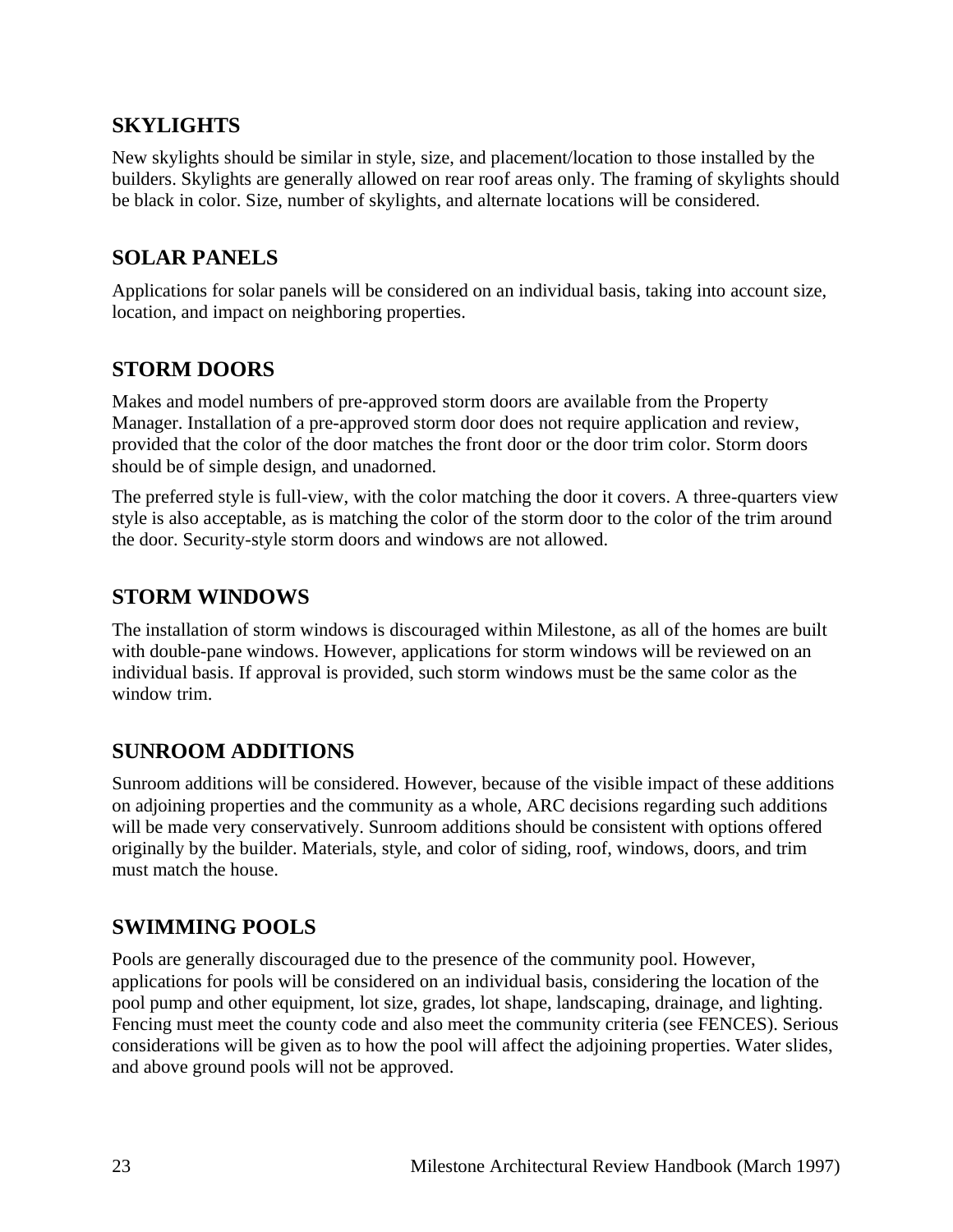### <span id="page-23-0"></span>**TRELLISES**

The addition of a trellis over a deck or patio will be reviewed on an individual basis taking into consideration size, location, and materials.

### <span id="page-23-1"></span>**TRIM CHANGES**

see EXTERIOR HOUSE TRIM.

## <span id="page-23-2"></span>**VEGETABLE GARDENS**

see LANDSCAPING.

### <span id="page-23-3"></span>**VINYL/ALUMINUM REPLACEMENT SIDING**

The Architectural Review Committee will carefully review replacement siding requests. In most cases, siding should have the same lap size, profile, and color as the original. All trim details such as friezeboards, dentil molding, window trim, corner boards, rakeboards, fascia boards, window and door pediments, etc. must be maintained. Colors of replacement siding must be compatible with existing house materials, including roof, brick (if applicable), etc., as well as with other community colors. Texture of replacement siding will also be considered.

### <span id="page-23-4"></span>**WALKWAYS**

Approval is required for a change in an existing walkway or the construction of a new walkway. Materials to be used should be compatible with existing materials in the community (e.g., flagstone, brick, or poured concrete). Long stretches of poured concrete should be avoided, and walkways of wood decking will generally not be approved.

### <span id="page-23-5"></span>**WINDOWS**

ARC approval is required to add new windows in walls. Windows must match the existing house windows. The size of the window trim and frame must match that of the other windows as closely as possible. All trim details must be duplicated. The color of the window frame and trim must also match the existing windows. See also REPLACEMENT WINDOWS and WINDOW DIVIDERS.

### <span id="page-23-6"></span>**WINDOW DIVIDERS**

Window dividers (mullions) installed in original windows must be retained. The Property Manager can assist with information on where to obtain replacements for broken or lost dividers.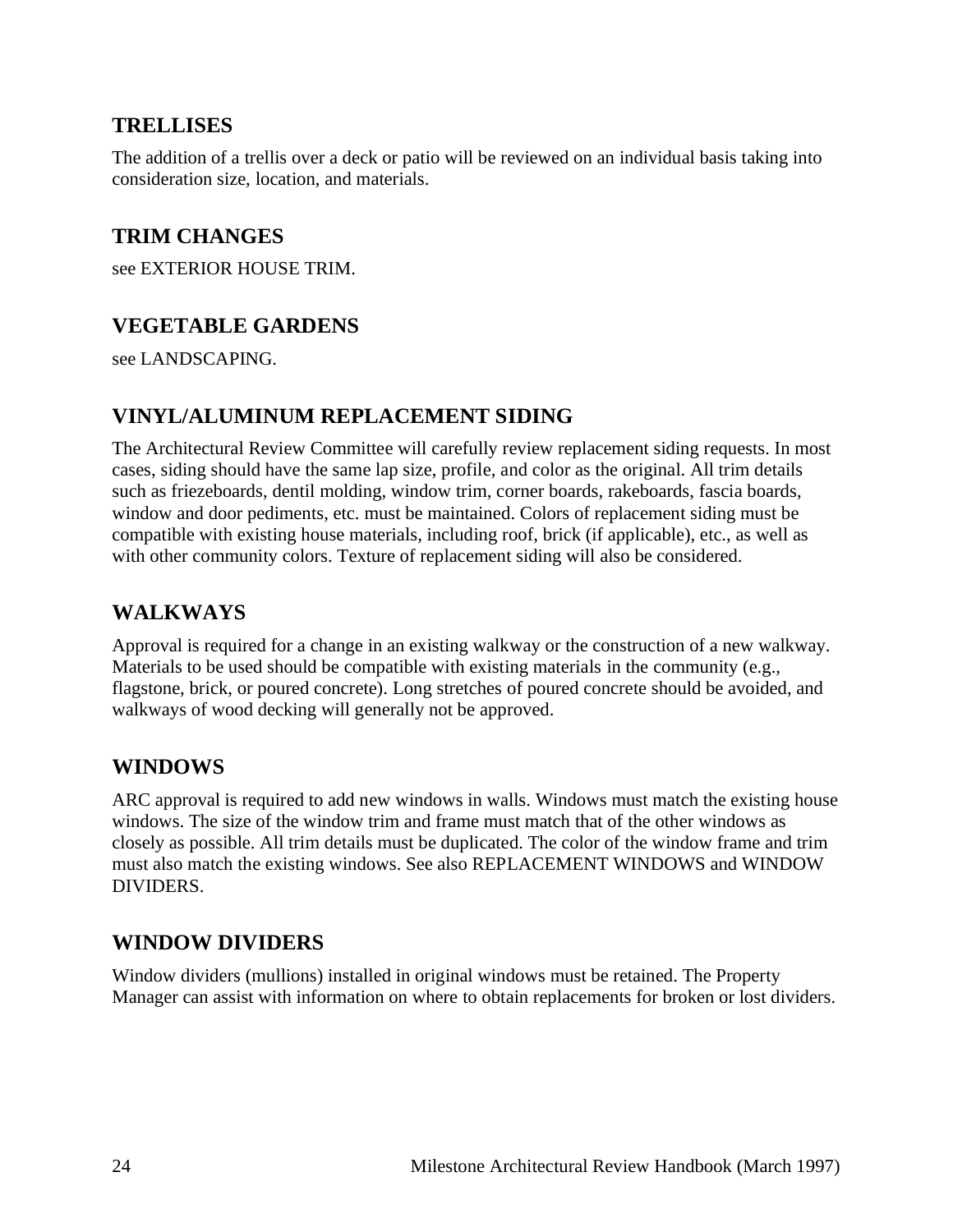# <span id="page-24-0"></span>**MAINTENANCE AND MAINTENANCE STANDARDS**

- A. *General Responsibility* Owning a property in Milestone includes assuming responsibility for maintaining all existent structures as well as natural landscaping, grass, and the appearance of yards.
- B. *Maintenance of Houses and Existent Structures* As houses and structures such as sheds or decks age, their exteriors may become deteriorated in appearance. Houses may have trimboards that are chipped, peeling or rotted. House siding may rot or collect mildew on the boards, and siding, trim or a front door may be badly in need of paint. Screens may hang off doors and windows, and storm doors may be broken and hang from hinges. Decks and sheds may become unsightly and even unsafe as the wood deteriorates with aging and weathering. In all cases, the overall neglected and unkempt appearance of the structures may impact the community as a whole, and could eventually lower property values. Each homeowner must maintain and make necessary repairs to these structures. Mailboxes, driveways, walkways, chimney flues, attic fans, etc. need to be checked regularly. Roofs should be checked on a regular basis, and gutters and downspouts should be cleaned of leaves and debris each year. Aluminum and vinyl siding replacements require regular checking to see if the caulking remains watertight.
- C. *Maintenance of Landscaping and Natural Areas* Any natural or planted areas require regular maintenance also. If grass is not cut, and is 12" or higher, or if planting areas become overrun with weeds, the property will be referred to the Montgomery County Department of Environmental Protection. Homeowners must always take into account erosion, drainage onto neighboring properties, or flooding when they make modifications to their yards. Any dumping of branches, grass clippings, leaves, mulch, or dead plants onto community property is prohibited. All trees and plantings on residential properties must be maintained by the homeowner.
- D. *Maintenance of Yards* Bags of trash should always be kept in air-tight containers, and should be stored out of sight. Trash can be placed in designated areas to be picked up on pickup days. Yards are not areas for the storage of items, and they should be cleaned of litter, debris and old newspapers on a regular basis.
- E. *Enforcement* Lack of maintenance on homes and properties in Milestone will result in the Property Manager notifying the owners and requiring a resolution to the problems. The Milestone Property Manager and Architectural Review Committee may inspect properties. The Property Manager will refer any violations of County codes to the proper agencies. Violations of the architectural criteria or maintenance items which affect the aesthetics of a property as well as the entire community will be handled by notifying the property owner with a date for specific corrections to be made. If approved structures are not maintained, the owner may be asked to remove the approved structure. Lack of compliance may lead to legal action or other enforcement procedures by the Board of Directors in accordance with Article 8 of the Covenants.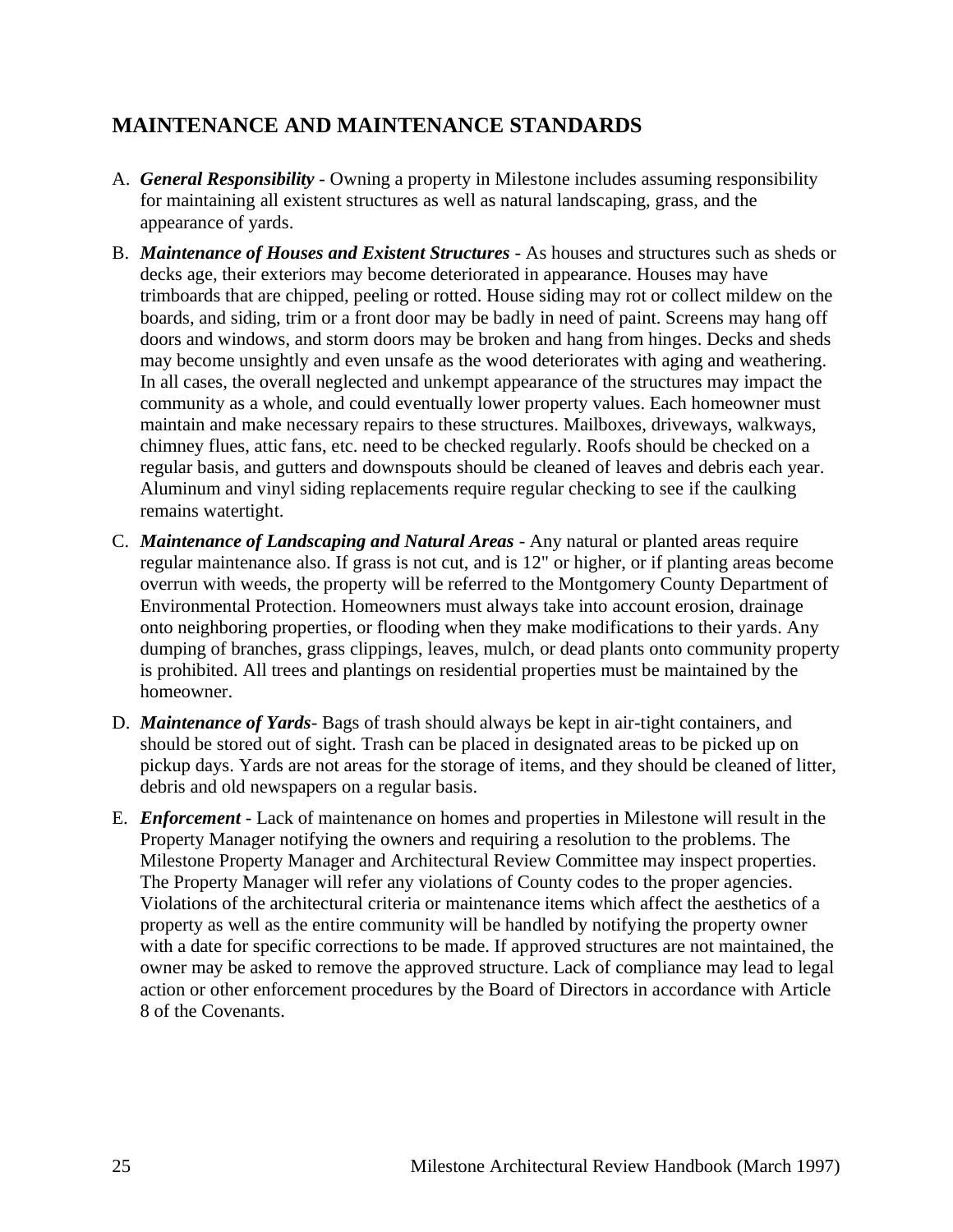### **MAINTENANCE STANDARDS GUIDE**

The following kinds of maintenance problems may be pursued by the Property Manager in carrying out their duties in enforcement of maintenance problems in Milestone. They are not to be viewed as inclusive.

- I. Roof Area:
	- shingles missing
	- clawing of asphalt shingles and extremely bad deterioration
	- gutters and downspouts not secured to house hanging down or missing
	- gutters must be maintained and painted
	- rusted gutters
	- leaves and debris visibly hanging out indicating a blockage
	- all downspouts must be maintained and painted
	- rusted downspouts
	- downspouts removed without ARC approval
	- chimney flues rusted and paint chipped and peeling
	- skylights rusted, skylights removed / replaced with new material (plywood, plastic, etc.)
	- gravel guards
	- chipped and peeling paint
	- original replaced with unapproved style and material
- II. House:
	- 1. House Siding and Trimboards:
		- siding/trimboards rotted in areas so a hole is created
		- siding/trimboards covered with mold or mildew
		- siding/trimboards with chipped and peeling paint
		- siding/trimboards down to exposed or bare wood because of lack of paint
		- caulking around windows, doors and baseboards is worn down holes are created
		- loose bricks or bricks that are crumbling due to deterioration
		- missing bricks so a gap is created
	- 2. Windows
		- broken or missing panes of glass
		- torn screens
		- trimboards are rotted, paint is chipped or peeling, trimboards are missing
	- 3. Doors
		- broken or missing panes of glass
		- torn screens
		- melted or removed door panels left unpainted
		- loose and not firmly attached doors
		- hardware: original replaced with non-conforming style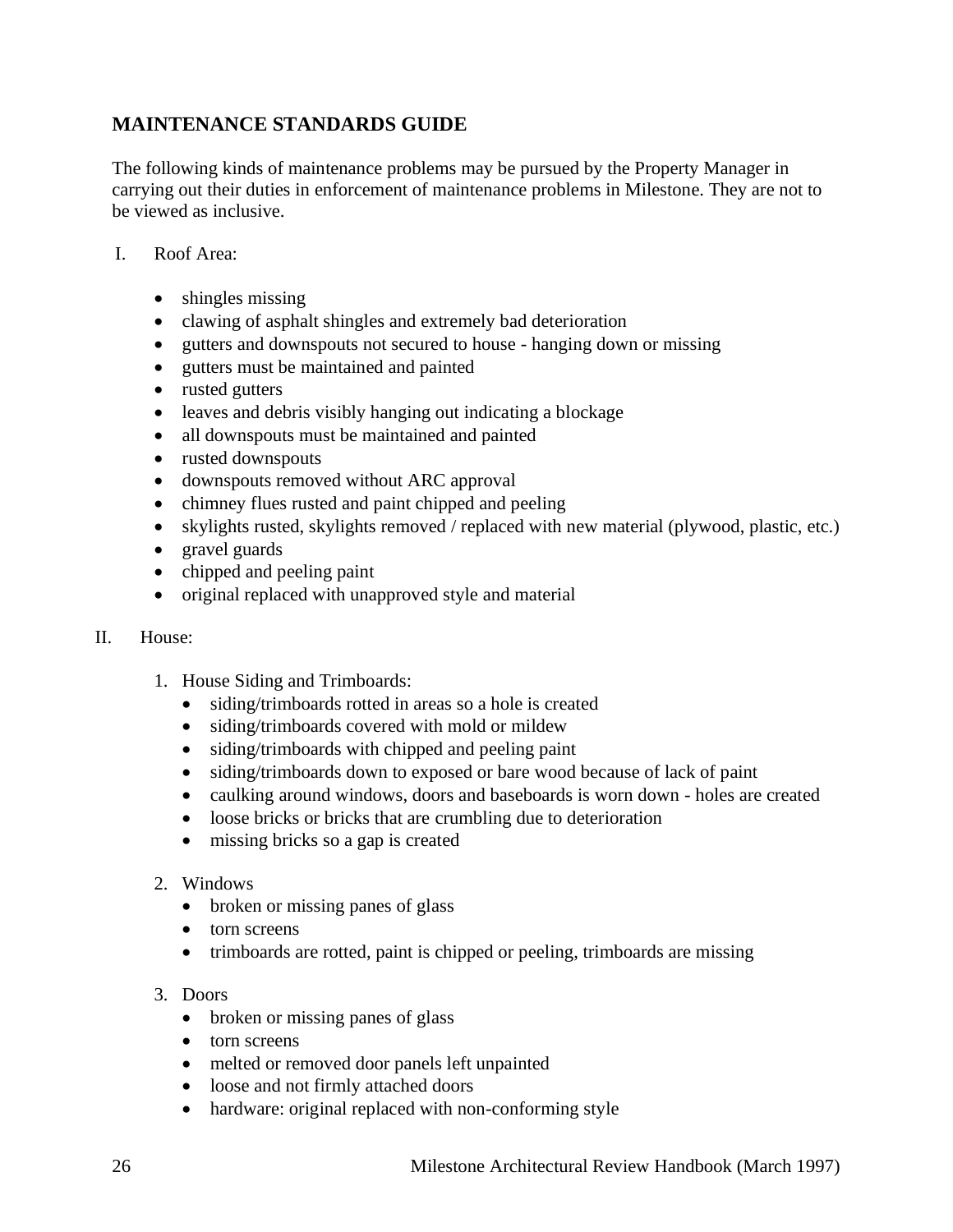- original replaced with different areas of door left unpainted
- in need of paint
- 4. Shutters
	- broken or missing slats
	- hanging or not securely attached
	- in need of paint
	- original replaced with non-conforming style
	- original replaced with non-conforming size
	- original missing
- 5. Window Boxes
	- loose and not properly attached
	- in need of paint
	- rotted wood requiring repair
- 6. Window Guard Rails
	- rotted and deteriorated wood unsightly and unsafe
	- in need of paint
	- mold and mildew
	- removed without approval
	- structural defects visible to eye
	- missing sections or insecure fastening
- III. Pagoda Lights and Exterior Lighting:
	- broken, rusted, dented, bent out of shape
	- broken glass
	- missing or burned out light bulbs
	- fixtures themselves in need of paint
- IV. Steps:
	- loose or cracked unsafe
	- gaps between house base and steps at ground level created as house settles -can allow water to enter house foundation and house itself
- V. Walkway:
	- loose or cracked stones or cement
	- dangerously angled stones due to ground settling
	- unapproved, unprofessionally done, or unsafely placed timbers, stones, etc.
- VI. Retaining Walls:
	- loose or cracked wood or stones
	- precariously angled walls
	- rotted wood
	- unapproved, unsafely, or unprofessionally constructed walls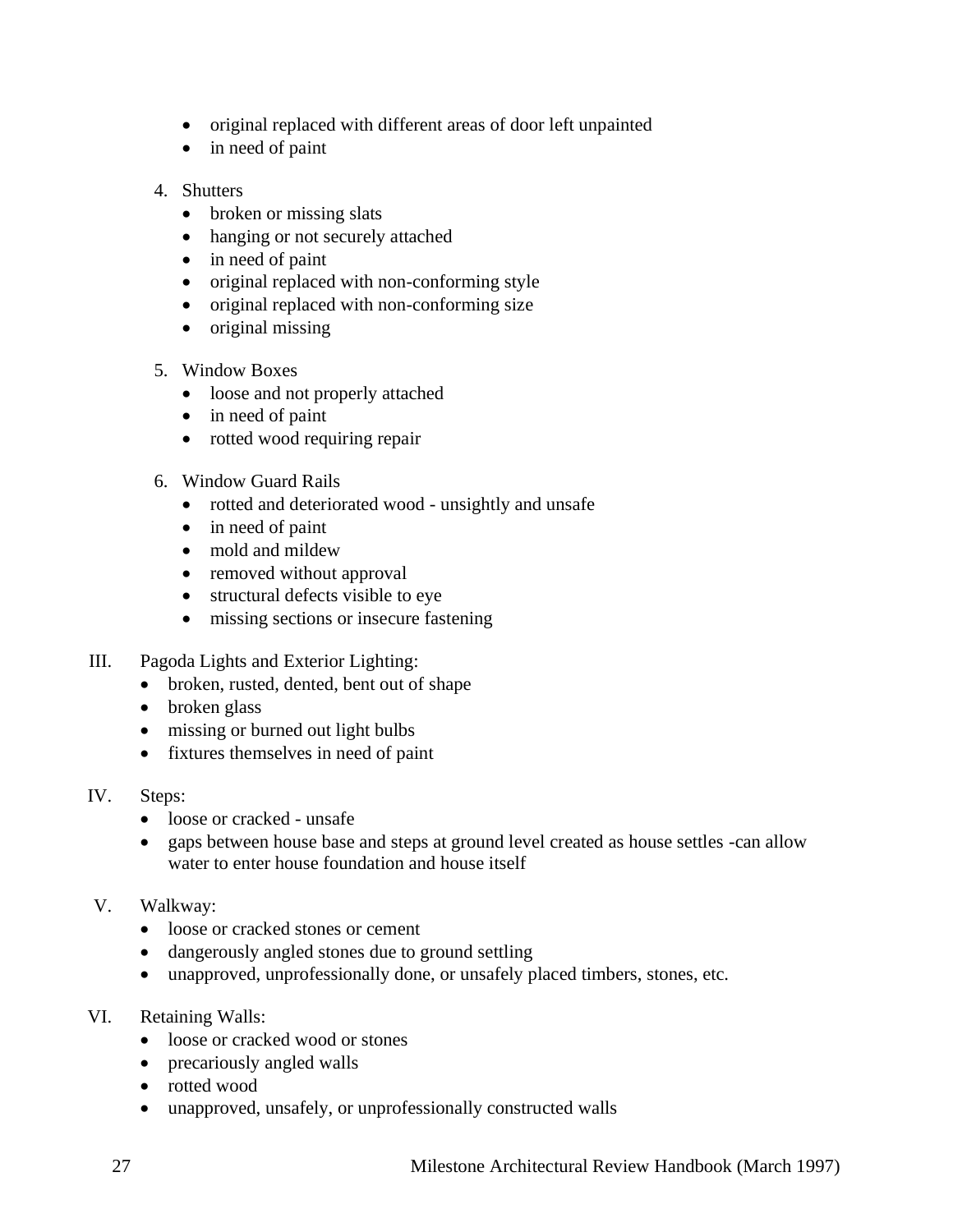#### VII. Sheds:

- rotted structures
- holes in siding allowing rodents or small animals to enter
- in need of stain or paint
- covered in mold or mildew
- precariously angled structures

#### VIII. Garages:

- siding/trimboards rotted so holes are created
- siding/trimboards covered in mold or mildew
- siding/trimboards with chipped and peeling paint
- siding/trimboards down to bare or exposed wood
- caulking around windows, doors and baseboards worn down holes and gaps created
- garage doors in need of paint
- garage doors missing panels
- garage doors dented and bent out of shape
- IX. Attic Vents:
	- rusted and in need of paint
	- removed and area filled in with unapproved material
- X. Fences:
	- broken and falling down
	- missing sections
	- replaced but not stained required color
	- posts missing or rotted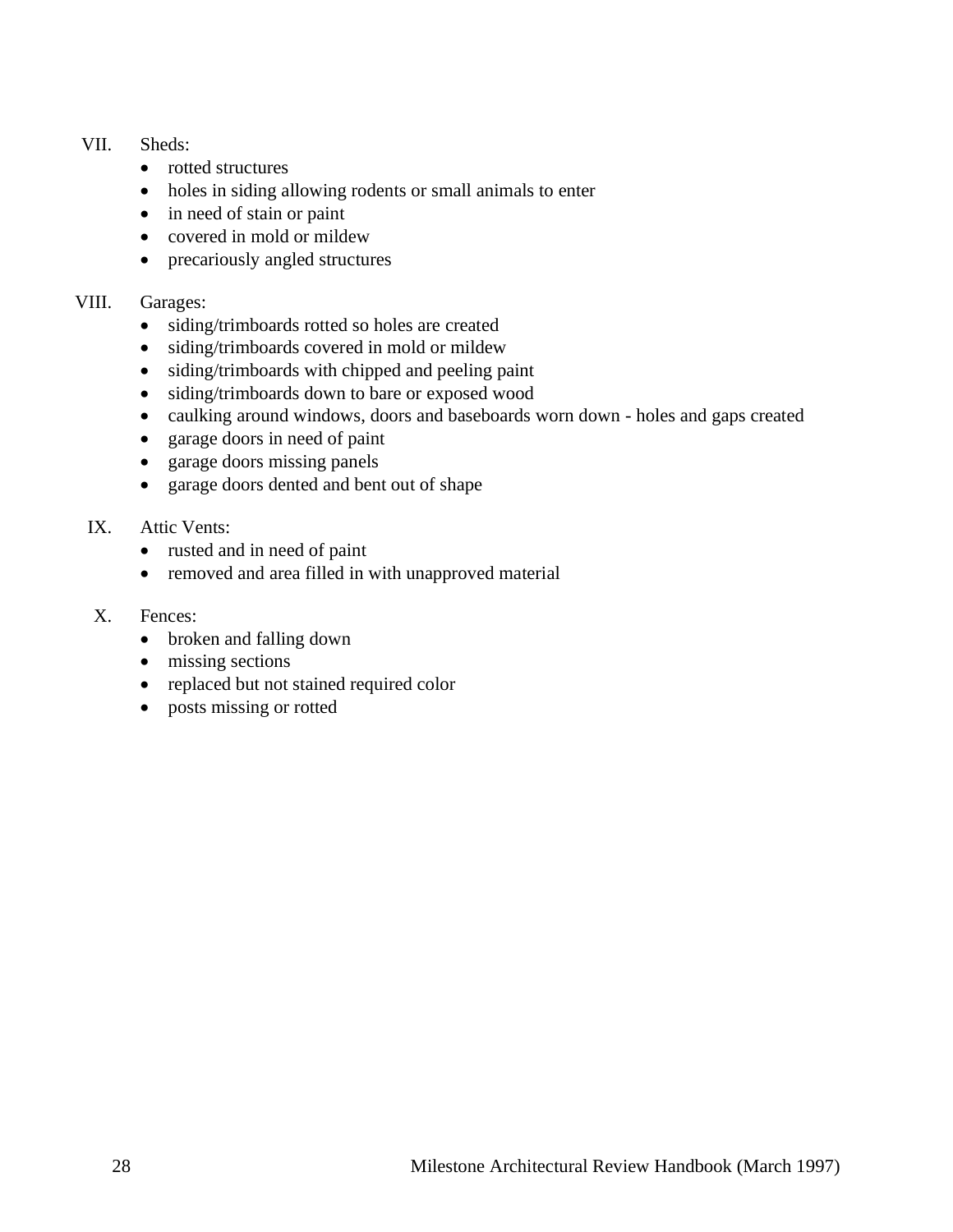# **APPENDICES**

# <span id="page-28-1"></span><span id="page-28-0"></span>**APPENDIX A: ARCHITECTURAL CHANGE APPLICATION AND CHECKLISTS**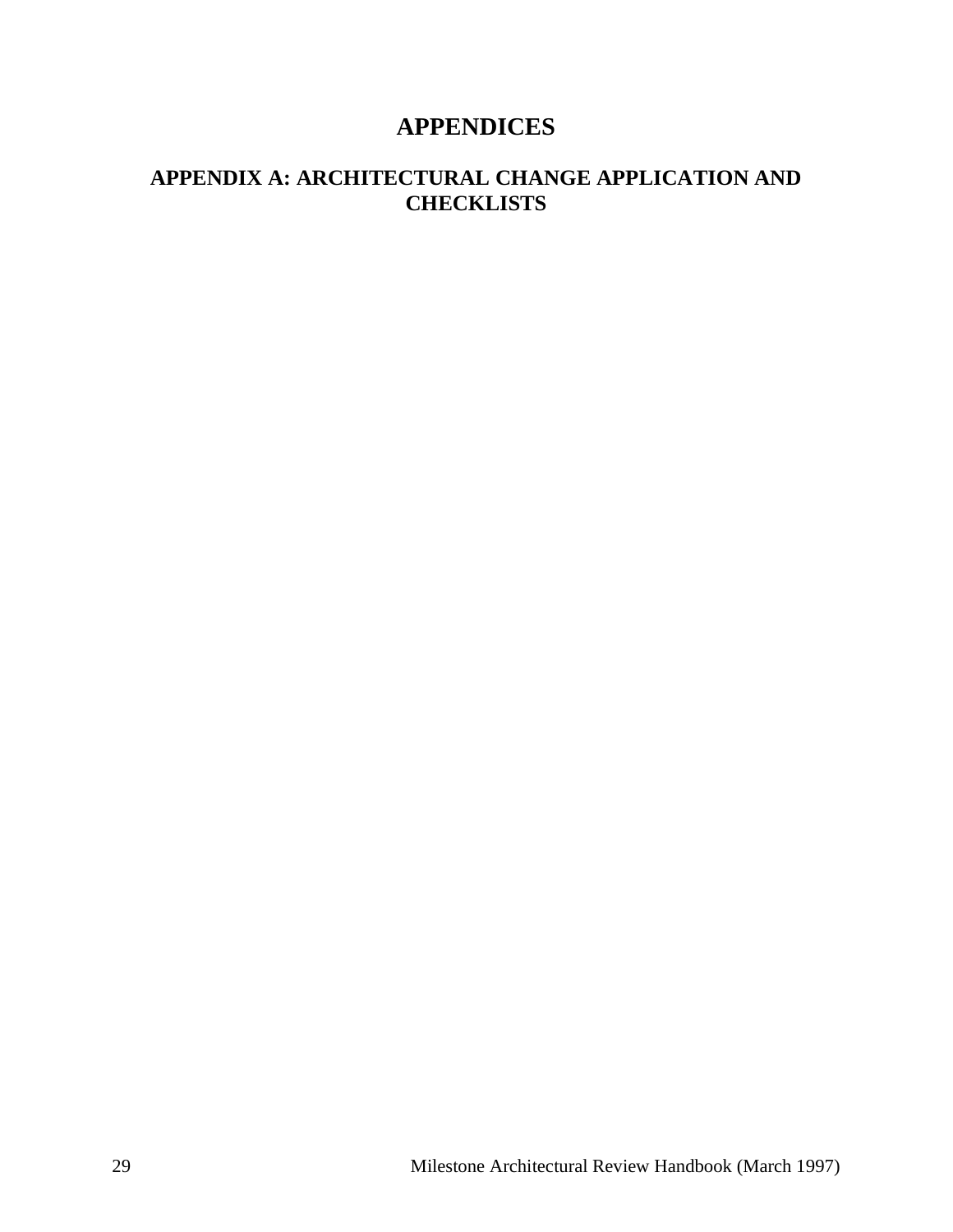# MILESTONE HOMEOWNERS ASSOCIATION ARCHITECTURAL CHANGE APPLICATION

Notice: Starting a project prior to receiving written approval may result in a fine of \$150

| To:      | Milestone Architectural Review Committee |  |                         |                                      |  |
|----------|------------------------------------------|--|-------------------------|--------------------------------------|--|
|          | c/o IKO Community Management             |  | Phone: 301-924-4050     |                                      |  |
|          | 3416 Olandwood Ct, Suite 210             |  | Fax: 301-924-9389       |                                      |  |
|          | Olney, MD 20832                          |  | eMail: MGrove@ikocm.com |                                      |  |
| From:    |                                          |  | Lot:                    | Block                                |  |
| Address: |                                          |  |                         | Home Phone; National Assembly Phone: |  |
|          |                                          |  | Work Phone:             |                                      |  |

#### Directions:

The Declaration of Covenants requires that you submit to the Architectural Review Committee for approval of all proposed Exterior additions, changes or alterations to your house and lot. In order to be considered by the Architectural Review Committee, your application must include detailed information describing the proposed change (typically, plans and specifications including sketches, photos, catalog illustrations, etc. showing the nature, kind, shape, color, dimensions and materials; and a copy of the survey with the location marked). To help make sure your application is complete, checklists are available for many common alterations. Please use these checklists to avoid delays caused by an incomplete application.

#### Description of Proposed Change: (Please print or type)

Describe all proposed improvements, alterations, or changes to your lot or home. Please provide required details by attaching sketches, drawings, clippings, pictures, catalog illustrations, copy of survey with the location of the modification, etc. to fully describe the proposed change.

\_\_\_\_\_\_\_\_\_\_\_\_\_\_\_\_\_\_\_\_\_\_\_\_\_\_\_\_\_\_\_\_\_\_\_\_\_\_\_\_\_\_\_\_\_\_\_\_\_\_\_\_\_\_\_\_\_\_\_\_\_\_\_\_\_\_\_\_\_\_\_\_\_\_\_\_\_\_\_\_\_\_\_\_ \_\_\_\_\_\_\_\_\_\_\_\_\_\_\_\_\_\_\_\_\_\_\_\_\_\_\_\_\_\_\_\_\_\_\_\_\_\_\_\_\_\_\_\_\_\_\_\_\_\_\_\_\_\_\_\_\_\_\_\_\_\_\_\_\_\_\_\_\_\_\_\_\_\_\_\_\_\_\_\_\_\_\_\_ \_\_\_\_\_\_\_\_\_\_\_\_\_\_\_\_\_\_\_\_\_\_\_\_\_\_\_\_\_\_\_\_\_\_\_\_\_\_\_\_\_\_\_\_\_\_\_\_\_\_\_\_\_\_\_\_\_\_\_\_\_\_\_\_\_\_\_\_\_\_\_\_\_\_\_\_\_\_\_\_\_\_\_\_ \_\_\_\_\_\_\_\_\_\_\_\_\_\_\_\_\_\_\_\_\_\_\_\_\_\_\_\_\_\_\_\_\_\_\_\_\_\_\_\_\_\_\_\_\_\_\_\_\_\_\_\_\_\_\_\_\_\_\_\_\_\_\_\_\_\_\_\_\_\_\_\_\_\_\_\_\_\_\_\_\_\_\_\_

#### Neighbor Acknowledgement:

You are required to obtain the signatures of the four (4) property owners who will be most affected by the proposed changes. Signature by your neighbors indicates an awareness of your proposed change and *does not* constitute approval or disapproval on their part.

| Lot/Block: _______________________________ | Lot/Block: _________________________________ |
|--------------------------------------------|----------------------------------------------|
|                                            |                                              |
|                                            |                                              |
|                                            |                                              |
| Lot/Block: ______________________________  |                                              |
|                                            |                                              |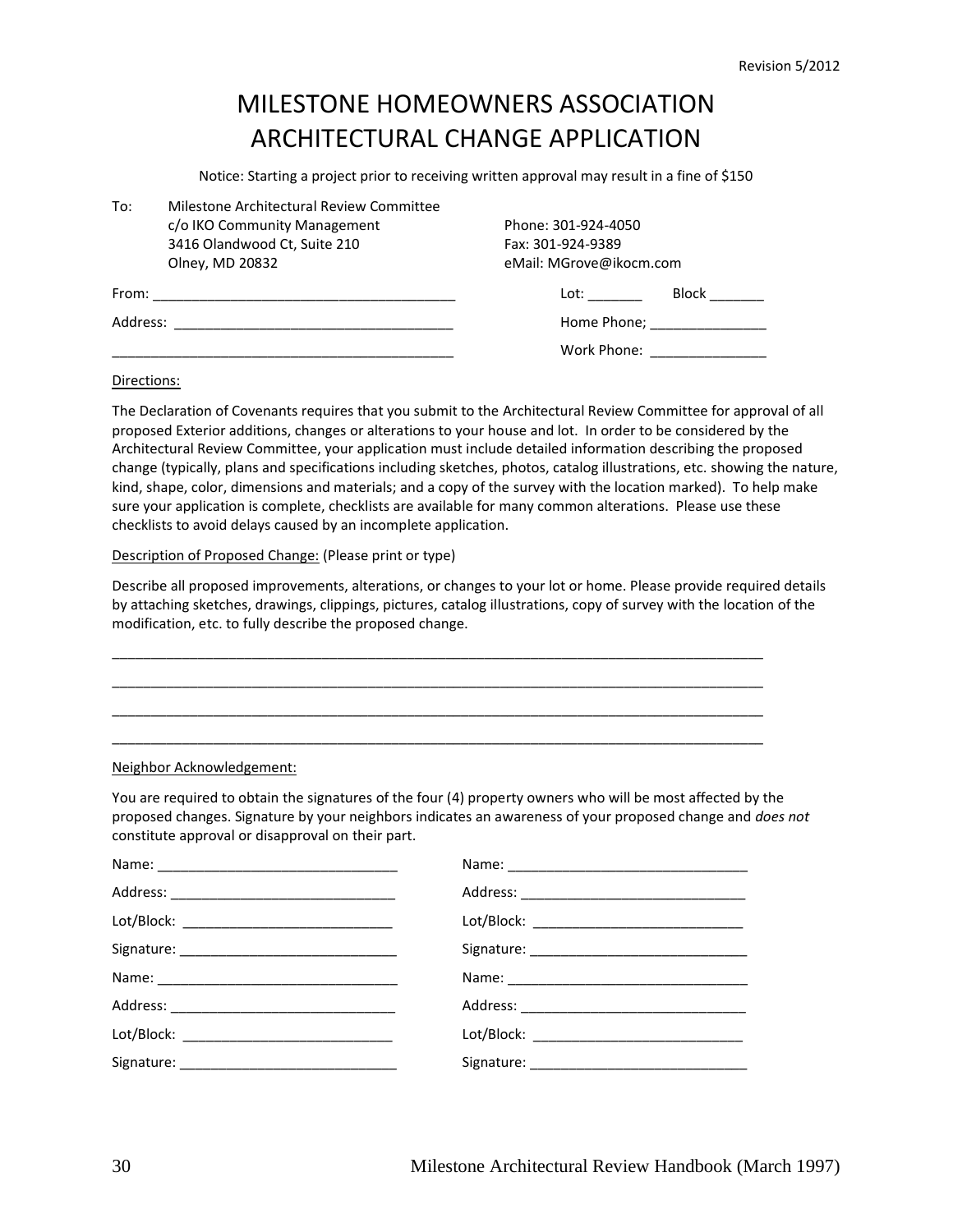#### Owners' Acknowledgements:

I/we understand and agree:

- 1. … that approval by the Committee shall in no way be construed as to pass judgment on the correctness of the location, structural design, suitability or water flow or drainage, location of utilities, or other qualities of the proposed change being reviewed
- 2. … that approval by the Committee shall in no way be construed as to pass judgment on whether the proposed change being reviewed is in compliance with the applicable building and zoning codes of the county in which the property is located
- 3. … that approval of any particular plans and specifications or design shall not be construed as a waiver of the right of the Committee to disapprove such plans and specifications, or any elements or features thereof, in the event such plans are subsequently submitted for use in any other instance
- 4. … that no work on the proposed change shall begin until written approval of the Committee has been received by me; that, if work is begin prior to approval, I may be subject to a fine of \$150, I may be required to return the property to its former condition at my own expense if this application is disapproved wholly or in part; and I may be required to pay all legal expenses incurred
- 5. … that there shall be no deviations from the plans, specifications, and location approved by the Committee without prior written consent of the Committee; any variation from the original application must be resubmitted for approval
- 6. … that I authorize members of the Committee to enter upon my property to make one or more routine inspections()
- 7. … that construction or alterations in accordance with the approved plans and specifications must commence within six (6) months of the approved date of this application and be completed within twelve (12) months of the approved date, otherwise the approval by the Committee shall be deemed conclusively to have lapsed and to have been withdrawn
- 8. … that it is my responsibility and obligation to obtain all required building permits, to contact *Miss Utility*, and to construct the improvements in a workmanlike manner in conformance with all applicable building and zoning codes
- 9. … that I am responsible for any damage and all costs to repair greenspace or community property that results from the proposed modification

|                                                                                                                                                                                              | Date ______________ |                                                                                                                                                   |  |
|----------------------------------------------------------------------------------------------------------------------------------------------------------------------------------------------|---------------------|---------------------------------------------------------------------------------------------------------------------------------------------------|--|
|                                                                                                                                                                                              |                     | Date ______________                                                                                                                               |  |
| (1) Completed checklist for proposed modification (if available)<br>Required Attachments:<br>(2) Descriptive information (typically, plans and specifications, including<br>location marked) |                     | sketches, photos, catalog illustrations, etc. showing the nature, kind,<br>shape, color, dimensions, materials, and a copy of the survey with the |  |
| FOR COMMITTEE USE ONLY:                                                                                                                                                                      |                     | Date Received: ________________                                                                                                                   |  |
|                                                                                                                                                                                              |                     |                                                                                                                                                   |  |
|                                                                                                                                                                                              |                     | Approval of the proposed change is subject to the following (if not, mark $N/A$ ):                                                                |  |
|                                                                                                                                                                                              |                     |                                                                                                                                                   |  |
|                                                                                                                                                                                              |                     | Date: ________________                                                                                                                            |  |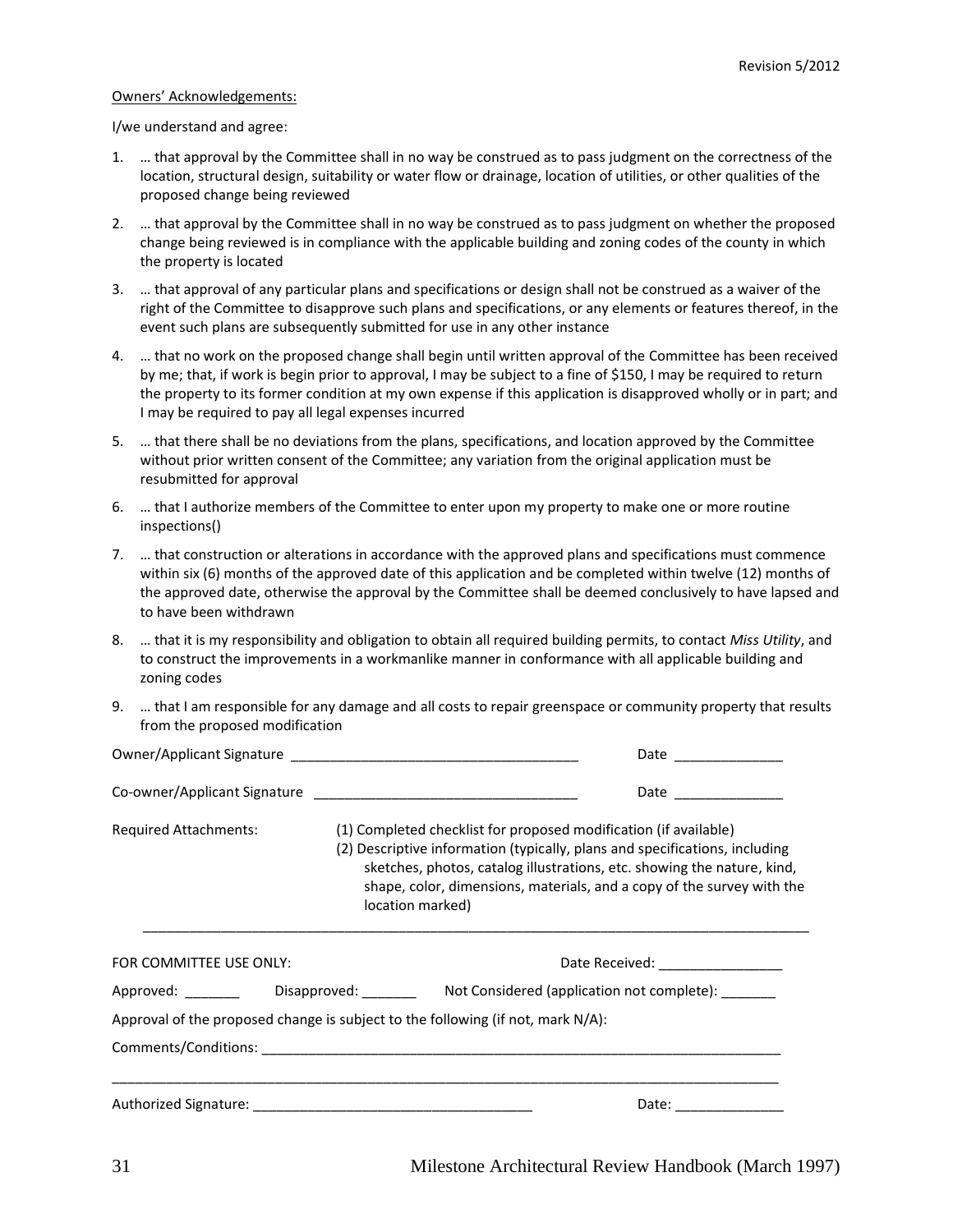#### MAJOR ADDITIONS/MODIFICATIONS (EXAMPLES: ROOM ADDITIONS OR EXPANSIONS)

Architectural Change Applications for major additions or modifications must include detailed information when submitted to the Architectural Review Committee for consideration. Keep in mind that the Committee must have sufficient information to determine what the completed installation or construction will look like and how it relates to its surroundings.

|                  | Standard Architectural Change Application form must be completed                                                                                                                                                                                           |
|------------------|------------------------------------------------------------------------------------------------------------------------------------------------------------------------------------------------------------------------------------------------------------|
|                  | Copy of survey showing location of the structure or installation on site                                                                                                                                                                                   |
| (if applicable): | Front and side architectural elevations and plan views with dimensions showing the<br>structure on the home. These must be drawn to scale showing proportions and<br>relationship to existing house. Such architectural plans or blueprints should include |
| 1.               | length, width, and height measurements throughout                                                                                                                                                                                                          |
| 2.5              | size of materials to be used as trim                                                                                                                                                                                                                       |
| 3.               | size of corner boards                                                                                                                                                                                                                                      |
| 4.               | size of cap plates covering wood beams                                                                                                                                                                                                                     |
| 5.               | size and construction of concrete base                                                                                                                                                                                                                     |
| 6.               | size of doors and windows, materials used                                                                                                                                                                                                                  |
| 7.               | size of trim around windows and doors                                                                                                                                                                                                                      |
| 8.               | measurement of gutter boards, and board & batten                                                                                                                                                                                                           |
| 9.               | dimension of roof overhang                                                                                                                                                                                                                                 |
|                  | 10. dimensions on all exterior materials shown on plans with details for roof<br>overhangs                                                                                                                                                                 |
|                  | 11. finish/color (all trim must be identified and its color specified)                                                                                                                                                                                     |
|                  | 12. roof plans, pitch of roof, materials used and color                                                                                                                                                                                                    |
|                  | 13. step risers and treads                                                                                                                                                                                                                                 |
|                  | 14. any other pertinent information not covered above                                                                                                                                                                                                      |
|                  |                                                                                                                                                                                                                                                            |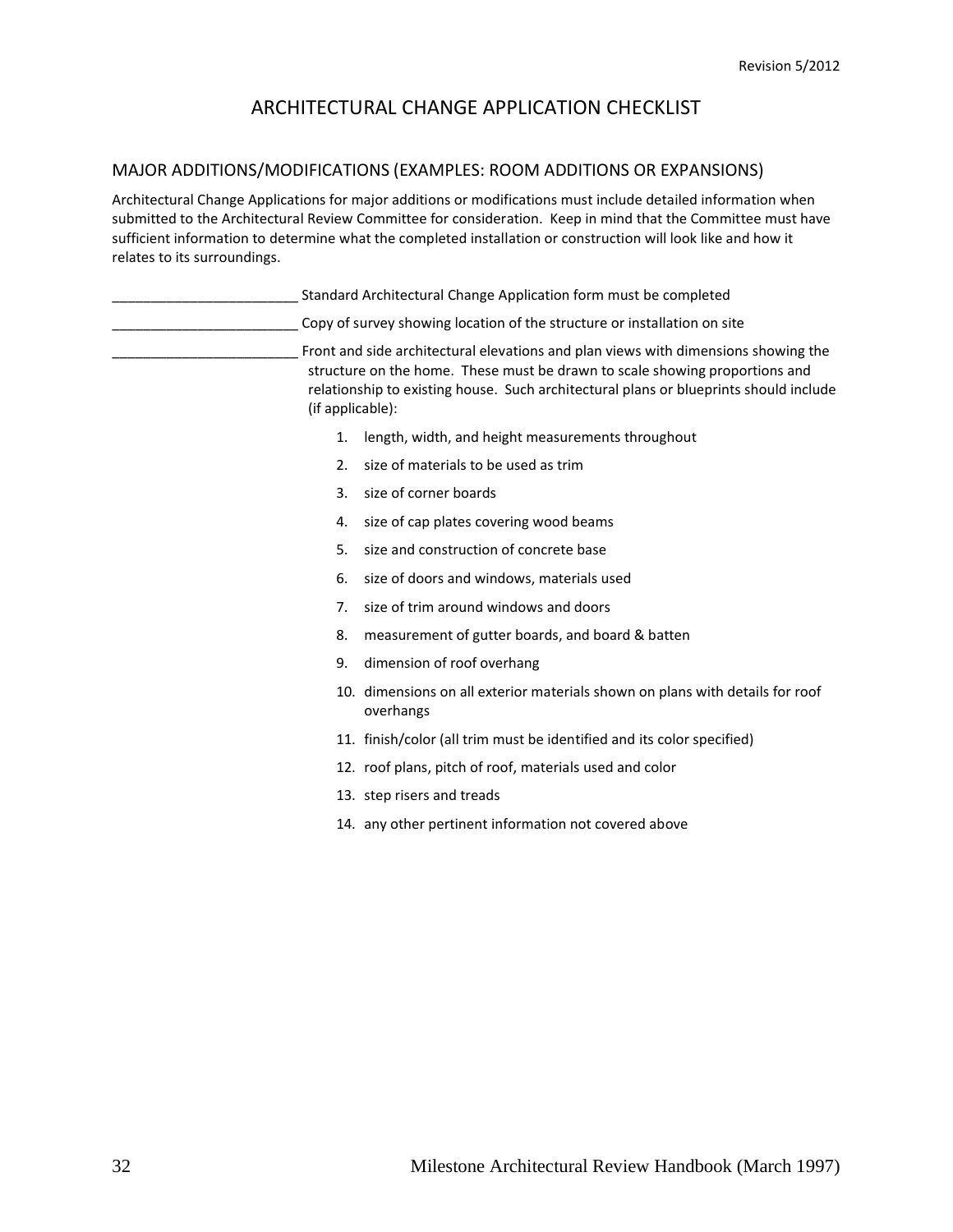| <b>WINDOWS AND DOORS</b> |                                                                                       |
|--------------------------|---------------------------------------------------------------------------------------|
|                          | Standard Architectural Change Application form must be completed                      |
|                          | Copy of survey indicating location of new window or door                              |
|                          | Elevation view of window/door on house with location, width, and height<br>dimensions |
|                          | Brochure or catalog photo and descriptions                                            |
|                          | Color/finish                                                                          |
| FIREPLACE/CHIMNEY        |                                                                                       |
|                          | Standard Architectural Change Application form must be completed                      |
|                          | Copy of survey indicating location of chimney                                         |
|                          | Elevation view of chimney on house with location, width, and height dimensions        |
|                          | Brochure or catalog photo and descriptions                                            |
|                          | Color/finish                                                                          |
| <b>FENCES</b>            |                                                                                       |
|                          | Standard Architectural Change Application form must be completed                      |
|                          | Copy of survey indicating location of fence on site                                   |
|                          | Sketch, photograph, or brochure showing design (including gate(s), if any)            |
|                          | Height                                                                                |
|                          | Materials                                                                             |

\_\_\_\_\_\_\_\_\_\_\_\_\_\_\_\_\_\_\_\_\_\_\_\_ Color/finish

#### SWIMMING POOLS (INGROUND)

\_\_\_\_\_\_\_\_\_\_\_ Standard Architectural Change Application form must be completed \_\_\_\_\_\_\_\_\_\_\_\_\_\_\_\_\_\_\_\_\_\_\_\_ Copy of survey indicating location of pool and related improvements (pool deck, pool pump, landscaping, fence, etc.) Scaled drawing of pool and related improvements showing dimensions \_\_\_\_\_\_\_\_\_\_\_\_\_\_\_\_\_\_\_\_\_\_\_\_ Drawing, brochure, photographs of related improvements, showing style of fence, for example \_\_\_\_\_\_\_\_\_\_\_\_\_\_\_\_\_\_\_\_\_\_\_\_ Grading plan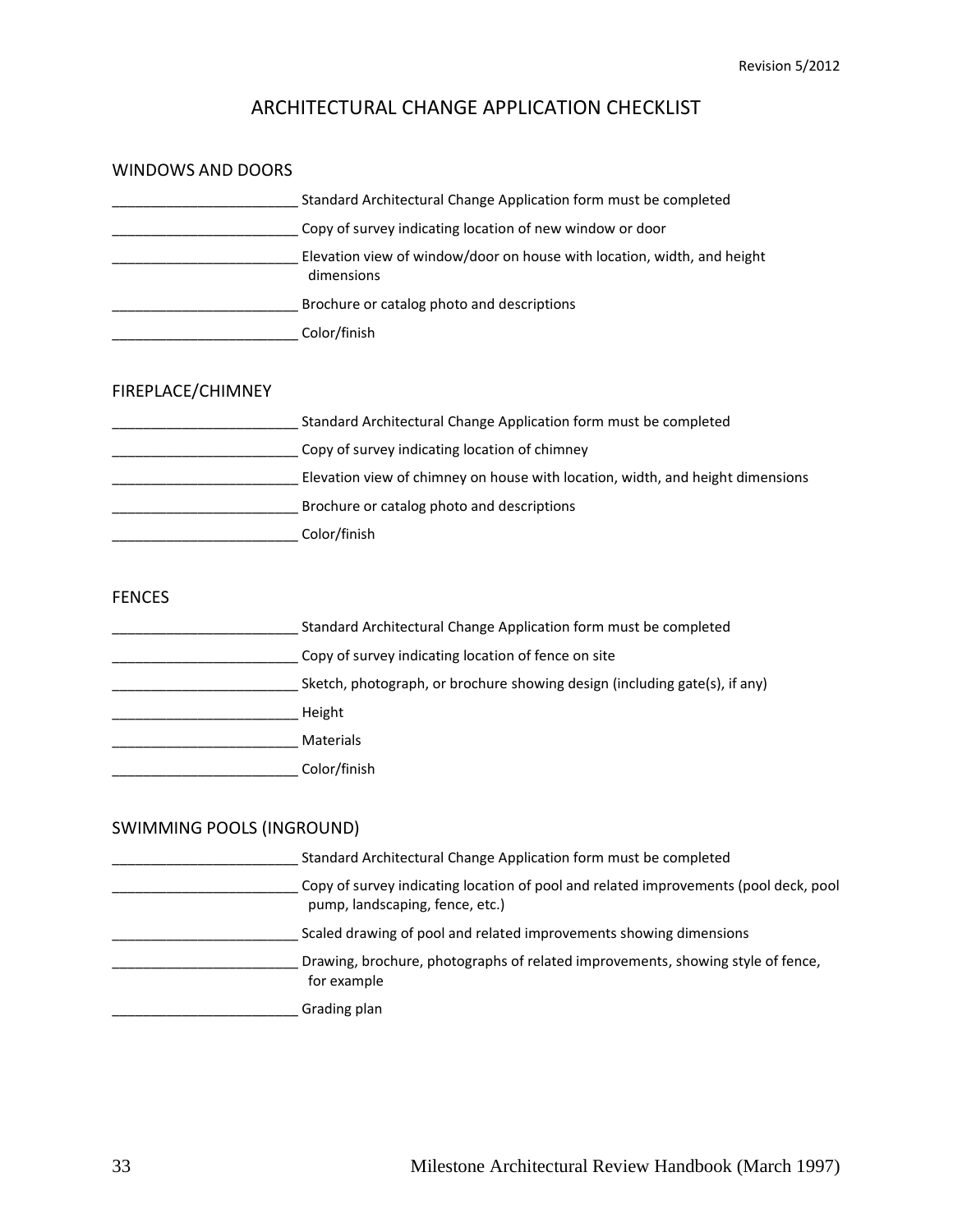| <b>BASKETBALL BACKBOARD</b> |                                                                                                                                                           |
|-----------------------------|-----------------------------------------------------------------------------------------------------------------------------------------------------------|
|                             | Standard Architectural Change Application form must be completed                                                                                          |
|                             | Style (photograph, sketch, or catalog photo)                                                                                                              |
|                             | Dimensions/size                                                                                                                                           |
| Location on property        |                                                                                                                                                           |
|                             | Color/finish of backboard and pole                                                                                                                        |
| <b>LANDSCAPING</b>          |                                                                                                                                                           |
|                             | Standard Architectural Change Application form must be completed                                                                                          |
|                             | Copy of survey showing location of landscaping modifications on site                                                                                      |
|                             | Landscaping plan drawing with plants and other materials indicated                                                                                        |
| <b>PAINT COLOR CHANGE</b>   |                                                                                                                                                           |
|                             | Standard Architectural Change Application form must be completed                                                                                          |
|                             | Paint or stain brand and number                                                                                                                           |
|                             | Specification of areas to be painted and color to be used (a simple drawing of the<br>house listing areas to be painted and colors used would be helpful) |
| <b>PATIOS</b>               |                                                                                                                                                           |
|                             | Standard Architectural Change Application form must be completed                                                                                          |
|                             | ___ Copy of survey showing location of patio on site                                                                                                      |
|                             | Scaled drawing showing dimensions                                                                                                                         |
|                             | Materials                                                                                                                                                 |
| <b>STORM DOORS</b>          |                                                                                                                                                           |
|                             | Standard Architectural Change Application form must be completed                                                                                          |
|                             | Brochure or catalog photo and descriptions                                                                                                                |
|                             | Color/finish                                                                                                                                              |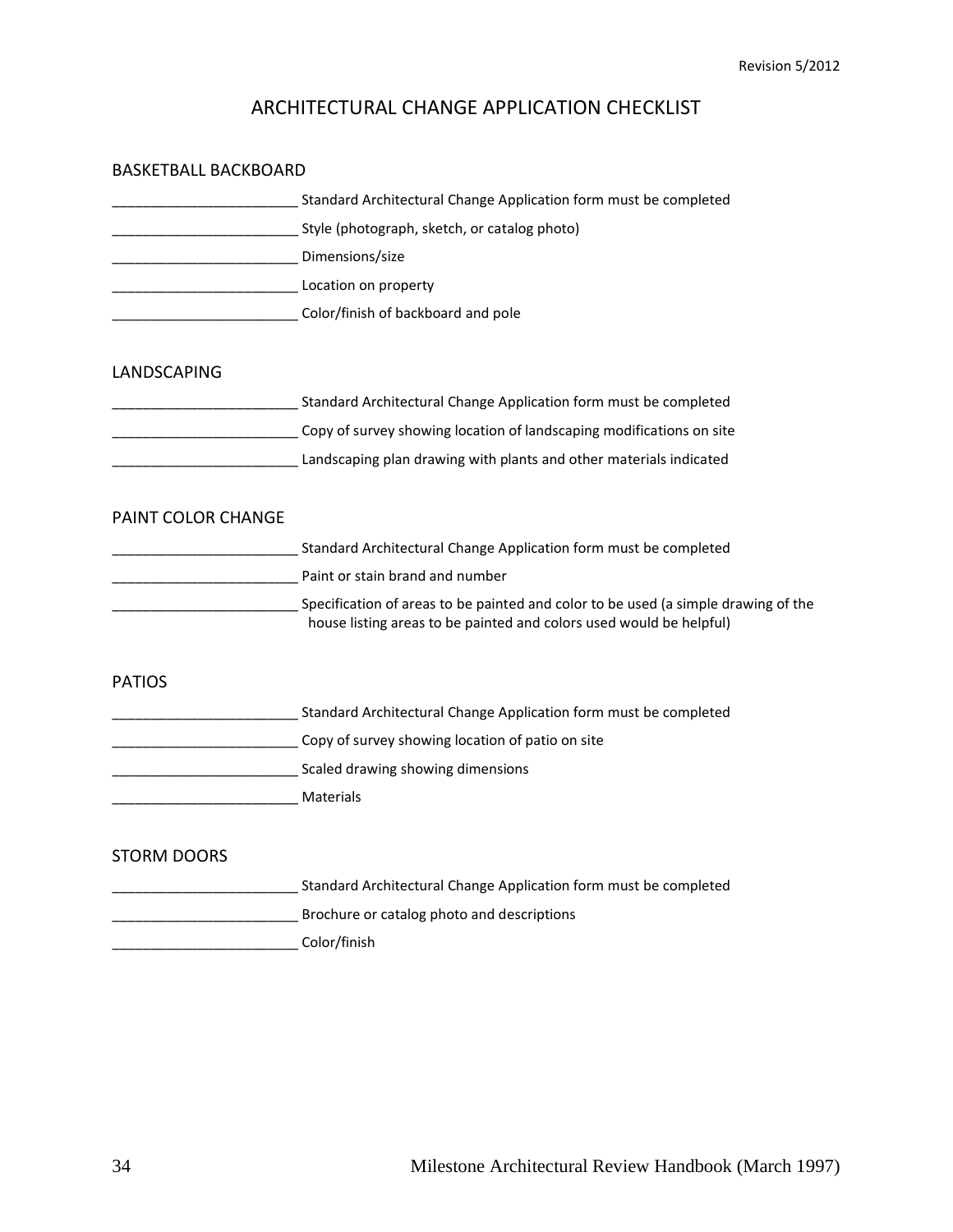| <b>DECK OR PORCH</b>                   |                                                                                                                            |
|----------------------------------------|----------------------------------------------------------------------------------------------------------------------------|
|                                        | Standard Architectural Change Application form must be completed                                                           |
|                                        | Copy of survey showing location of proposed deck or porch on site                                                          |
|                                        | Scaled drawing showing plan (overhead view), elevations, and dimensions including<br>length, width, and height             |
| <b>Materials</b> Materials             |                                                                                                                            |
|                                        | Detail sketch(es) or railing design(s) and built-in benches, if any                                                        |
| Color/finish                           |                                                                                                                            |
| DECK/PATIO SUNSCREENS, TRELLISES, ETC. |                                                                                                                            |
|                                        | Standard Architectural Change Application form must be completed                                                           |
|                                        | Copy of survey showing location on site                                                                                    |
|                                        | Scaled drawing showing plan (overhead view), elevations, and dimensions including<br>length, width, height, and roof slope |
|                                        |                                                                                                                            |
| Color/finish                           |                                                                                                                            |
| PLAY EQUIPMENT                         |                                                                                                                            |
|                                        | Standard Architectural Change Application form must be completed                                                           |
|                                        | Copy of survey showing location of play equipment on site                                                                  |
|                                        | Brochure or catalog photo and description                                                                                  |
|                                        | Color/finish                                                                                                               |
|                                        |                                                                                                                            |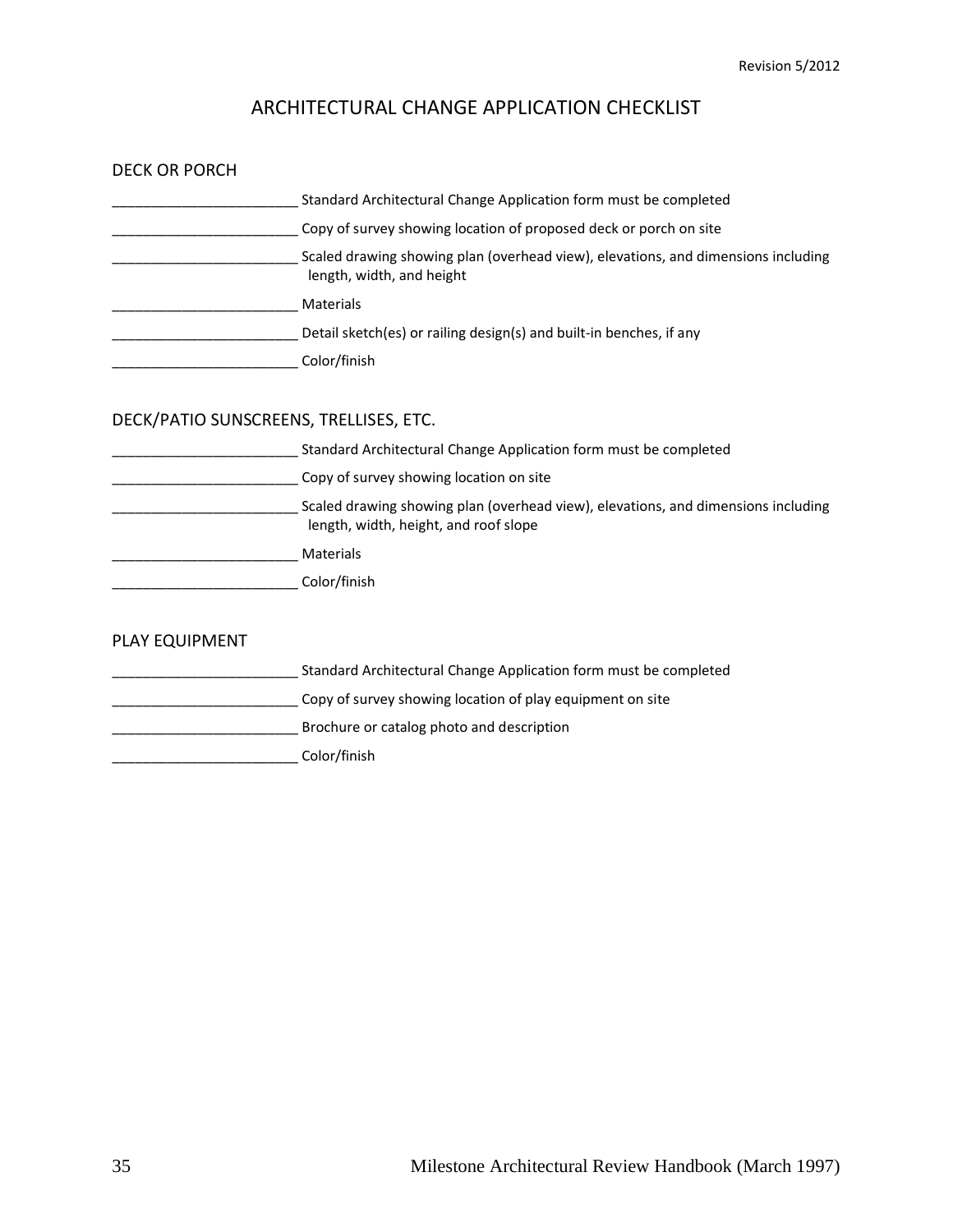### **APPENDIX B: SAMPLE SURVEY**

<span id="page-35-0"></span>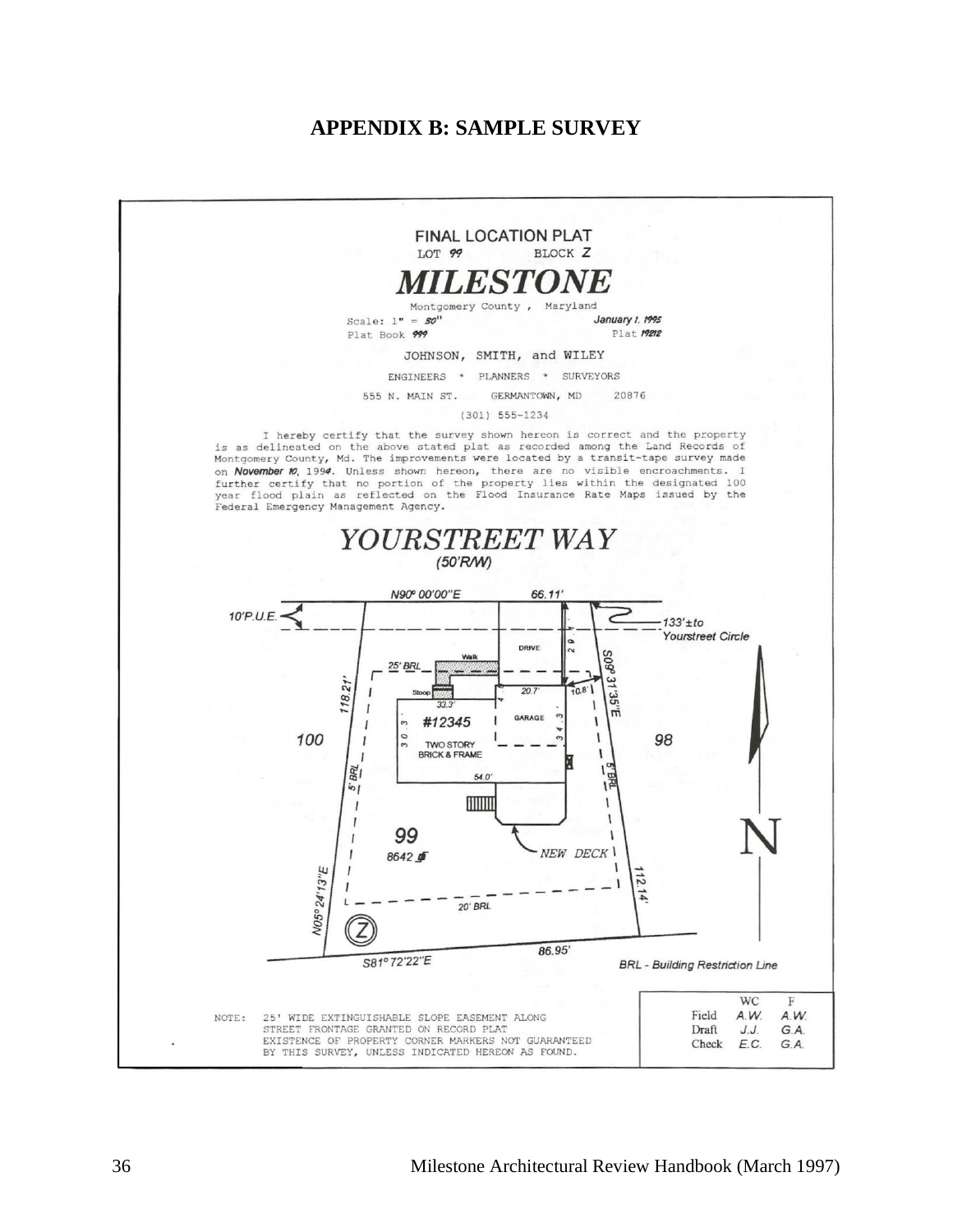#### **APPENDIX C: ABBREVIATED COVENANTS**

#### ARTICLE 6 ARCHITECTURAL CONTROL

<span id="page-36-0"></span>Section 6.1. Architectural Change Approval. No building, fence, wall, mailbox or other structure shall be commenced, erected or maintained upon the Property, nor shall any exterior addition to or change or alteration therein be made (including, but not limited to, changes in color, changes or additions to driveways, or walkway surfaces and landscaping modifications) until the plans and specifications showing the nature, kind, shape, height, materials, and location of the same shall have been submitted to and approved in writing as to harmony of external design and location in relation to surrounding structures and topography by the Board of Directors of the Association, or by a Covenant Committee composed of three (3) or more representatives appointed by the Board of Directors of the Association ("Covenant Committee"). In the event said Board, or its designated committee, fails to approve or disapprove any design and location within sixty (60) days after the plans and specifications for such design and location have been submitted to it, approval will not be required and this Article will be deemed to have been fully complied with. Design and location approval by the Covenant Committee or by the Board shall in no way be construed as to pass judgment on the correctness of the location, structural design, suitability of water flow or drainage, location of utilities, or other qualities of the item being reviewed. The Board or the Covenant Committee shall have the right to charge a reasonable fee for reviewing each application in an amount not to exceed the costs actually incurred by the Board or the Covenant Committee. Any exterior addition to or change or alteration made without application having first been made and approval obtained as provided above shall be deemed to be in violation of this covenant and the addition, change or alteration may be required to be restored to the original condition at the Owner's cost and expense. In any event, no such exterior addition to or change or alteration shall be made without approvals and permits therefor having first been obtained by the Owner from the applicable public authorities or agencies. In addition, no changes, alterations or additions may be constructed which are not in compliance with local governmental guidelines or restrictions. Notwithstanding any provision of this Declaration to the contrary, the provisions of this Article 6 shall not be applicable to the Declarant or any part of the Property owned by the Declarant.

Section 6.2. Initiation and Completion of Approved Changes. Construction or alterations in accordance with plans and specifications approved by the Board of Directors or the Covenant Committee pursuant to the provisions of this Article shall be commenced within six (6) months of such approval and completed within twelve (12) months of such approval. In the event construction is not commenced within the period aforesaid, then approval of the plans and specifications shall be conclusively deemed to have lapsed and compliance with the· provisions of this Article shall again be required. There shall be no deviations from plans and specifications approved by the Board of Directors or the Covenant Committee without the prior consent in writing of the Board of Directors or the Covenant Committee. Approval of any particular plans and specifications or design shall not be construed as a waiver of the right of the Board of Directors or the Covenant Committee to disapprove such plans and specifications, or any elements or features thereof, in the event such plans and specifications are subsequently submitted for use in any other instance.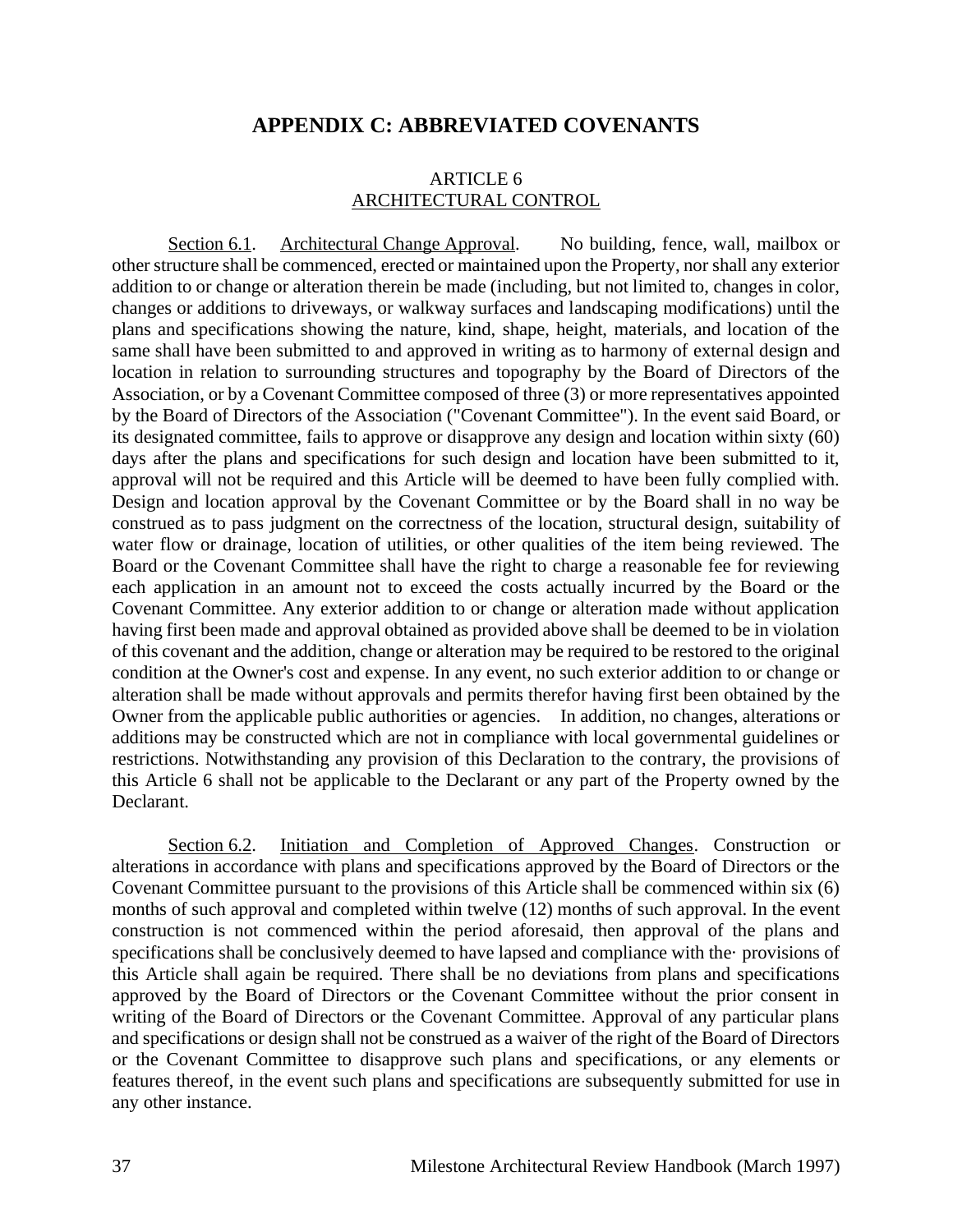Section 6.3. Certificate of Compliance. Upon completion of any construction or alterations or other improvements or structures in accordance with plans and specifications approved by the Board of Directors or the Covenant Committee in accordance with the provisions of this Article, the Board or the Covenant Committee shall, at the request of the Owner thereof, issue a certificate of compliance which shall be prima facie evidence that such construction, alteration or other improvements referenced in such certificate have been approved by the Board or the Covenant Committee in full compliance with the provisions of this Article and with such other provisions and requirements of this Declaration as may be applicable.

Section 6.4. Covenant Committee Rules and Regulations; Appeal of Covenant Committee Decision. The Covenant Committee may from time to time adopt and promulgate such rules and regulations regarding the form and content of plans and specifications to be submitted for approval and may publish such statements of policy, standards, guidelines and/or establish such criteria relative to architectural styles or details, or other matters, as it may consider necessary or appropriate. No such rules, regulations, statements, criteria or the like shall be construed as a waiver of the provisions of this Article or any other provision or requirement of this Declaration. The decisions of the Covenant Committee shall be final except that any Member who is aggrieved by any action or forbearance from action by the Covenant Committee may appeal the decision of the Covenant Committee to the Board of Directors and, upon the request of such Member, shall be entitled to a hearing before the Board of Directors. Two thirds (2/3) of the Board of Directors shall be required to reverse the decision of the Covenant Committee.

Section 6.5. Exterior Appearance. Except as specifically provided herein to the contrary, and without limiting the generality of this Article 6, the following shall apply to every Lot and dwelling unit within the Property, unless otherwise expressly provided by the Covenant Committee and the Board of Directors:

(a) storm windows installed by any Owner or resident, provided such installation is approved by the Board of Directors or the Covenant Committee, shall be painted the same color as the window trim;

(b) the installation of any storm door(s) must receive prior approval of the Board of Directors or the Covenant Committee, including, but not limited to, the style, color and material of said storm door(s). Storm doors must be of traditional design, must be either full or three-quarters view clear glass, and must match the front door or the trim around the front door;

(c) color of the exterior of all structures or dwellings on Lots including, without limitation, garage doors, all sidings, gutters, downspouts, brick, trim, exterior wood decks, fences and gates, if any, shall not be changed or altered without the approval of the Board of Directors or the Covenant Committee; and

(d) the roof of any dwelling shall be repaired or replaced with materials, substantially identical in construction, shingle type, texture and color as the material utilized by the Declarant in the original construction of the dwelling.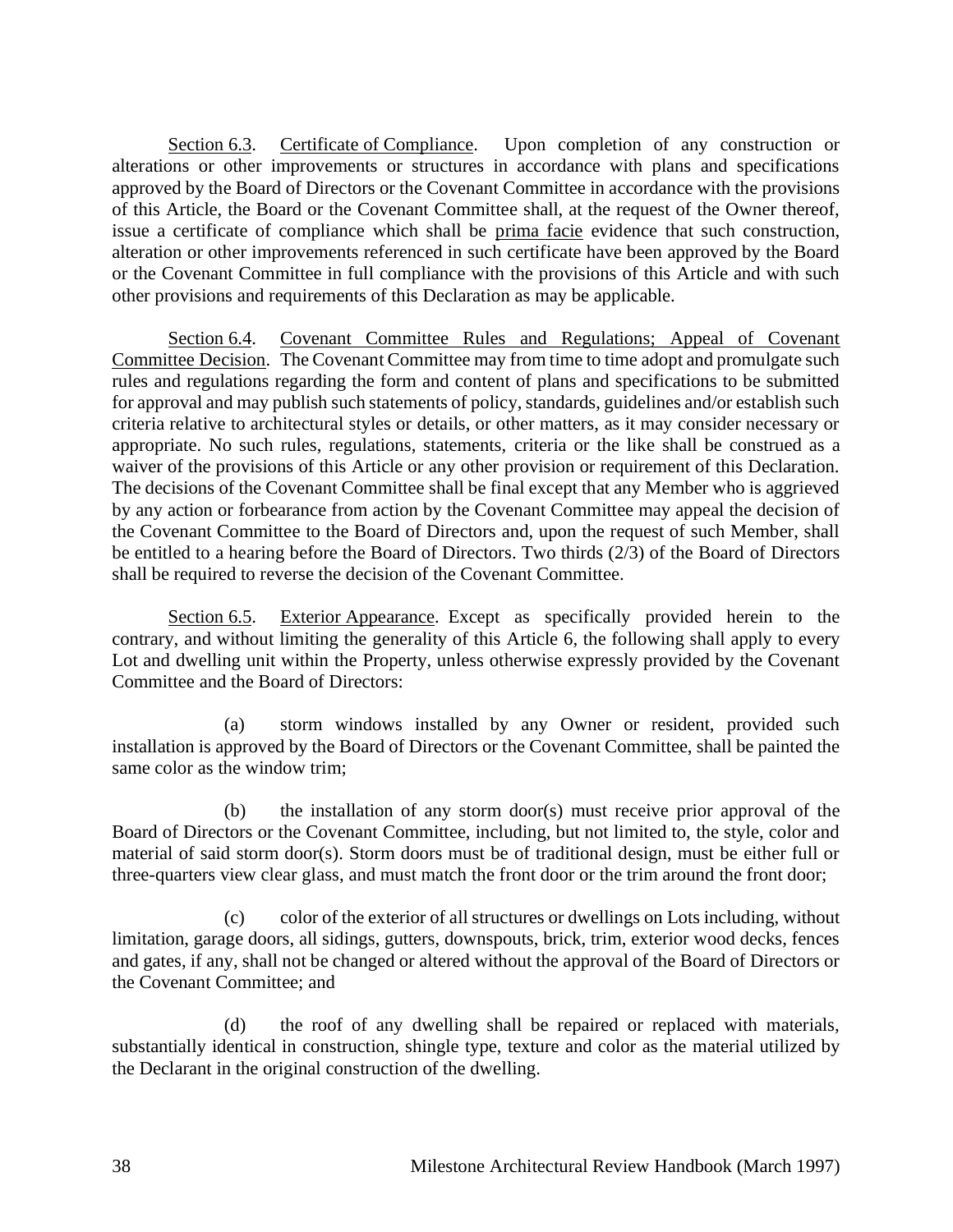Notwithstanding anything to the contrary contained in this Section 6.5, the provisions of said Section 6.5 shall not apply to any Lot or dwelling owned by the Declarant.

Section 6.6. New Construction. Notwithstanding anything herein to the contrary, any improvements initially constructed on any Lot by a Participating Builder must receive the prior approval of the Declarant. The Participating Builder must submit all plans and specifications reasonably requested by Declarant to such Declarant and the Declarant shall have sixty (60) days to review the same after receipt of all such material. Failure of the Declarant to approve or disapprove such plans and specifications within the aforesaid sixty (60)-day time period shall be deemed an automatic approval. Approval by the Declarant (by action or forbearance from action) shall not be substituted for any governmental approvals, permits or consents required to be obtained nor shall it be construed as a warranty of any type regarding the design or construction of any improvement built by any Participating Builder. The decision of the Declarant under this Section 6.6 shall be final. Approval of any particular plans and specifications shall not be construed as a waiver of the right of the Declarant or Board of Directors to disapprove such plans and specifications, or any elements or features thereof, in the event such plans and specifications are subsequently submitted for use in any other instance.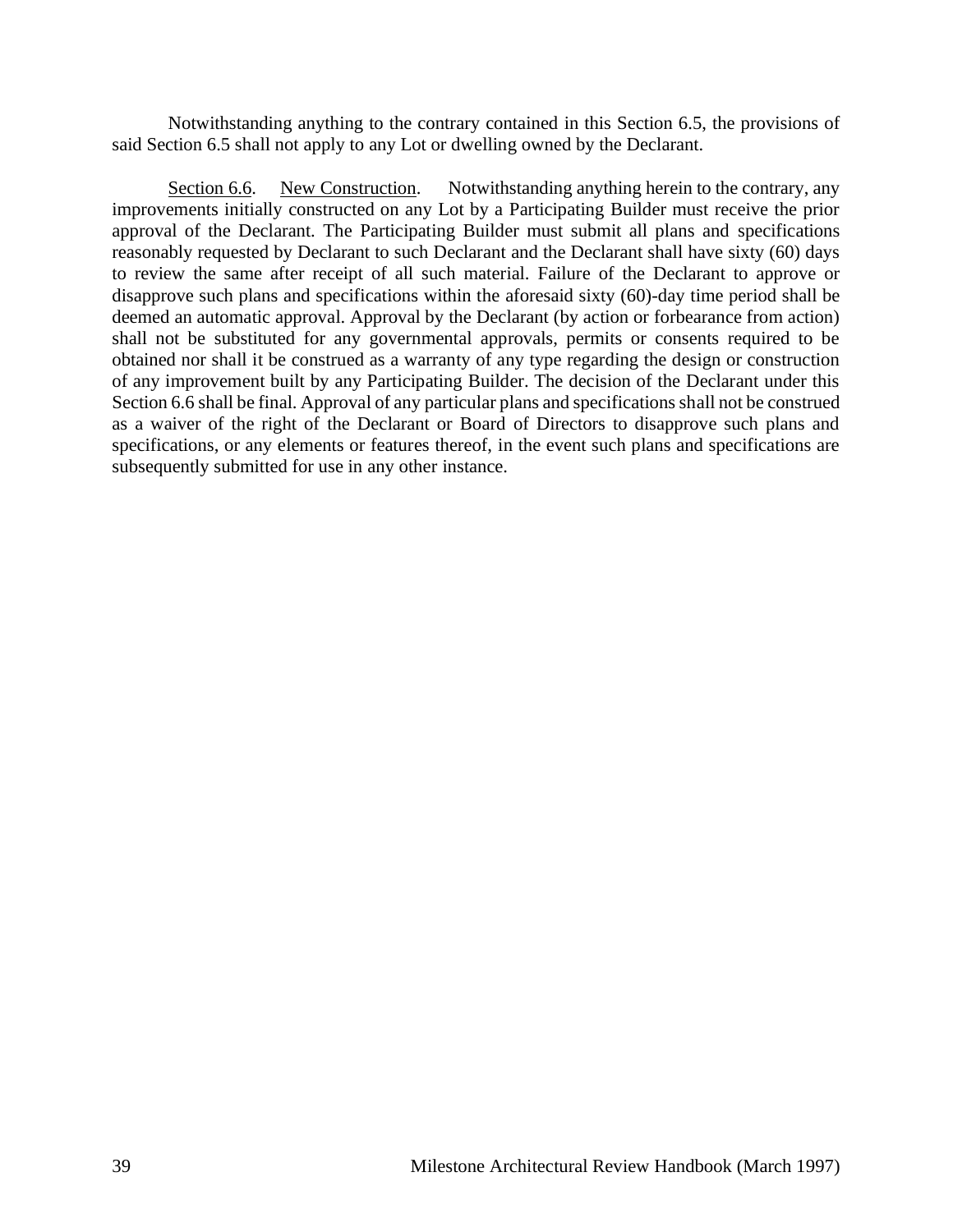# <span id="page-39-0"></span>**APPENDIX D: ARCHITECTURAL REVIEW COMMITTEE POLICIES AND PROCEDURES**

#### **Purpose:**

The purpose of this section is to provide procedures for membership, government of the meetings, and conduct of the Architectural Review Committee (ARC). The purpose of the ARC is 1) to consider applications for architectural changes submitted by homeowners and 2) to recommend architectural criteria and standards and revisions to existing criteria as appropriate, and 3) to make periodic inspections of properties to ensure conformity with approved plans.

#### **Membership:**

The membership shall be composed of a chairperson and at least three other members. All Homeowners are eligible for membership on the ARC. The Milestone Homeowners Association Board of Directors may limit the membership of the ARC to a reasonable number, and may remove any individual member of the ARC, including the chairperson, by a majority vote. The ARC chairperson, along with the Board, shall be responsible for recruiting new members as necessary. One Milestone Board Member shall serve as liaison to the ARC, but will not be required to attend the meetings and will not have a vote.

#### **Government:**

The ARC receives its authority from the Milestone HOA Board of Directors. The Property Manager, charged with the administration of the architectural control functions of the Association, is not under the supervision or direction of the ARC; rather, they should work in a cooperative partnership with the ARC. At its first meeting of each calendar year, the Committee shall elect from its membership a Chair and a Vice Chair to serve for that year. The Chair shall be responsible for the conduct of the meetings and for signing review forms and/or applications denoting the Committee's action thereon. The Chair shall be responsive to direction received from the Milestone HOA Board of Directors. The Vice Chair shall conduct meetings in the absence of the Chair. The Committee shall meet monthly and upon additional call by the Chair. The Chair shall call a special meeting of the Committee upon request of a majority of the members. A QUORUM OF FOUR (4) MEMBERS IS REQUIRED TO TAKE ARCHITECTURAL REVIEW COMMITTEE ACTION, AND AGREEMENT OF A MAJORITY OF THE MEMBERS PRESENT IS REQUIRED TO RENDER A DECISION. ALL APPLICATIONS MUST BE CONSIDERED WITHIN SIXTY (60) DAYS AFTER SUBMISSION.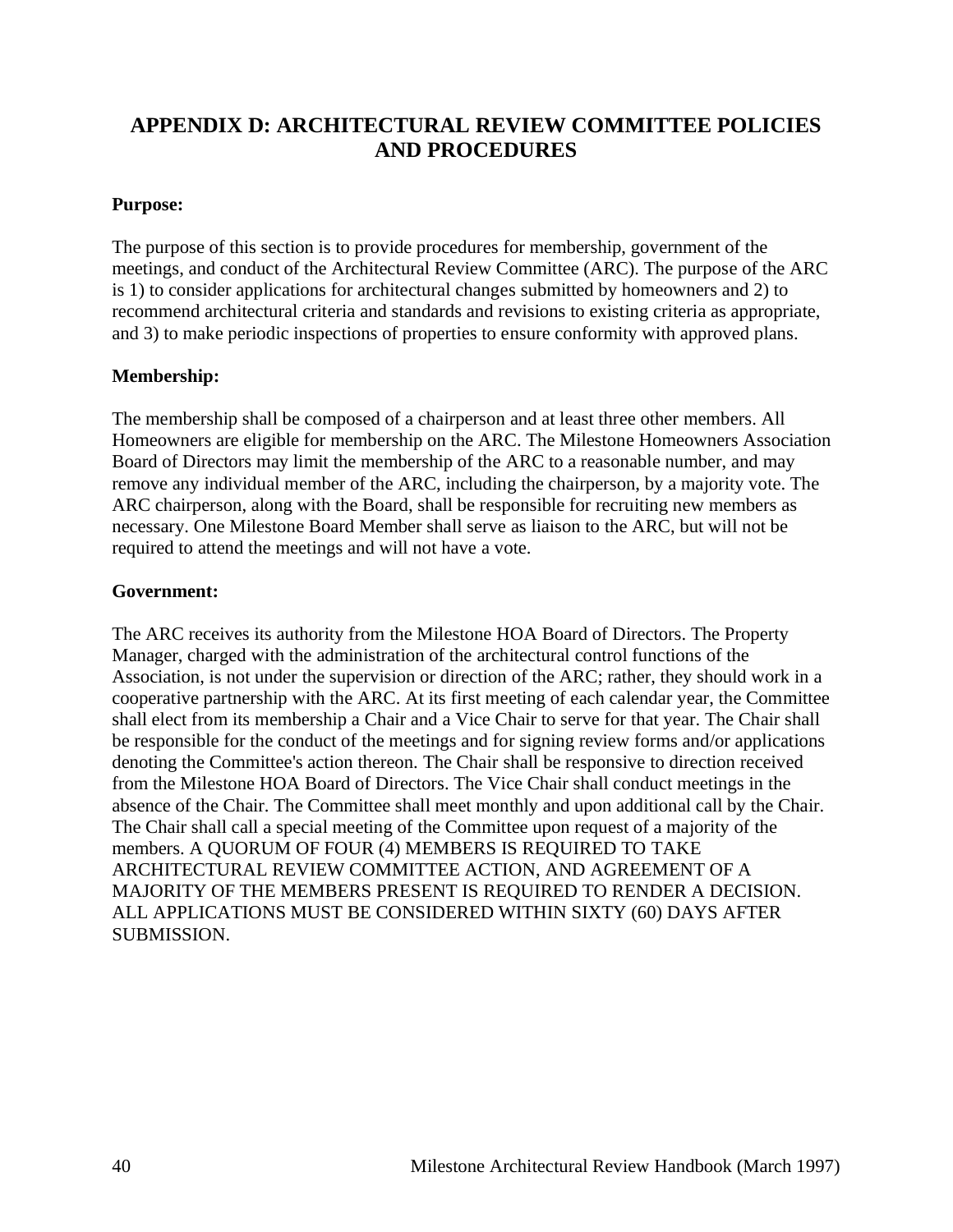# <span id="page-40-0"></span>**APPENDIX E: A STEP-BY-STEP GUIDE TO THE APPLICATION SUBMITTAL, ARC REVIEW, AND APPEAL PROCESSES**

- 1. All exterior modifications to Milestone homes must be reviewed by the Milestone Architectural Review Committee prior to any work taking place as stated in the covenants for Milestone.
- 2. Standard applications are available from the Property Manager upon request. Applications may also be provided by the builders at their model homes. Checklists for certain types of modifications are also available to make the submittal process easier.
- 3. The Property Manager and Architectural Review Committee are available to assist homeowners with this submittal process and to answer any questions concerning architectural matters.
- 4. All submitted requests must be logged in at the Property Manager's office by the 10th of the month, 5:00 PM in order to go to the meeting on the fourth Thursday of the month. The ARC meets the fourth Thursday of each month.
- 5. Owners may make a presentation at the ARC meetings. Homeowners should notify the ARC chairperson at least two days in advance if they plan to be on the meeting agenda. The ARC reserves the right to limit the amount of time for each presentation.
- 6. Written notification of the ARC decision will be mailed by the Property Manager to the homeowner within twelve days following the meeting. Other material submitted with the application, but not suitable for mail, can be picked up at the office by the owner.
- 7. The ARC may approve a request, or it may be approved with conditions where certain changes need to be made by the owner, or it may be denied.
	- If the request is approved, the owner is notified through an approval letter. The alteration or change must be started within six months and completed within a twelve month period (from receipt of approval).
	- If the application is denied, the owner is notified of the disapproval. He or she is also advised of his/her right to appeal the decision to the Milestone Homeowners Association Board of Directors (the applicant may resubmit the application to the ARC with more detailed plans if that was the reason for the rejection). If the applicant wishes to appeal, notification must be received in writing at the Property Manager's office at least one week prior to the date of the next Board meeting. The Property Manager will be the liaison between the ARC, the owner and the Board, and will inform all parties of the time, date, and location of the hearing. The Property Manager will also prepare a report containing copies of correspondence to and from the homeowner and all pertinent information. This report will note any violations remaining where a correction was requested and not made.

The owner will typically attend the hearing and personally present his/her appeal to the Board. Property Manager staff will present the reasons for denial or modification given by the Architectural Review Committee at the time the application was received, with clarification from ARC members as needed. Staff may have notes or minutes of the meeting detailing the reasons for the ARC decision. Once the Board has heard an appeal,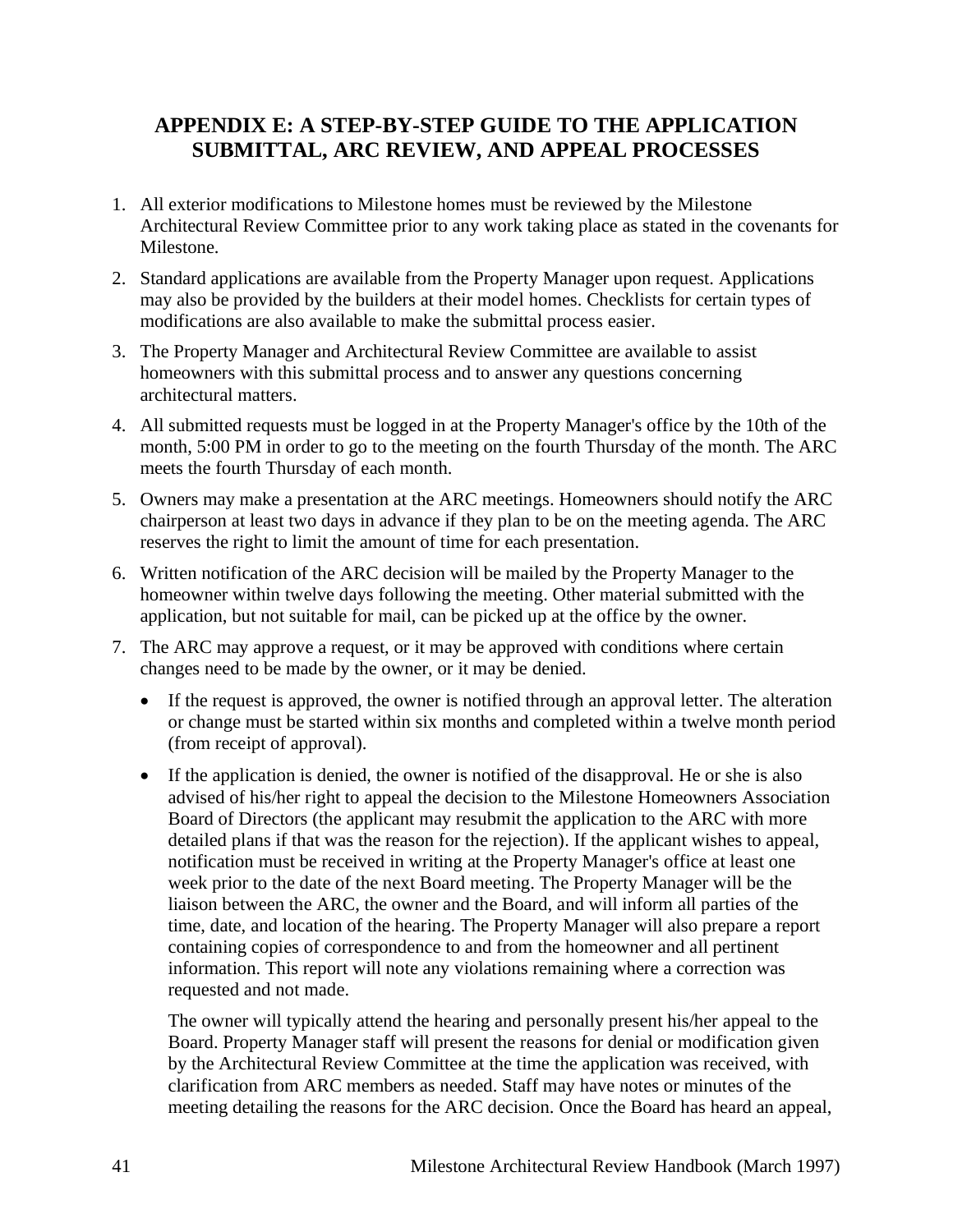the members vote to uphold or deny the appeal. Procedures for internal dispute resolution should be followed

The homeowner is informed in writing of the decision several days following the meeting. If the owner is dissatisfied with the Board decision, the Property Manager staff can refer the homeowner to the proper authority for dispute resolution procedures (e.g., requesting a hearing before the Commission on Common Ownership Communities).

If the application remains disapproved, and the owner proceeds with construction, legal action may be taken by the Milestone HOA Board against the property owner.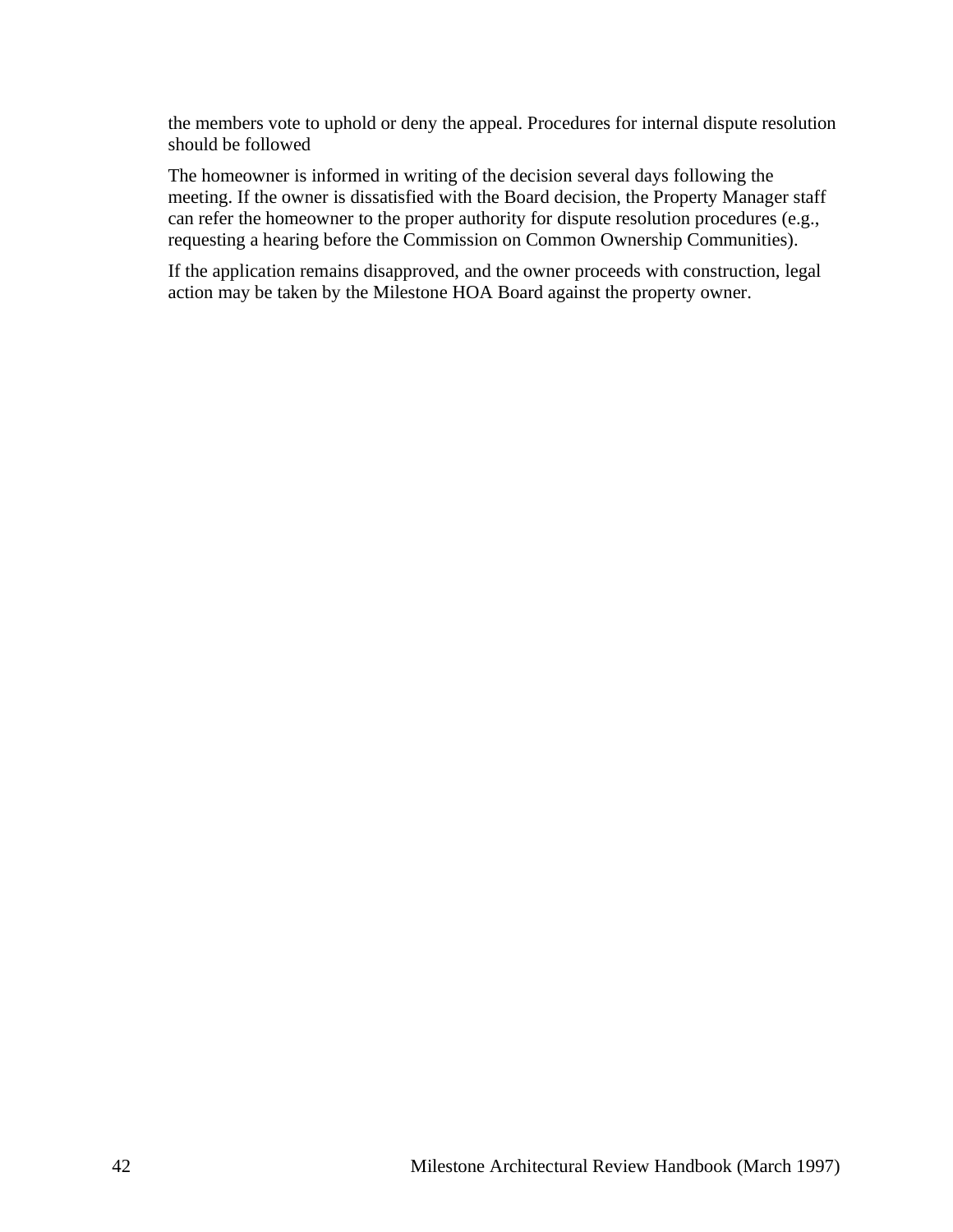# <span id="page-42-0"></span>**APPENDIX F: ARCHITECTURAL CONTROL VIOLATION POLICIES AND PROCEDURES**

In those instances where modifications are made without the express approval of the Architectural Review Committee, or in defiance of disapproval, or contrary to the terms of approval, or where a violation of the covenants has occurred, the following procedures will be used:

- 1. The Property Manager becomes aware of a violation through a verbal or written complaint from a resident or ARC or HOA Board member, or personally witnesses it.
- 2. Property Manager staff will check the property, verify the complaint and check the file to verify a change has not been approved.
- 3. Once a violation is verified, the violation is entered into the Property Manager's records indicating a notice of violation is being sent to the owner. If no application has been submitted, an Architectural Change Application form is sent to the owner requesting submittal to the Property Manager for ARC review of an architectural change. Return is requested within 2 weeks.
- 4. If an application is received, it is scheduled for ARC consideration at the next meeting. The record is updated.
- 5. If NO application is received, the Property Manager staff inspects again and a photo of the violation is taken and submitted along with any other pertinent data for ARC consideration at its next regular meeting. The record is updated.

### *Action by the Architectural Review Committee*

- 6. If an application is submitted, the ARC evaluates the application and the decision is recorded. If approved, a letter is sent to the resident informing of approval; the record is updated and the file closed. If disapproved, or a approved conditionally, the resident is notified and a correction is requested to be made by a specific date. The record is updated.
- 7. If NO application has been submitted, the ARC evaluates the violation by reviewing the photograph of the violation. Their decision is recorded and the record updated. If Approved, no further action is taken. If Disapproved, a letter is sent informing resident of the previous notification and the Arc's decision. The resident is asked to comply by a specific date. This compliance would mean removing or modifying the addition as indicated by the ARC. The record is updated.
- 8. The ARC also has the authority to deny an application if there is an architectural violation on the house or property.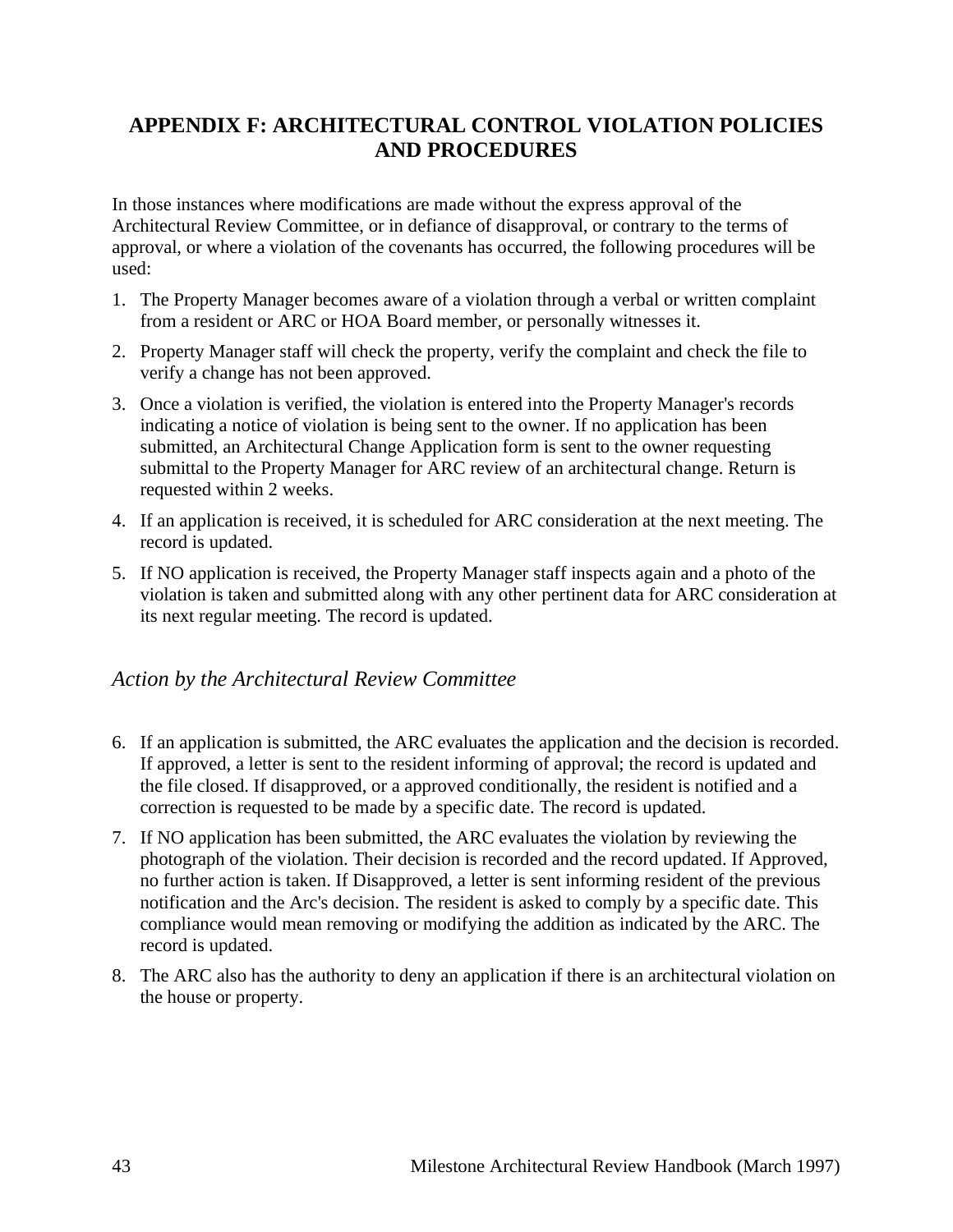### *Corrective or Legal Action*

9. If an owner does not comply by correcting the violation, owner is notified that he/she is in violation of the covenants and must either comply, appeal to the Milestone HOA Board of Directors and a hearing may be arranged to attempt to resolve the issue, or legal action against him/her may be instituted by the Board.

If the owner is not satisfied with attempts to resolve the issue, he/she may appeal to the Montgomery County Commission on Common Ownership Communities. If this fails, legal action may be taken by the Board.

### **Work in Progress Violations**

If a resident is in the process of building an unapproved structure on his/her property and it is brought to the attention of the Property Manager, the following procedures are to be used:

- 1. Construction of unapproved modifications or change is reported and observed.
- 2. An immediate request is made to stop construction, and to send completed application for submittal to the Property Manager for consideration by the Architectural Review Committee.
- 3. If no response is received from owner in reasonable time, the Milestone HOA Board of Directors may seek an injunction to stop work or pursue other remedies as judged appropriate by the Board.
- 4. A violation continues in the file until the matter is resolved.